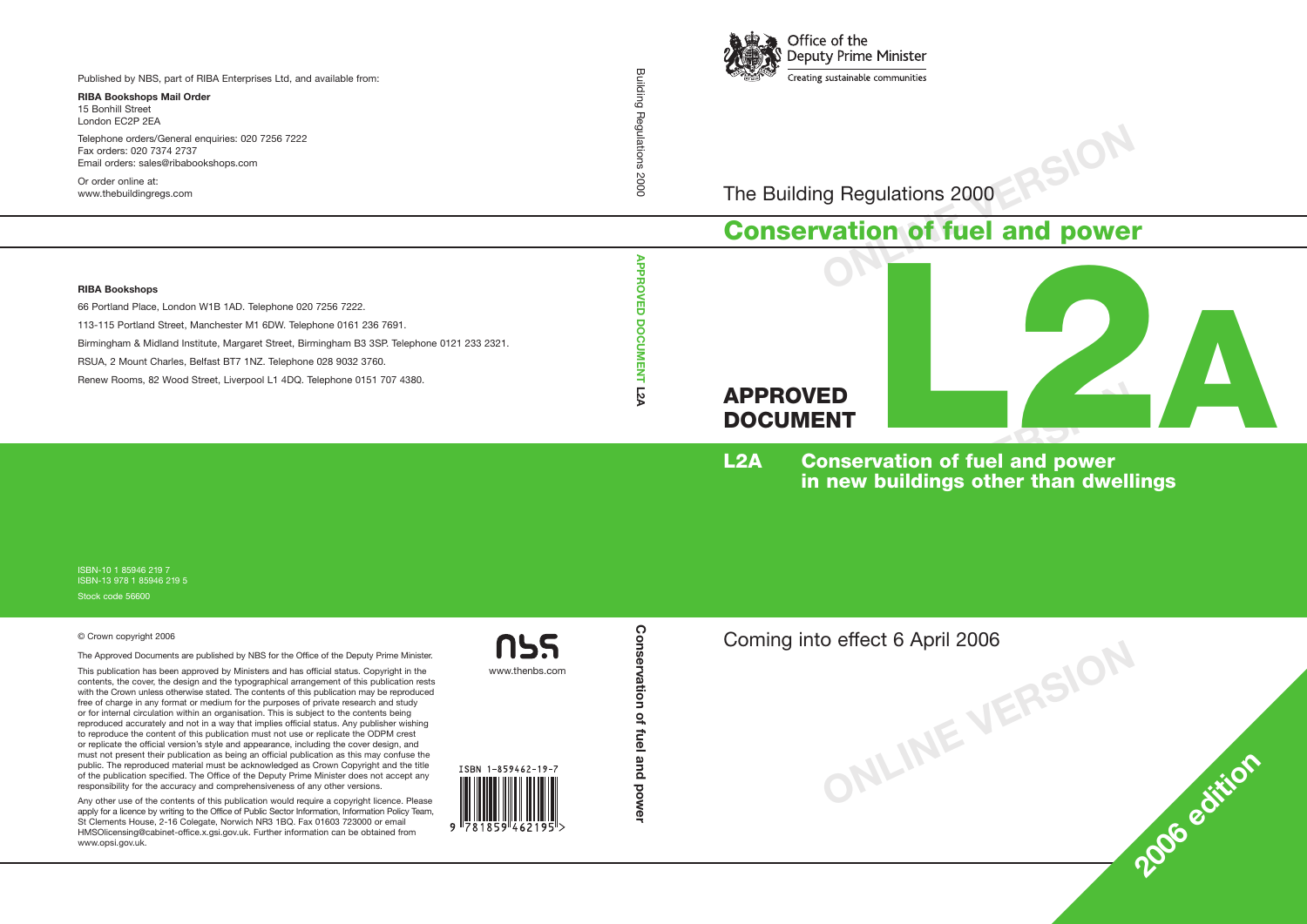# **MAIN CHANGES IN THE 2006 EDITIONS**

1. This Approved Document L2A comes into force on 06 April 2006 in support of the Building and Approved Inspectors (Amendment) Regulations 2006, SI 2006/652. From that date the 2002 edition of Approved Document L2 will become obsolescent. The main changes in the legal requirements and the supporting technical guidance in this edition of Approved Document L2A are as follows.

#### **Changes in the legal requirements**

- 2. The main legal changes are reproduced at the front of this Approved Document and interleaved as well in the relevant text for ease of reference. In cases of doubt however refer to the SI itself.
- 3. Part L of Schedule 1 has been consolidated into a single requirement L1, covering all types of building with no limits on application.
- 4. As well as changes to Part L, there are significant changes to the definitions of works and exempt works, new minimum energy performance requirements, and new requirements for pressure testing, commissioning and energy calculations.

#### **Changes in the technical guidance**

- Freedoutations.<br> **So flat.** Low and zero carbo<br>
will have attractions in man<br> **COMPAGE ACCES**<br> **ONEXE A contains a new<br>
ments are published<br>
builders and building contraction<br>
in assessing compliance. A<br>
proved Documents<br>** 5. Four Approved Documents are published reflecting the specialisation in the construction market. In the new Approved Documents regulatory requirements are shown on a green background and defined terms are highlighted. More use has been made of more comprehensive and detailed technical reference publications that therefore form part of the approved guidance. Commentary text has been added in places to explain, for instance, the aims of the guidance and how outcomes are calculated.
- 6. In this Approved Document the Elemental, Whole Building and Carbon Emissions Calculation Methods are omitted. There is now only one approach to showing compliance with the energy efficiency requirements. This addresses five criteria:
	- a. The annual  $CO<sub>2</sub>$  emission rate of the completed building, as calculated using an approved calculation tool, must not exceed the target set by reference to a notional building. The approved calculation tools comprise the Simplified Building Energy Model (SBEM) or approved commercial software.
	- b. Building fabric and services performance specifications are within reasonable limits.
	- c. Non-air-conditioned buildings will not cause high internal temperatures in summer as a result of excessive solar gains. (Solar performance of air-conditioned buildings is taken into account in the  $CO<sub>2</sub>$  calculations).
- d. Fabric insulation and airtightness, as built, are as intended. More guidance is given on testing the achievement of the intended energy performance including arrangements for obligatory pressure testing in most circumstances. Special arrangements apply in the period up to October 2007 to help in managing buildings that fail pressure tests.
- e. Satisfactory information must be provided enabling occupiers to achieve energy efficiency in use.
- COOG/652. From that<br>
1 of Approved Document<br>
1 of Approved Document<br>
requirements and the<br>
guidance in this edition<br>
guidance in this edition<br>
guidance in this edition<br>
e. Satisfactory information<br>
e. Satisfactory informat 7. New technical references from the ODPM give guidance on compliance regarding the use of the calculation tools, ways of complying when providing heating, cooling and ventilation systems, and the benefits of low and zero carbon systems.
	- 8. The technical provisions will mean that higher performance fabric, heating, ventilation, air conditioning and lighting systems designs will be necessary. For buildings that are naturally ventilated and heated the improvement will be around 23%. For air-conditioned buildings the improvement will be around 28%.
	- 9. The standard of improvement has been set so flat. Low and zero carbon energy sources will have attractions in many cases.
	- 10. Appendix A contains a new checklist for builders and building control bodies to help in assessing compliance. An editable blank form can be downloaded from the ODPM web site.
	- 11. New competent persons schemes have been approved for pressure testing and energy performance calculations, the scope of the existing schemes has been widened, and more scheme operators have been approved. Engaging an approved Competent Person is not obligatory but building control bodies are authorised to accept self-certification by such persons enabling reduced administrative burdens, delays and costs.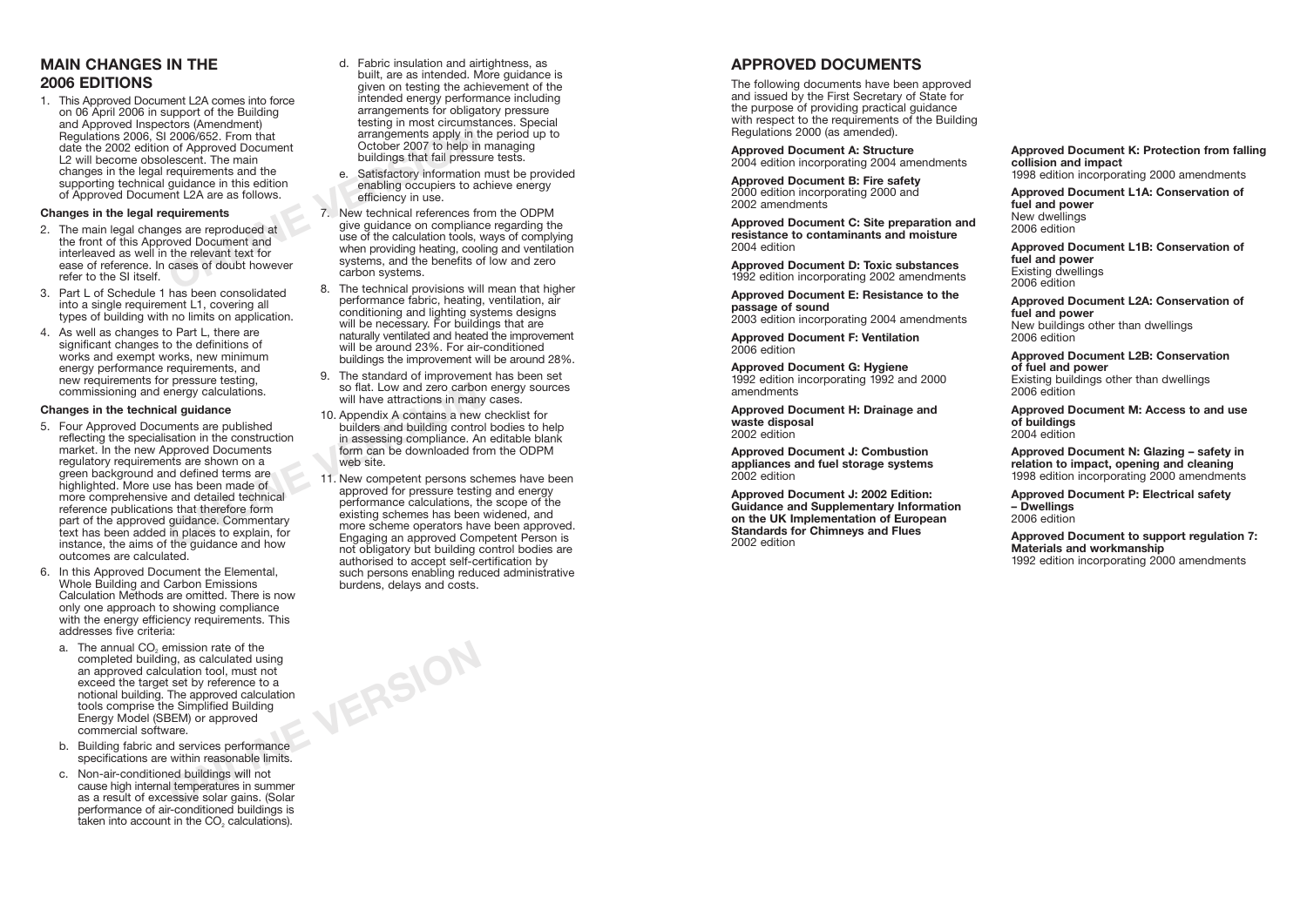# **Contents**

|                                                                               | 1 nul          | Section 0: General guid                       |
|-------------------------------------------------------------------------------|----------------|-----------------------------------------------|
| Use of guidance                                                               | 3              | Conventions used in this                      |
| The Approved Documents                                                        | 3              | Types of work covered b                       |
| Other requirements                                                            | 3              | <b>Approved Document</b>                      |
| Limitation on requirements                                                    | 3              | <b>Technical risk</b>                         |
| Materials and workmanship                                                     | 3              | Demonstrating compliar                        |
| Independent certification schemes                                             | 3              | Modular buildings                             |
| <b>Technical specifications</b><br>The Workplace (Health, Safety and Welfare) | 3              | Buildings that are ex<br>requirements in Part |
| Regulations 1992                                                              | 4              | Section 1: Design stan                        |
| Mixed use development                                                         | 4              | Regulations                                   |
| <b>The Requirement</b>                                                        | 5              | Target carbon dioxid                          |
|                                                                               |                | Criterion 1 - Achieving a                     |
| <b>Other changes to the Regulations</b>                                       | 6              | Building CO <sub>2</sub> Emission F           |
| Interpretation                                                                | 6              | Calculating the $CO2$                         |
| Meaning of building work                                                      | 6              | actual building - reg                         |
| Requirements relating to building work                                        | $\overline{7}$ | Achieving the TER                             |
| Requirements relating to thermal elements                                     | 7              | Criterion 2: Limits on de                     |
| Requirements relating to a change to<br>energy status                         | $\overline{7}$ | Design limits for env                         |
| Requirements relating to a material                                           |                | U-values                                      |
| change of use                                                                 | 7              | Air permeability                              |
| Exempt buildings and work                                                     | $\overline{7}$ | Design limits for buil                        |
| Giving of a building notice or deposit<br>of plans                            | 8              | Controls<br>Energy meters                     |
| Regulations 13 (particulars and plans                                         |                | Heating and hot wat                           |
| where a building notice is given) and                                         |                | Cooling plant                                 |
| 14 (full plans)                                                               | 8              | Air handling plant                            |
| <b>New Part VA to the Regulations</b>                                         | 9              | Insulation of pipes, o                        |
| <b>Energy Performance of buildings</b>                                        | 9              | General lighting effic                        |
| Methodology of calculation of the<br>energy performance of buildings          | 9              | and storage areas in                          |
| Minimum energy performance<br>requirements for buildings                      | 9              | General lighting effic<br>of space            |
| New buildings                                                                 | 9              | Controls for general<br>of spaces             |
| Consequential improvements to<br>energy performance                           | 9              | Display lighting in all                       |
| Interpretation                                                                | 9              | Controls for display<br>of space              |
| <b>Part VI - miscellaneous</b>                                                | 10             | Criterion 3: Limiting the<br>in summer        |
| Pressure testing                                                              | 10             | Spaces not served b                           |
| Commissioning                                                                 | 10             | systems                                       |
| $CO2$ emission rate calculations                                              | 10             | Spaces served by air                          |
|                                                                               |                |                                               |

|                                                                                            | <b>PAGE</b> |
|--------------------------------------------------------------------------------------------|-------------|
| <b>Section 0: General guidance</b>                                                         | 11          |
| Conventions used in this document                                                          | 11          |
| Types of work covered by this<br><b>Approved Document</b>                                  | 11          |
| <b>Technical risk</b>                                                                      | 11          |
| Demonstrating compliance                                                                   | 11          |
| Modular buildings                                                                          | 12          |
| Buildings that are exempt from the<br>requirements in Part L                               | 12          |
| <b>Section 1: Design standards</b>                                                         | 13          |
| Regulations                                                                                | 13          |
| Target carbon dioxide Emission Rate (TER) 13                                               |             |
| Criterion 1 – Achieving an aceptable<br>Building CO <sub>2</sub> Emission Rate (BER)       | 14          |
| Calculating the $CO2$ emissions from the<br>actual building - regulation 20D               | 14          |
| Achieving the TER                                                                          | 16          |
| Criterion 2: Limits on design flexibility                                                  | 16          |
| Design limits for envelope standards                                                       | 16          |
| U-values                                                                                   | 16          |
| Air permeability                                                                           | 18          |
| Design limits for building services                                                        | 18          |
| Controls                                                                                   | 18          |
| <b>Energy meters</b>                                                                       | 18          |
| Heating and hot water system(s)                                                            | 18          |
| Cooling plant                                                                              | 18          |
| Air handling plant                                                                         | 18          |
| Insulation of pipes, ducts and vessels                                                     | 19          |
| General lighting efficacy in office, industrial<br>and storage areas in all building types | 19          |
| General lighting efficacy in all other types<br>of space                                   | 19          |
| Controls for general lighting in all types<br>of spaces                                    | 19          |
| Display lighting in all types of space                                                     | 20          |
| Controls for display lighting in all types<br>of space                                     | 20          |
| Criterion 3: Limiting the effects of solar gains<br>in summer                              | 20          |
| Spaces not served by air conditioning<br>systems                                           | 20          |
| Spaces served by air conditioning systems                                                  | 21          |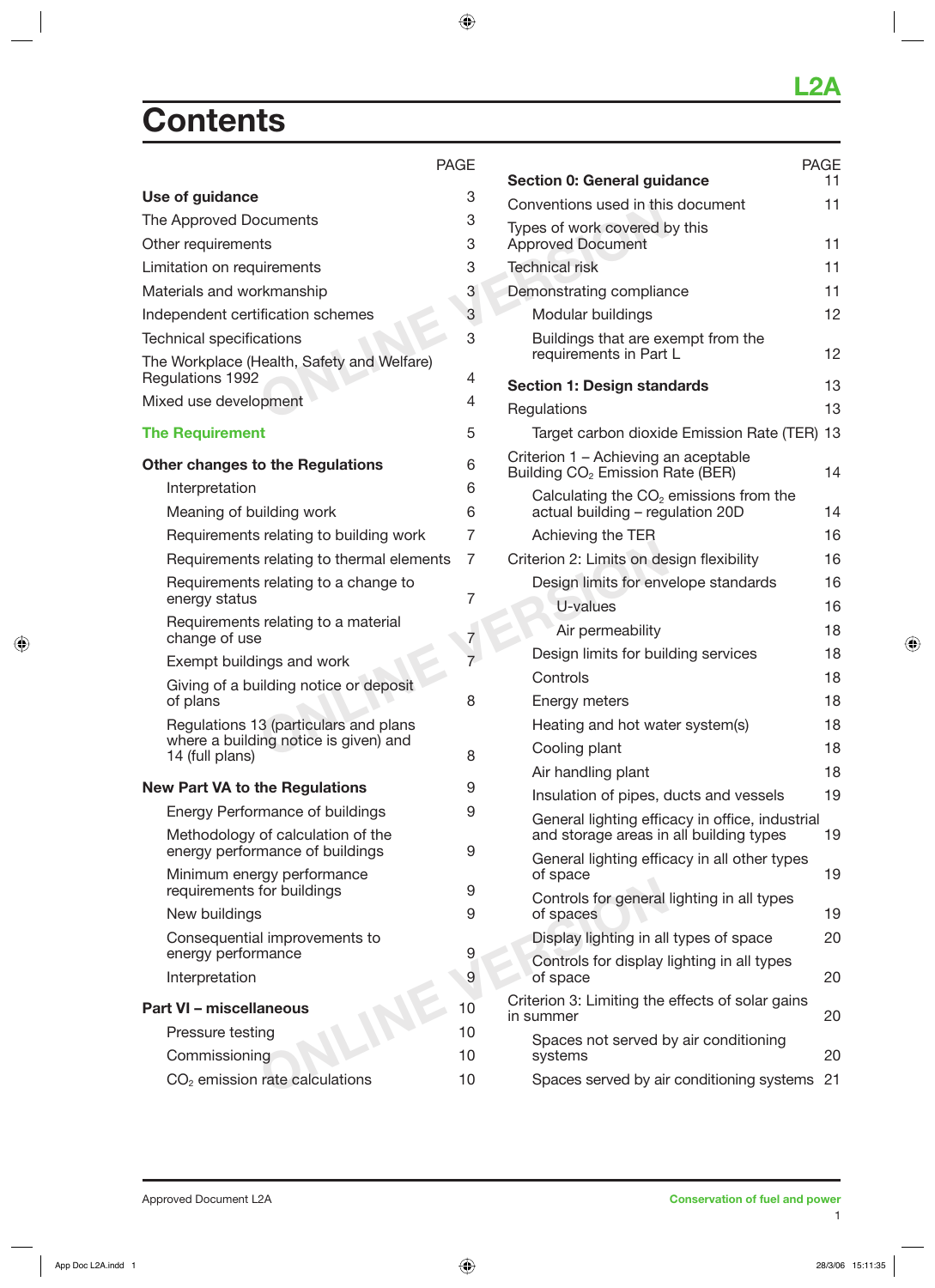# **L2A** CONTENTS

|                                                                    | <b>PAGE</b>        |
|--------------------------------------------------------------------|--------------------|
| <b>Section 2: Quality of construction</b>                          | 22                 |
| Criterion 4 – Quality of construction<br>and commissioning         | 22                 |
| <b>Building fabric</b>                                             | 22                 |
| Continuity of insulation                                           | 22                 |
| Air permeability and pressure testing                              | 22                 |
| Consequences of failing a pressure test                            | 23                 |
| Commissioning of the Building<br><b>Services Systems</b>           | ERSIO<br>24        |
| Air leakage testing of ductwork                                    | 24                 |
| <b>Section 3: Operating and maintenance</b><br><b>instructions</b> | 25                 |
| Criterion 5 - Providing information                                | 25                 |
| Building log-book                                                  | 25                 |
| <b>Section 4: Model designs</b>                                    | 26                 |
| <b>Section 5: Definitions</b>                                      | 27                 |
| <b>Appendix A: Compliance checklist</b>                            | 29                 |
| Checklist for a new building that is<br>not a dwelling             | 30<br><b>ERSIC</b> |
| Documents referred to                                              | 33                 |
| <b>Standards referred to</b>                                       | 35                 |
| NLINE                                                              |                    |

**Conservation of fuel and power Conservation of fuel and power** Approved Document L2A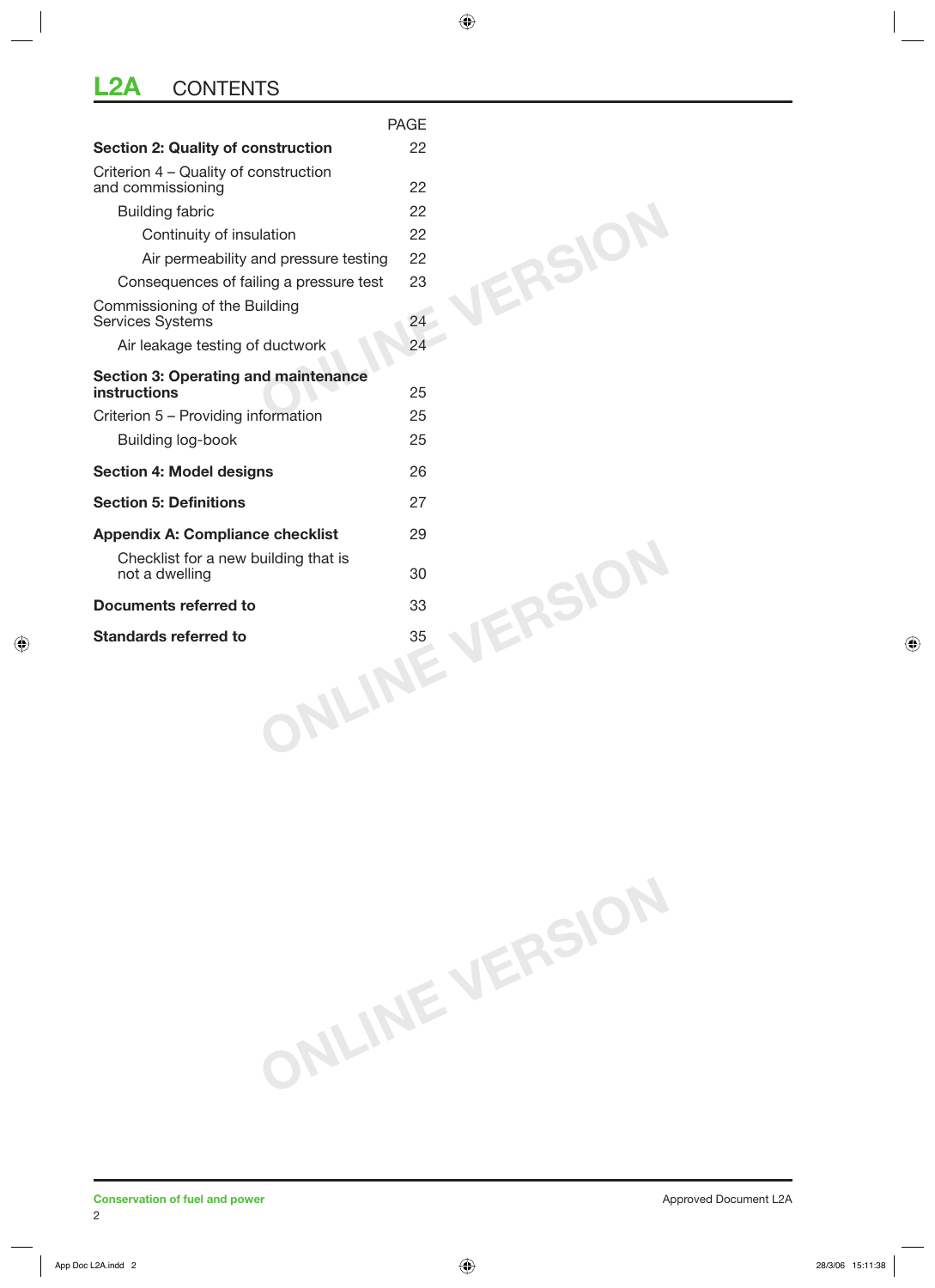# **Use of guidance**

## **THE APPROVED DOCUMENTS**

This document is one of a series that has been approved and issued by the Secretary of State for the purpose of providing practical guidance with respect to the technical requirements of the Building Regulations 2000 for England and Wales.

At the back of this document is a list of all the documents that have been approved and issued by the Secretary of State for this purpose.

Approved Documents are intended to provide guidance for some of the more common building situations. However, there may well be alternative ways of achieving compliance with the requirements. Thus there is no obligation to adopt any particular solution contained in an Approved Document if you prefer to meet the relevant requirement in some other way.

## **OTHER REQUIREMENTS**

The guidance contained in an Approved Document relates only to the particular requirements of the Regulations that the document addresses. The building work will also have to comply with the requirements of any other relevant paragraphs in Schedule 1 to the Regulations.

There are Approved Documents that give guidance on each of the Parts of Schedule 1 and on Regulation 7.

## **LIMITATION ON REQUIREMENTS**

The document addresses. The<br>
also have to comply with the<br>
Pregulations.<br>
Pregulations.<br>
Pregulations of the Parts of Schedule 1<br>
The Parts of Schedule 1<br> **ON REQUIREMENTS**<br> **ON REQUIREMENTS**<br>
There are many UK prod<br>
the P In accordance with Regulation 8, the requirements in Parts A to D, F to K and N (except for paragraphs H2 and J6) of Schedule 1 to the Building Regulations) do not require anything to be done except for the purpose of securing reasonable standards of health and safety for persons in or about buildings (and any others who may be affected by buildings or matters connected with buildings). This is one of the categories of purpose for which Building Regulations may be made.

**EXERCUTE:** As implemented by the Electric (SI 1994/3260).<br>
Samplemented by the Electric Containing to the security with resistance<br>
Samplemented and the welfare and containing is excluded from Regulation 8<br>
The welfare an Paragraphs H2 and J6 are excluded from Regulation 8 because they deal directly with prevention of the contamination of water. Parts E and M (which deal, respectively, with resistance to the passage of sound, and access to and use of buildings) are excluded from Regulation 8 because they address the welfare and convenience of building users. Part L is excluded from Regulation 8 because it addresses the conservation of fuel and power. All these matters are amongst the purposes, other than health and safety that may be addressed by Building Regulations.

### **MATERIALS AND WORKMANSHIP**

Any building work which is subject to the requirements imposed by Schedule 1 to the Building Regulations should, in accordance with Regulation 7, be carried out with proper materials and in a workmanlike manner.

and by the Secretary of State<br>
f providing practical guidance<br>
be technical requirements of the<br>
Dialiding Regulations show<br>
and in a workmanike m<br>
s document is a list of all the<br>
s document is a list of all the<br>
s docume You may show that you have complied with Regulation 7 in a number of ways. These include the appropriate use of a product bearing CE marking in accordance with the Construction Products Directive (89/106/EEC)<sup>1</sup>, the Low Voltage Directive (73/23/EEC and amendment 93/68/EEC)<sup>2</sup> and the EMC Directive (89/336/ EEC)<sup>3</sup> as amended by the CE Marking Directive  $(93/68/EEC)<sup>4</sup>$  or a product complying with an appropriate technical specification (as defined in those Directives), a British Standard, or an alternative national technical specification of any state which is a contracting party to the European Economic Area which, in use, is equivalent, or a product covered by a national or European certificate issued by a European Technical Approval Issuing body, and the conditions of use are in accordance with the terms of the certificate. You will find further guidance in the Approved Document supporting Regulation 7 on materials and workmanship.

## **INDEPENDENT CERTIFICATION SCHEMES**

There are many UK product certification schemes. Such schemes certify compliance with the requirements of a recognised document that is appropriate to the purpose for which the material is to be used. Materials which are not so certified may still conform to a relevant standard.

Many certification bodies that approve such schemes are accredited by UKAS.

## **TECHNICAL SPECIFICATIONS**

Building Regulations are made for specific purposes: health and safety, energy conservation and the welfare and convenience of disabled people. Standards and technical approvals are relevant guidance to the extent that they relate to these considerations. However, they may also address other aspects of performance such as serviceability, or aspects which although they relate to health and safety are not covered by the Regulations.

3

4

<sup>1</sup> As implemented by the Construction Products Regulations 1991 (SI 1991/1620).

<sup>2</sup> As implemented by the Electrical Equipment (Safety) Regulations 1994 (SI 1994/3260).

As implemented by the Electromagnetic Compatibility Regulations 1992 (SI 1992/2372).

As implemented by the Construction Products (Amendment) Regulations 1994 (SI 1994/3051) and the Electromagnetic Compatibility (Amendment) Regulations 1994 (SI 1994/3080).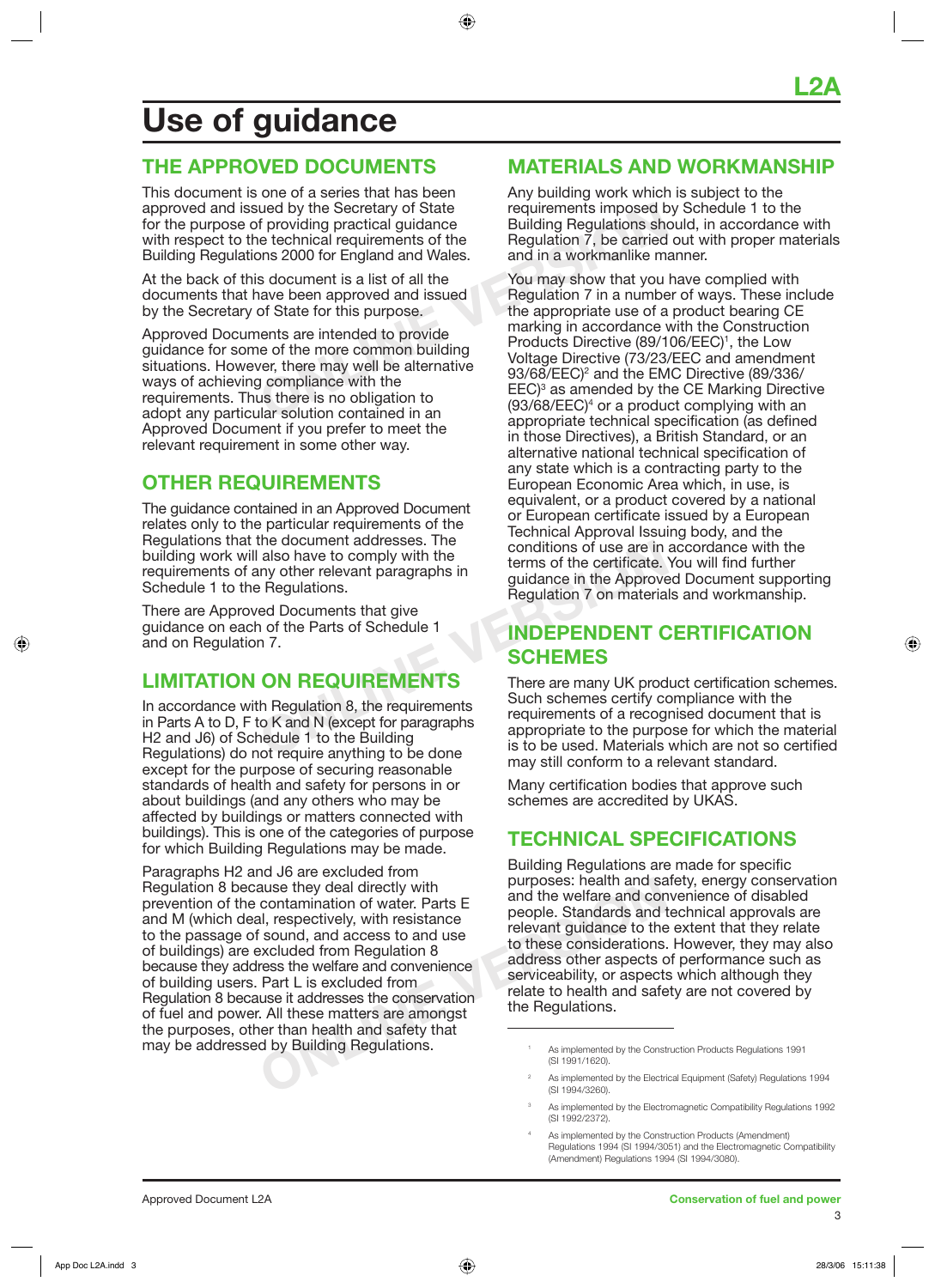# **L2A** USE OF GUIDANCE

When an Approved Document makes reference to a named standard, the relevant version of the standard is the one listed at the end of the publication. However, if this version has been revised or updated by the issuing standards body, the new version may be used as a source of guidance provided it continues to address the relevant requirements of the Regulations.

The appropriate use of a product that complies with a European Technical Approval as defined in the Construction Products Directive will meet the relevant requirements.

**ONLINE VERSION**

**ONLINE VERSION**

The Office intends to issue periodic amendments to its Approved Documents to reflect emerging harmonised European Standards. Where a national standard is to be replaced by a European harmonised standard, there will be a co-existence period during which either standard may be referred to. At the end of the coexistence period the national standard will be withdrawn

## **THE WORKPLACE (HEALTH, SAFETY AND WELFARE) REGULATIONS 1992**

The Workplace (Health, Safety and Welfare) Regulations 1992 as amended by The Health and Safety (Miscellaneous Amendments) Regulations 2002 (SI 2002/2174) contain some requirements which affect building design. The main requirements are now covered by the Building Regulations, but for further information see: *Workplace health, safety and welfare: Workplace (Health, Safety and Welfare) Regulations 1992, Approved Code of Practice, L24, HMSO, 1992 (ISBN 0 71760 413 6).* 

The Workplace (Health, Safety and Welfare) Regulations 1992 apply to the common parts of flats and similar buildings if people such as cleaners and caretakers are employed to work in these common parts. Where the requirements of the Building Regulations that are covered by this Part do not apply to dwellings, the provisions may still be required in the situations described above in order to satisfy the Workplace Regulations.

### **MIXED USE DEVELOPMENT**

**ONLINE** THE STREET IS NOT THE POST OF THE PROPERTY OF THE PROPERTY OF THE PROPERTY OF THE PROPERTY OF THE PROPERTY OF THE PROPERTY OF THE PROPERTY OF THE PROPERTY OF THE PROPERTY OF THE PROPERTY OF THE PROPERTY OF THE PRO In mixed use developments part of a building may be used as a dwelling while another part has a non-domestic use. In such cases, if the requirements of this Part of the Regulations for dwellings and non-domestic use differ, the requirements for non-domestic use should apply in any shared parts of the building.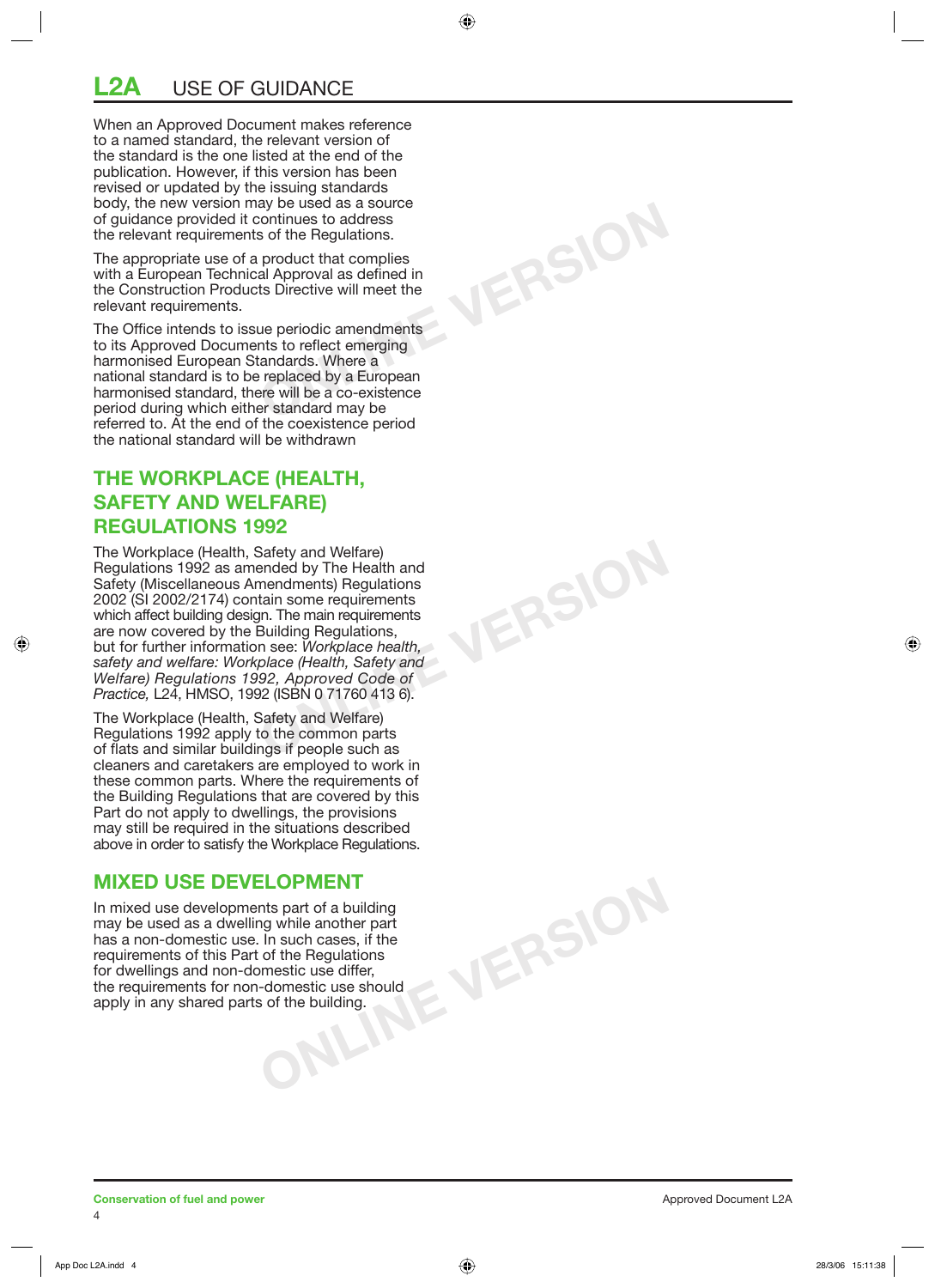# **The Requirement**

This Approved Document, which takes effect on 6 April 2006, deals with the energy efficiency requirements in the Building Regulations 2000 (as amended by SI 2001/3335 and SI 2006/652). The energy efficiency requirements are conveyed in Part L of Schedule 1 to the Regulations and regulations 4A, 17C and 17D as described below.

*Requirement Limits on application* 

 $SOR$ 

#### **Part L Conservation of fuel and power**

**L1.** Reasonable provision shall be made for the conservation of fuel and power in buildings by:

a. limiting heat gains and losses:

 i. through thermal elements and other parts of the building fabric; and

 ii. from pipes, ducts and vessels used for space heating, space cooling and hot water services;

 b. providing and commissioning energy efficient fixed building services with effective controls; and

**ONLINE VERSION** c. providing to the owner sufficient information about the building, the fixed building services and their maintenance requirements so that the building can be operated in such a manner as to use no more fuel and power than is reasonable in the circumstances.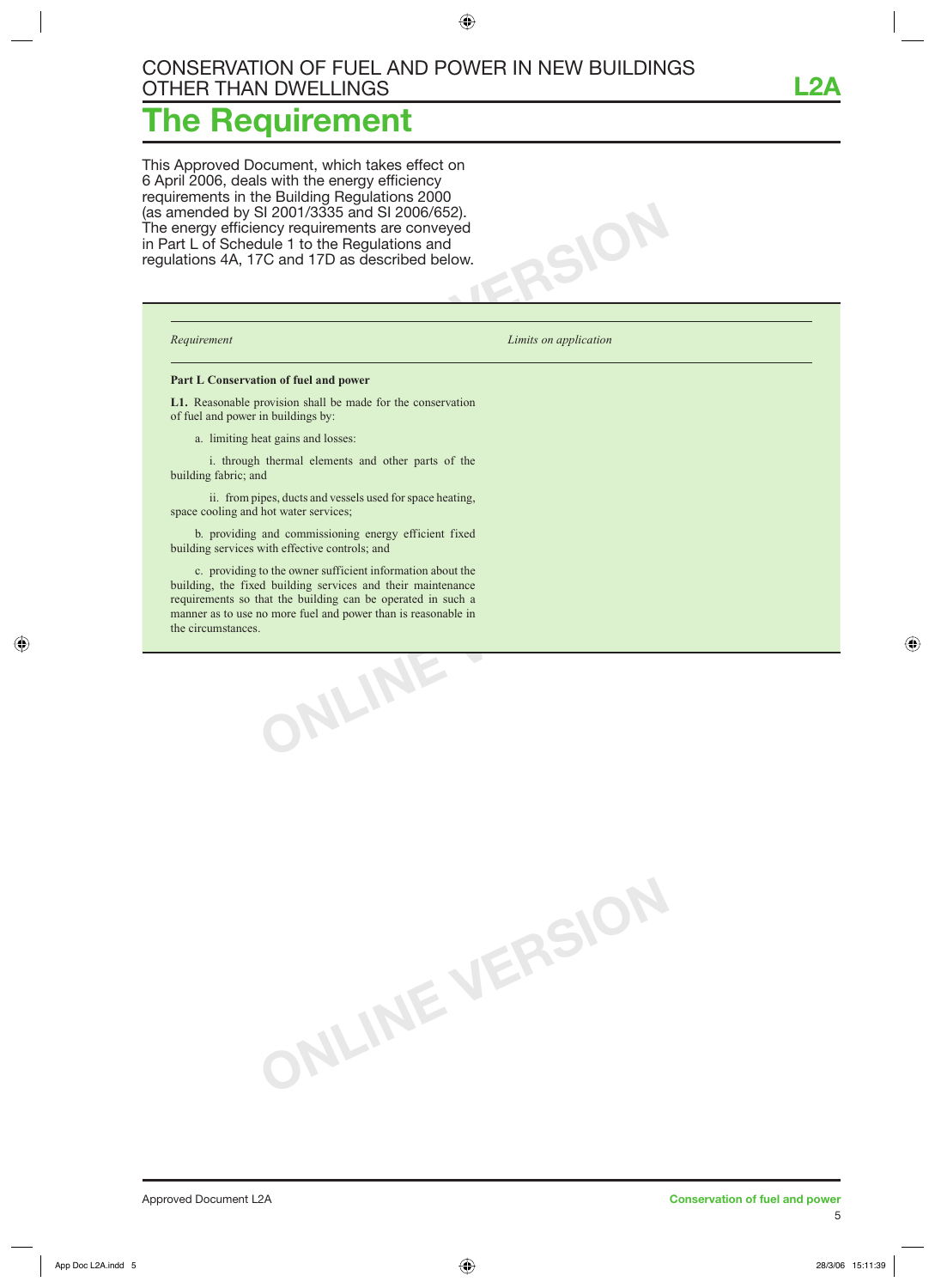# **L2A Other changes to the Regulations**

**Example 19 and 19 and 19 and 19 and 19 and 19 and 19 and 19 and 19 and 19 and 19 and 19 and 19 and 19 and 19 and 19 and 19 and 19 and 19 and 19 and 19 and 19 and 19 and 19 and 19 and 19 and 19 and 19 and 19 and 19 and 19 There are new Regulations that introduce new energy efficiency requirements and other relevant changes to the existing regulations. For ease of reference the principal elements of the regulations that bear on energy efficiency are repeated below and, where relevant, in the body of the guidance in the rest of this Approved Document. However it must be recognised that the Statutory Instrument takes precedence if there is any doubt over interpretation.**

# **Interpretation**

Regulation 2(1) is amended to include the following new definitions.

'Change to a building's energy status' means any change which results in a building becoming a building to which the energy efficiency requirements of these Regulations apply, where previously it was not.

'Energy efficiency requirements' means the requirements of regulations 4A, 17C and 17D and Part L of Schedule 1.

'Fixed building services' means any part of, or any controls associated with:

- a. fixed internal or external lighting systems but does not include emergency escape lighting or specialist process lighting; or
- b. fixed systems for heating, hot water service, air conditioning or mechanical ventilation.

means any part of, or<br>
with:<br>
with:<br>
ral lighting systems but<br>
regency escape lighting<br>
ighting; or<br>
lighting; or<br>
a building;<br>
echanical ventilation.<br>
a thermal element<br>
n. work required by regulation<br>
in the work require 'Renovation' in relation to a thermal element means the provision of a new layer in the thermal element or the replacement of an existing layer, but excludes decorative finishes, and 'renovate' shall be construed accordingly.

New paragraphs (2A) and (2B) are added to Regulation 2 as follows.

(2A) 'Thermal element' means a wall, floor or roof (but does not include windows, doors, roof windows or roof-lights) which separates a thermally conditioned part of the building ('the conditioned space') from:

- a. the external environment (including the ground); or
- b. in the case of floors and walls, another part of the building which is:
	- i. unconditioned;
	- ii an extension falling within class VII of Schedule 2; or
	- iii. where this paragraph applies, conditioned to a different temperature,

and includes all parts of the element between the surface bounding the conditioned space and the external environment or other part of the building as the case may be.

(2B) Paragraph (2A)(b)(iii) only applies to a building which is not a dwelling, where the other part of the building is used for a purpose which is not similar or identical to the purpose for which the conditioned space is used.

## **Meaning of building work**

Regulation 3 is amended as follows.

- **3.**–(1) In these Regulations 'building work' means:
	- a. the erection or extension of a building;
	- b. the provision or extension of a controlled service or fitting in or in connection with a building;
	- c. the material alteration of a building, or a controlled service or fitting, as mentioned in paragraph (2);
	- d. work required by regulation 6 (requirements relating to material change of use);
	- e. the insertion of insulating material into the cavity wall of a building;
	- f. work involving the underpinning of a building;
	- g. work required by regulation 4A (requirements relating to thermal elements);
	- h. work required by regulation 4B (requirements relating to a change of energy status);
	- i. work required by regulation 17D (consequential improvements to energy performance).

(2) An alteration is material for the purposes of these Regulations if the work, or any part of it, would at any stage result:

- a. in a building or controlled service or fitting not complying with a relevant requirement where previously it did; or
- b. in a building or controlled service or fitting which before the work commenced did not comply with a relevant requirement, being more unsatisfactory in relation to such a requirement.

(3) In paragraph (2) 'relevant requirement' means any of the following applicable requirements of Schedule 1, namely:

From:<br>
Next (including the<br>
and walls, another part of<br>
and walls, another part of<br>
Schedule 1, namely:<br>
Part A (structure)<br>
paragraph B1 (means of<br>
paragraph B3 (internal fi<br>
aph applies, conditioned<br>
perature,<br>
so of the Part A (structure) paragraph B1 (means of warning and escape) paragraph B3 (internal fire spread – structure) paragraph B4 (external fire spread) paragraph B5 (access and facilities for the fire service) Part M (access to and use of buildings).

**Conservation of fuel and power Conservation of the and power** Approved Document L2A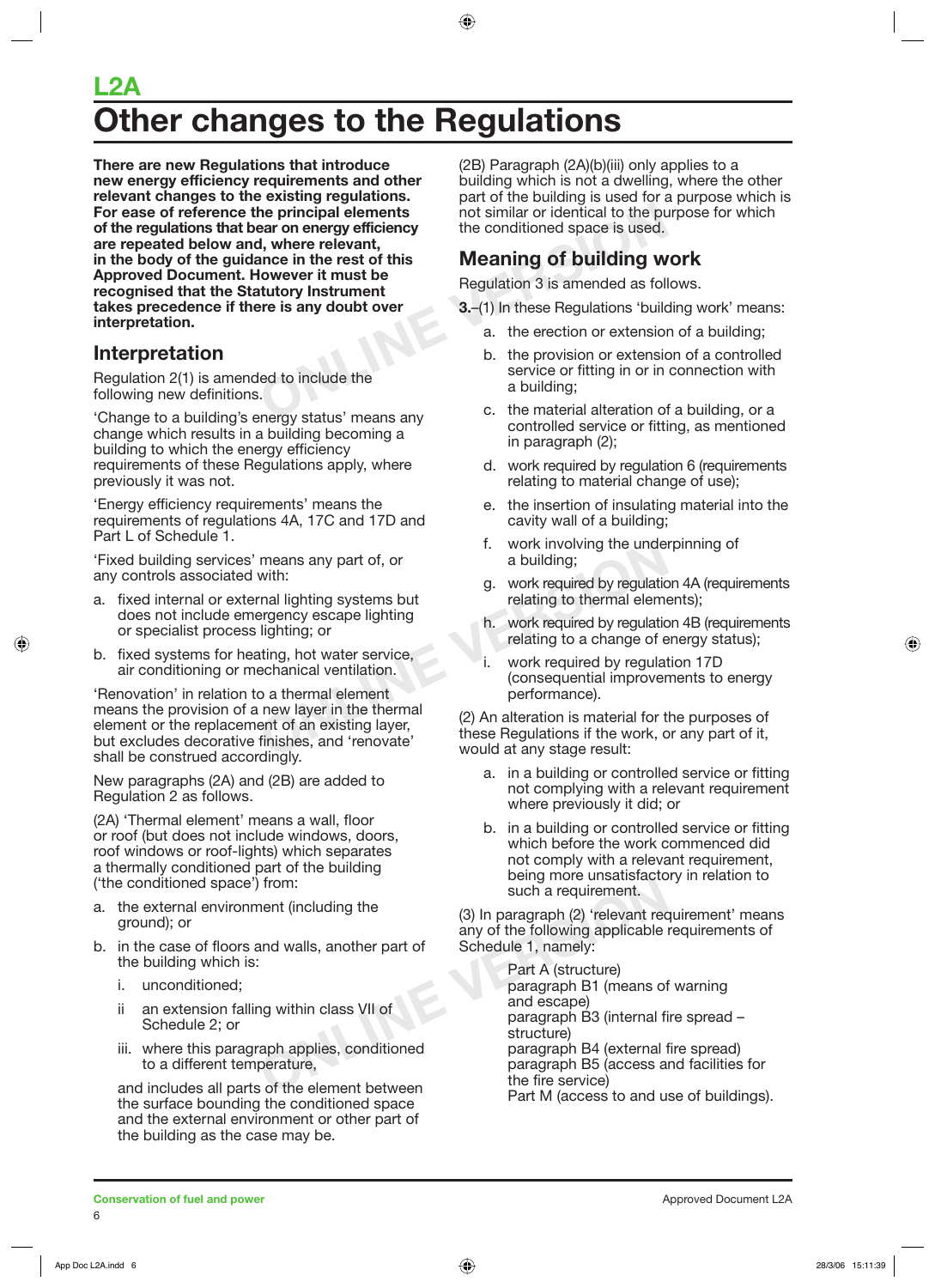## **Requirements relating to building work**

Regulation 4 is amended as follows

**4.**–(1) Subject to paragraph 1A building work shall be carried out so that:

- a. it complies with the applicable requirements contained in Schedule 1; and
- b. in complying with any such requirement there is no failure to comply with any other such requirement.

(1A) Where:

- a. building work is of a kind described in regulation  $3(1)(g)$ , (h) or (i); and
- b. the carrying out of that work does not constitute a material alteration,

 that work need only comply with the applicable requirements of Part L of Schedule 1.

(2) Building work shall be carried out so that, after it has been completed:

- a. any building which is extended or to which a material alteration is made; or
- b. any building in, or in connection with, which a controlled service or fitting is provided, extended or materially altered; or
- c. any controlled service or fitting,

and in the applicable requirements<br>
ontrolled service or fitting is<br>
bled service or fitting,<br>
bled service or fitting,<br>
bled service or fitting,<br>
or, where it did not comply<br>
or, where it did not comply<br>
a. the erection o complies with the applicable requirements of Schedule 1 or, where it did not comply with any such requirement, is no more unsatisfactory in relation to that requirement than before the work was carried out.

## **Requirements relating to thermal elements**

A new regulation 4A is added as follows:

**4A.**–(1) Where a person intends to renovate a thermal element, such work shall be carried out as is necessary to ensure that the whole thermal element complies with the requirements of paragraph L1(a)(i) of Schedule 1.

(2) Where a thermal element is replaced, the new thermal element shall comply with the requirements of paragraph L1(a)(i) of Schedule 1.

## **Requirements relating to a change to energy status**

A new regulation 4B is added as follows:

**Example 1.** Included in the step is a change of a change of a change of a change of a change of a change of a change of a change of a change of a change of a corda Planning (Listed in accorda<br> **ALUS** (AB is added as follo **4B.**–(1) Where there is a change to a building's energy status, such work, if any, shall be carried out as is necessary to ensure that the building complies with the applicable requirements of Part L of Schedule 1.

(2) In this regulation 'building' means the building as a whole or parts of it that have been designed or altered to be used separately.

## **Requirements relating to a material change of use**

Regulation 6 is updated to take account of the changes to Part L.

### **Exempt buildings and work**

Regulation 9 is substantially altered as follows.

**9.**–(1) Subject to paragraphs (2) and (3) these Regulations do not apply to:

- a. the erection of any building or extension of a kind described in Schedule 2; or
- Exempt buildings<br>
ut so that:<br>
in Schedule 1; and<br>
ing with any such requirement<br>
b failure to comply with any<br>
n requirement.<br>
Notation of a kind described in<br>
ork is of a kind described in<br>
Schedule 1; and<br>
a. the erecti b. the carrying out of any work to or in connection with such a building or extension, if after the carrying out of that work it is still a building or extension of a kind described in that Schedule.

(2) The requirements of Part P of Schedule 1 apply to:

- a. any greenhouse;
- b. any small detached building falling within class VI in Schedule 2; and
- c. any extension of a building falling within class VII in Schedule 2,

which in any case receives its electricity from a source shared with or located inside a dwelling.

(3) The energy efficiency requirements of these Regulations apply to:

- a. the erection of any building of a kind falling within this paragraph;
- b. the extension of any such building, other than an extension falling within class VII in Schedule 2; and
- c. the carrying out of any work to or in connection with any such building or extension.
- (4) A building falls within paragraph (3) if it:
- a. is a roofed construction having walls;
- b. uses energy to condition the indoor climate; and
- c. does not fall within the categories listed in paragraph (5).
- (5) The categories referred to in paragraph (4)(c) are:
- a. buildings which are:
	- i. listed in accordance with section 1 of the Planning (Listed Buildings and Conservation Areas) Act 1990;
	- ii. in a conservation area designated in accordance with section 69 of that Act; or
	- iii. included in the schedule of monuments maintained under section 1 of the Ancient Monuments and Archaeological Areas Act 1979,

 where compliance with the energy efficiency requirements would unacceptably alter their character or appearance;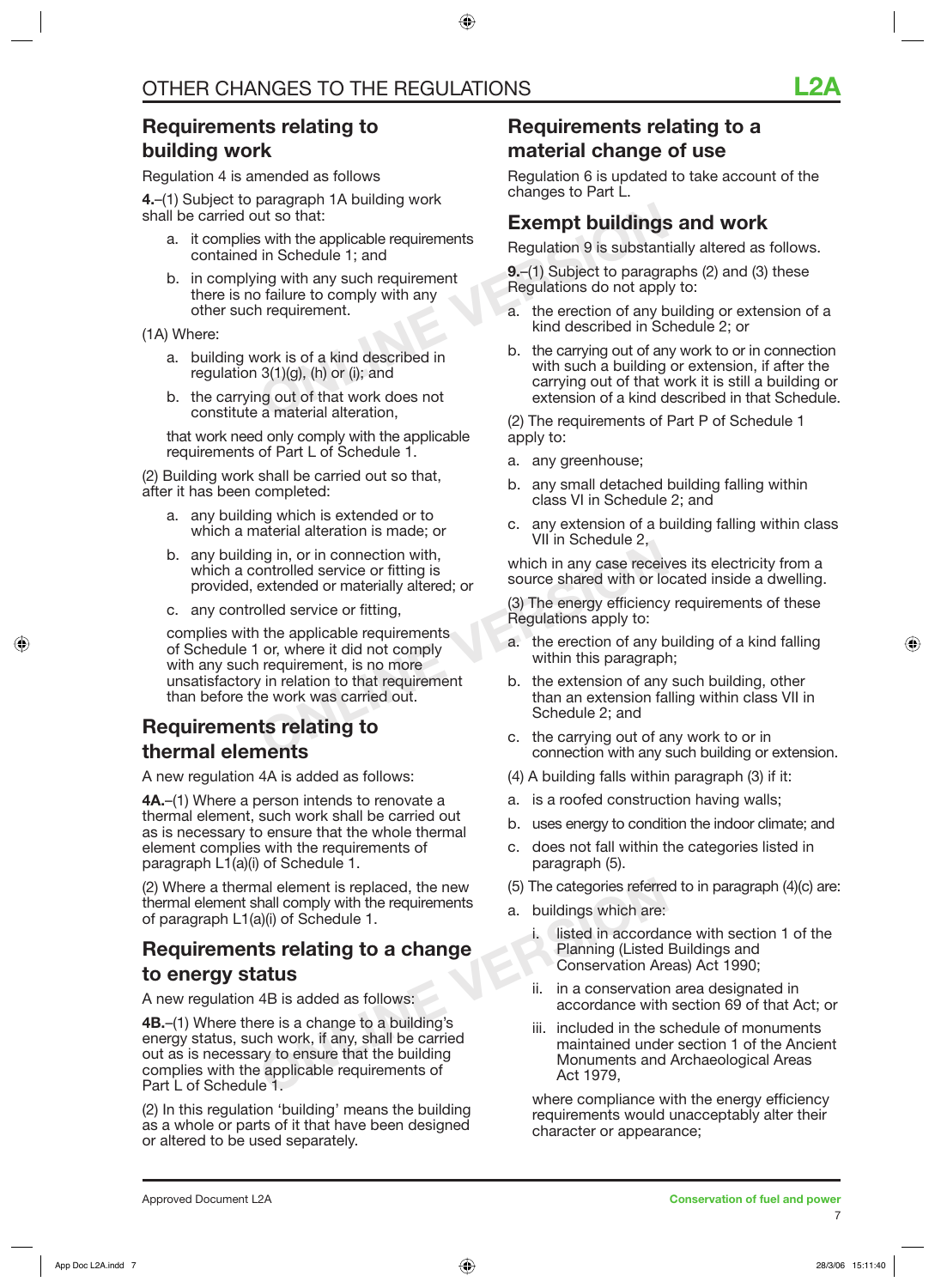# **L2A** OTHER CHANGES TO THE REGULATIONS

- b. buildings which are used primarily or solely as places of worship;
- c. temporary buildings with a planned time of use of two years or less, industrial sites, workshops and non-residential agricultural buildings with low energy demand;
- d. stand-alone buildings other than dwellings with a total useful floor area of less than  $50m^2$ .
- (6) In this regulation:
- a. 'building' means the building as a whole or parts of it that have been designed or altered to be used separately; and
- b. the following terms have the same meaning as in European Parliament and Council Directive 2002/91/EC on the energy performance of buildings:
	- i. 'industrial sites';
	- ii. 'low energy demand';
	- iii. 'non-residential agricultural buildings';
	- iv. 'places of worship';
	- v. 'stand-alone';
	- vi. 'total useful floor area';
	- vii. 'workshops'.

# **Giving of a building notice or deposit of plans**

Regulation 12 is substantially amended as follows.

ansari (7) Where:<br>
a. a person proposes to carry<br> **ONLINE COMPAGE COMPAGE COMPLEM**<br>
b. it is not practicable to comp<br>
(2A) before commencing the<br>
tially amended as follows.<br>
(2A) before commencing the<br>
c. paragraph (5) doe **12.**–(1) In this regulation 'relevant use' means a use as a workplace of a kind to which Part II of the Fire Precautions (Workplace) Regulations 1997 applies or a use designated under section 1 of the Fire Precautions Act 1971.

(2) This regulation applies to a person who intends to:

- a. carry out building work;
- b. replace or renovate a thermal element in a building to which the energy efficiency requirements apply;
- c. make a change to a building's energy status; or
- d. make a material change of use.

(2A) Subject to the following provisions of this regulation, a person to whom this regulation applies shall:

- a. give to the local authority a building notice in accordance with regulation 13; or
- b. deposit full plans with the local authority in accordance with regulation 14.

(3) A person shall deposit full plans where he intends to carry out building work in relation to a building to which the Regulatory Reform (Fire Safety) Order 2005 applies, or will apply after the completion of the building work.

(4) A person shall deposit full plans where he intends to carry out work which includes the erection of a building fronting on to a private street.

(4A) A person shall deposit full plans where he intends to carry out building work in relation to which paragraph H4 of Schedule 1 imposes a requirement.

(5) A person who intends to carry out building work is not required to give a building notice or deposit full plans where the work consists only of work:

- ergy demand;<br>
So ther than dwellings<br>
or area of less than 50m<sup>2</sup>. (5) A person who intends to car<br>
work is not required to give a b<br>
deposit full plans where the wo<br>
building as a whole or<br>
of work:<br>
een designed or alter a. described in column 1 of the Table in Schedule 2A if the work is to be carried out by a person described in the corresponding entry in column 2 of that Table, and paragraphs 1 and 2 of that shedule have effect for the purposes of the descriptions in the Table; or
	- b. described in Schedule 2B.

(6) Where regulation 20 of the Building (Approved Inspectors etc.) Regulations 2000 (local authority powers in relation to partly completed work) applies, the owner shall comply with the requirements of that regulation instead of with this regulation.

- (7) Where:
- a. a person proposes to carry out work which consists of emergency repairs;
- b. it is not practicable to comply with paragraph (2A) before commencing the work; and
- c. paragraph (5) does not apply,

**ONLINE VERSION**

he shall give a building notice to the local authority as soon as reasonably practicable after commencement of the work.

# **Regulations 13 (particulars and plans where a building notice is given) and 14 (full plans)**

These are amended to apply to renovation or replacement of a thermal element and a change to a building's energy status.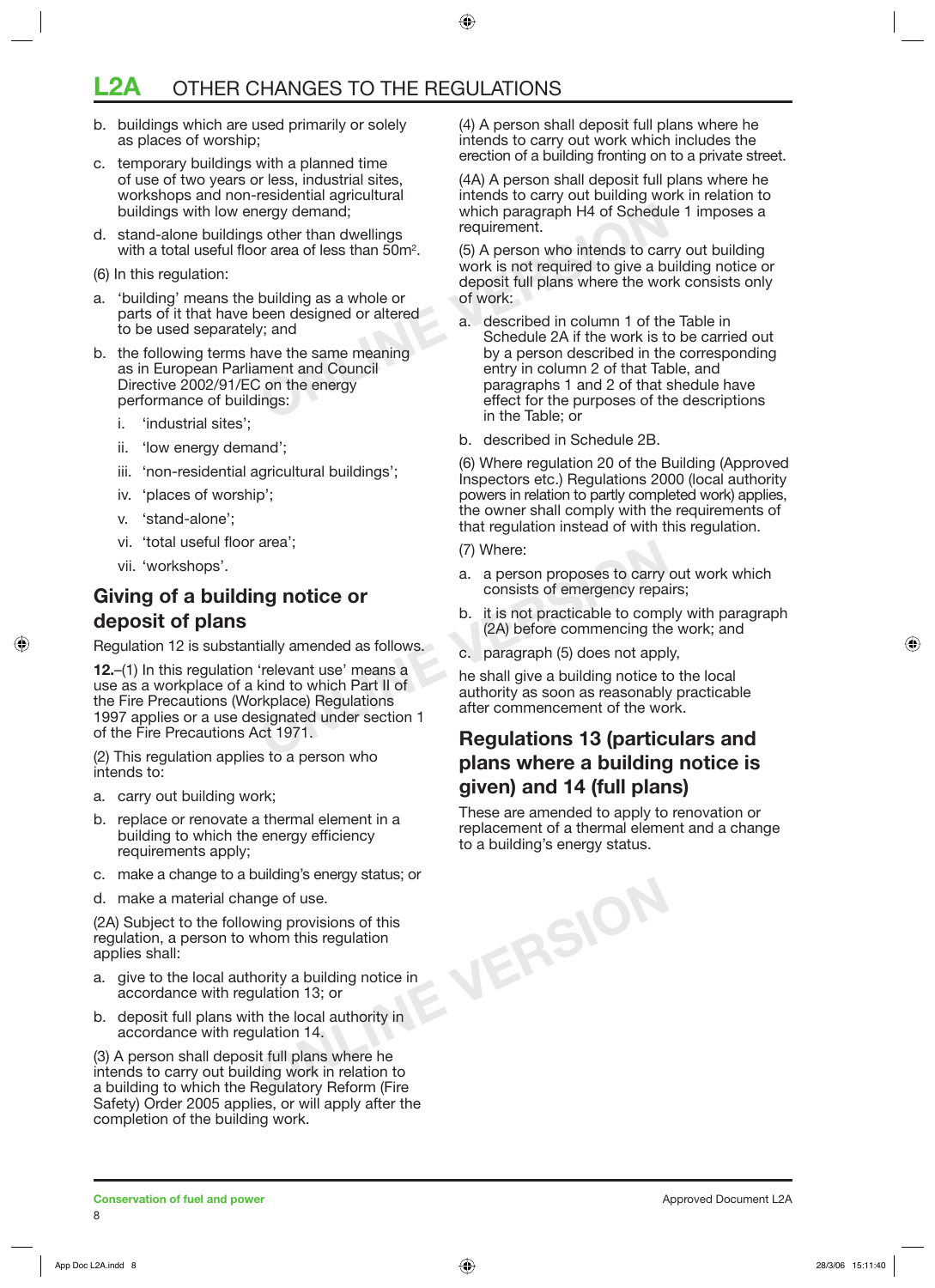# **New Part VA to the Regulations**

**ONLINE VERSION**

**ONLINE VERSION**

### **Energy Performance of buildings**

New Regulations are added as follows.

### **Methodology of calculation of the energy performance of buildings**

**17A.** The Secretary of State shall approve a methodology of calculation of the energy performance of buildings.

### **Minimum energy performance requirements for buildings**

**17B.** The Secretary of State shall approve minimum energy performance requirements for new buildings, in the form of target  $CO<sub>2</sub>$  emission rates, which shall be based upon the methodology approved pursuant to regulation 17A.

### **New buildings**

**17C.** Where a building is erected, it shall not exceed the target  $CO<sub>2</sub>$  emission rate for the building that has been approved pursuant to regulation 17B.

## **Consequential improvements to energy performance**

**17D.**–(1) Paragraph (2) applies to an existing building with a total useful floor area over 1000m2 where the actual building work consists of or includes:

- a. an extension;
- b. the initial provision of any fixed building services; or
- c. an increase to the installed capacity of any fixed building services.

(2) Subject to paragraph (3), where this regulation applies, such work, if any, shall be carried out as is necessary to ensure that the building complies with the requirements of Part L of Schedule 1.

**EXAMPLE In that have been designed or**<br> **VERSION**<br> **VERSION**<br> **VERSION** (3) Nothing in paragraph (2) requires work to be carried out if it is not technically, functionally and economically feasible.

### **Interpretation**

**17E.** In this Part 'building' means the building as a whole or parts of it that have been designed or altered to be used separately.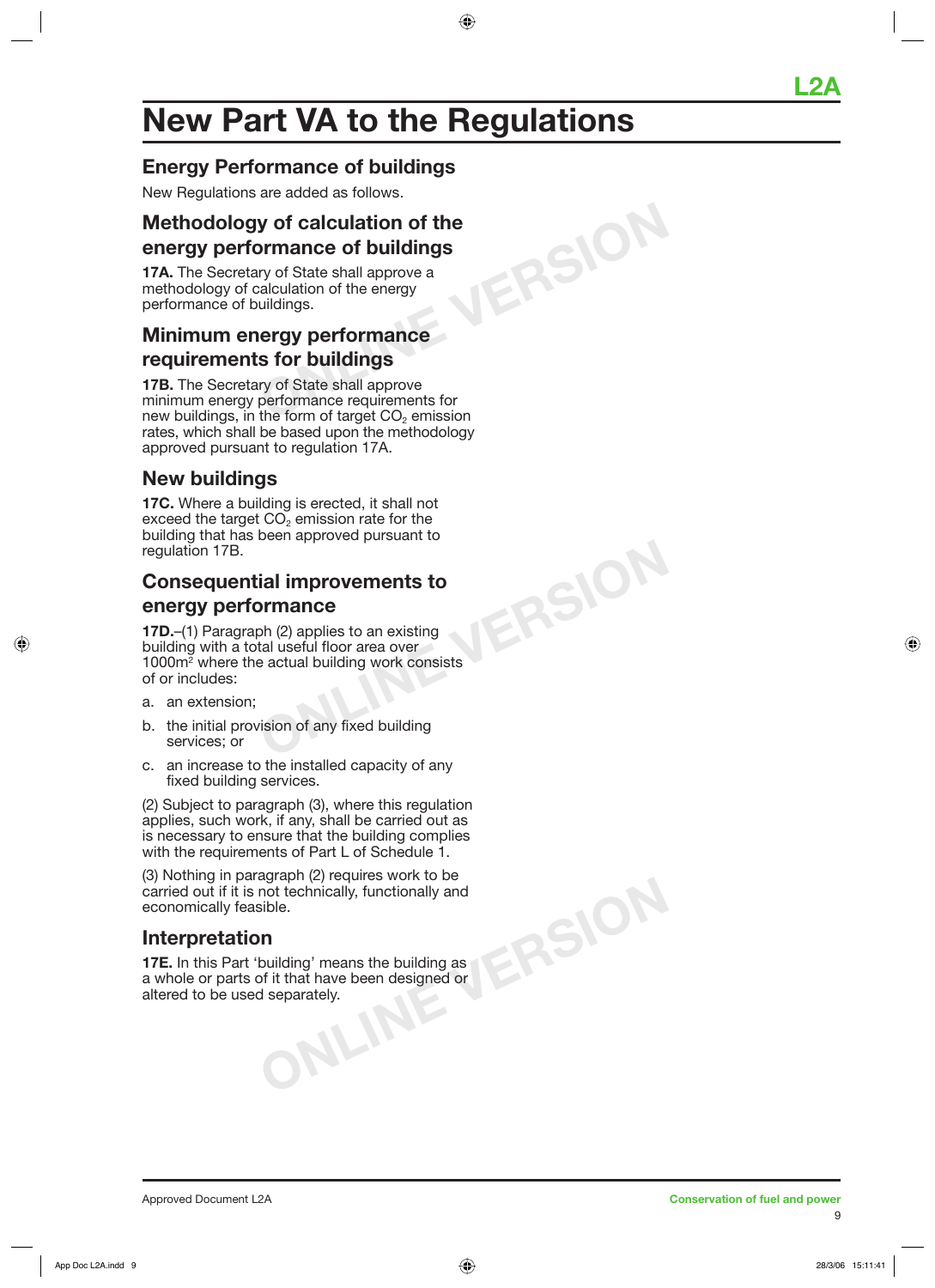# **L2A Part VI – Miscellaneous**

New Regulations are added as follows.

### **Pressure testing**

**20B.**–(1) This regulation applies to the erection of a building in relation to which paragraph L1(a)(i) of Schedule 1 imposes a requirement.

(2) Where this regulation applies, the person carrying out the work shall, for the purpose of ensuring compliance with regulation 17C and paragraph L1(a)(i) of Schedule 1:

- a. ensure that:
	- i. pressure testing is carried out in such circumstances as are approved by the Secretary of State; and
	- ii. the testing is carried out in accordance with a procedure approved by the Secretary of State; and
- b. subject to paragraph (5), give notice of the results of the testing to the local authority.
- (3) The notice referred to in paragraph (2)(b) shall:
- a. record the results and the data upon which they are based in a manner approved by the Secretary of State; and
- b. be given to the local authority not later than seven days after the final test is carried out.

d the data upon which<br>
anner approved by the<br>
d (4) Where such a certificate is g<br>
local authority:<br>
final test is carried out.<br>
thorised to accept, as<br>
thorised to accept, as<br>
the person carrying out the<br>
thorised to acce (4) A local authority is authorised to accept, as evidence that the requirements of paragraph (2)(a)(ii) have been satisfied, a certificate to that effect by a person who is registered by the British Institute of Non-destructive Testing in respect of pressure testing for the air tightness of buildings.

(5) Where such a certificate contains the information required by paragraph (3)(a), paragraph (2)(b) does not apply.

# **Commissioning**

**20C.**–(1) This regulation applies to building work in relation to which paragraph L1(b) of Schedule 1 imposes a requirement, but does not apply where the work consists only of work described in Schedule 2B.

(2) Where this regulation applies the person carrying out the work shall, for the purpose of ensuring compliance with paragraph L1(b) of Schedule 1, give to the local authority a notice confirming that the fixed building services have been commissioned in accordance with a procedure approved by the Secretary of State.

- (3) The notice shall be given to the local authority:
- a. not later than the date on which the notice required by regulation 15(4) is required to be given; or
- b. where that regulation does not apply, not more than 30 days after completion of the work.

# **CO2 emission rate calculations**

**20D.**–(1) Subject to paragraph (4), where regulation 17C applies the person carrying out the work shall provide to the local authority a notice which specifies:

- a. the target  $CO<sub>2</sub>$  emission rate for the building; and
- $b.$  the calculated  $CO<sub>2</sub>$  emission rate for the building as constructed.

applies to the erection of<br>
the work shall provide to the loc<br>
ince which specifies:<br>
in requirement.<br>
a. the target CO<sub>2</sub> emission rate f<br>
applies, the person<br>
all, for the purpose of<br>
he calculated CO<sub>2</sub> emission rate f<br> (2) The notice shall be given to the local authority not later than the date on which the notice required by regulation 20B is required to be given.

(3) A local authority is authorised to accept, as evidence that the requirements of regulation 17C would be satisfied if the building were constructed in accordance with an accompanying list of specifications, a certificate to that effect by a person who is registered by:

- a. FAERO Limited; or
- b. BRE Certification Limited,

in respect of the calculation of  $CO<sub>2</sub>$  emission rates of buildings.

(4) Where such a certificate is given to the local authority:

a. paragraph (1) does not apply; and

- b. the person carrying out the work shall provide to the local authority not later than the date on which the notice required by regulation 20B is required to be given a notice which:
	- i. states whether the building has been constructed in accordance with the list of specifications which accompanied the certificate; and
	- ii. if it has not, lists any changes to the specifications to which the building has been constructed.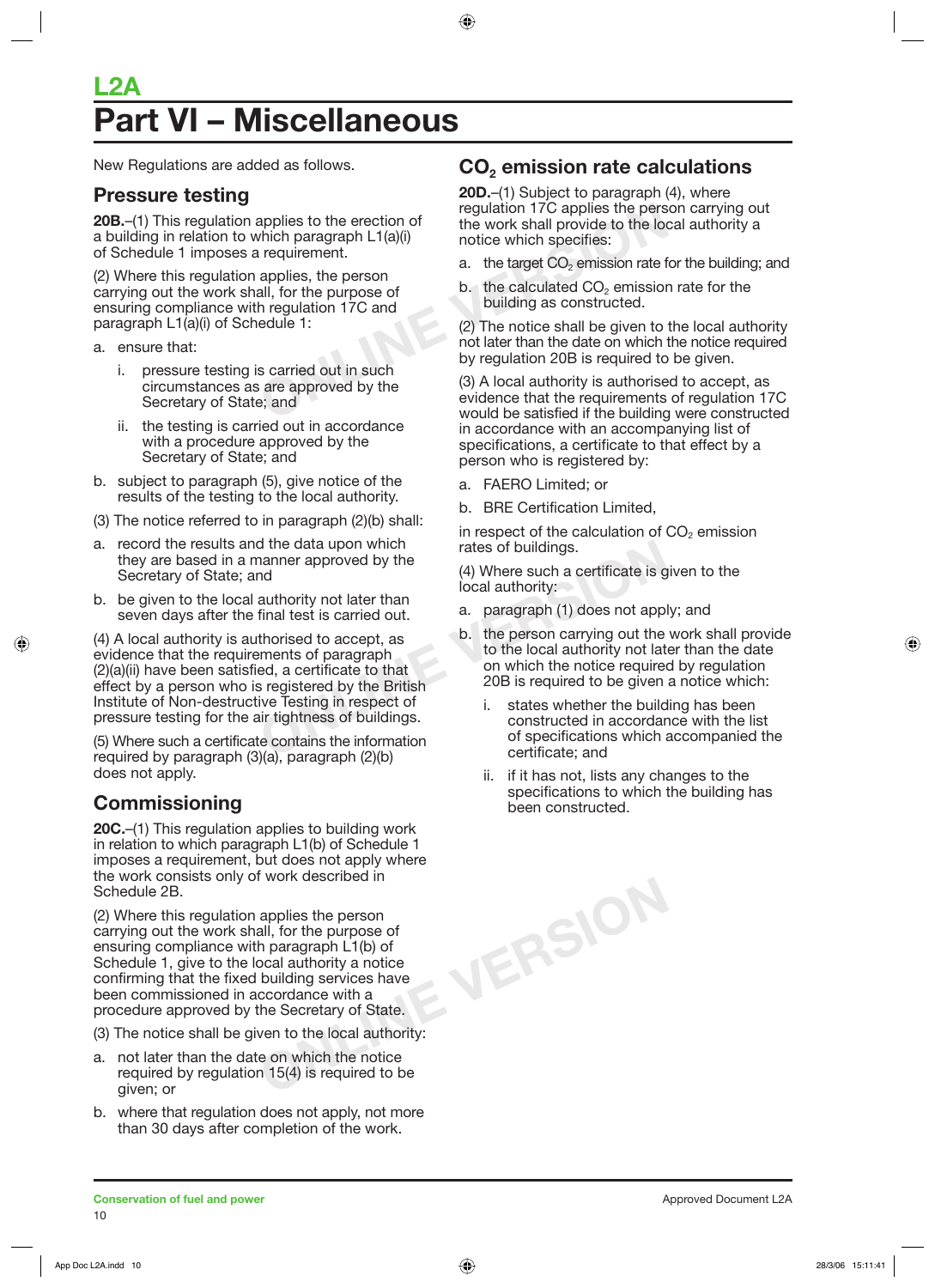# **Section 0: General guidance**

# **CONVENTIONS USED IN THIS DOCUMENT**

**1** In this document the following conventions have been adopted to assist understanding and interpretation:

- **ONLINE VERSION** a. Texts shown against a green background are extracts from the Building Regulations as amended and convey the legal requirements that bear on compliance with the *energy efficiency requirements*. It should be remembered however that building works must comply with all the other relevant provisions. Similar provisions are conveyed by the Building (Approved Inspectors) Regulations as amended.
- b. Key terms are printed in *bold italic text* and defined for the purposes of this Approved Document in Section 5 of this document.
- c. References given as footnotes and repeated as end notes are given as ways of meeting the requirements or as sources of more general information as indicated in the particular case. The Approved Document will be amended from time to time to include new references and to refer to revised editions where this aids compliance.
- From time to time to include new that in a large non-domestic or the sensitive of the state of the to revised editions of the scheme of the simulative of the simulate.<br>
Sub paragraph c) means the whole building a dwelling d. Additional *commentary in italic text* appears after some numbered paragraphs. The commentary is intended to assist understanding of the immediately preceding paragraph or sub-paragraph, but is not part of the approved guidance.

# **TYPES OF WORK COVERED BY THIS APPROVED DOCUMENT**

**2** This Approved Document is intended to give guidance in relation to works comprising:

- a. The construction of new buildings other than *dwellings*;
- b. *fit-out works* where this is included as part of the construction of the building. (ADL2B is intended to apply to *fit-out works* in other circumstances.
- Crition of the building. (ADL2B is<br>
oply to **fit-out works** in other<br>
S.<br>
S.<br>
S.<br>
S.<br>
S.<br>
S.<br>
OLENONSTRATIN<br>
S.<br>
S.<br>
OLENONSTRATIN<br>
S.<br>
OLENONSTRATIN<br>
The Secretary of States of the extension is<br>
Olding the existing buildi c. The construction of extensions to existing buildings that are not dwellings where the *total useful floor area* of the extension is greater than 100m<sup>2</sup> and greater than 25% of the *total useful floor area* of the existing building.

**3** When constructing a building that contains *dwellings*, account should also be taken of the guidance in Approved Document L1A. In most instances, Approved Document L1A should be used for guidance relating to the work on the individual *dwellings*, with this Approved Document L2A giving guidance relating to the parts of the

building that are not a *dwelling* such as heated common areas and, in the case of mixed-use developments, the commercial or retail space.

*It should be noted that dwellings refer to selfcontained units. Rooms for residential purposes are not dwellings, and so Approved Document L2A applies to, for instance, boarding houses, hostels and student accommodation blocks.*

**4** If a building that is to be used for industrial or commercial purposes (e.g. a workshop or an office) also contains living accommodation, it should be treated as a *dwelling* if the industrial or commercial part could revert to domestic use on a change of ownership. This could be the case if:

- a. there is direct access between the industrial or commercial space and the living accommodation; and
- b. both are contained within the same thermal envelope; and
- c. the living accommodation occupies a substantial proportion of the total area of the building.

*Sub paragraph c) means that a small manager's flat in a large non-domestic building would not mean the whole building should be treated as a dwelling.* 

# **TECHNICAL RISK**

**5** Building work must satisfy all the technical requirements set out in Regulations 4A, 4B, 17C, 17D, and Schedule 1 of the Building Regulations. Part B (Fire safety), Part E (Resistance to the passage of sound), Part F (Ventilation), Part C (Site preparation and resistance to moisture), Part J (Combustion appliances and fuel storage systems) and Part P (Electrical safety) are particularly relevant when considering the incorporation of energy efficiency measures.

**6** The inclusion of any particular energy efficiency measure should not involve excessive technical risk. BR 262<sup>5</sup> provides general guidance on avoiding risks in the application of thermal insulation.

# **DEMONSTRATING COMPLIANCE**

**7** In the Secretary of State's view, compliance with Part L and regulation 17C would be demonstrated by meeting the five separate criteria as set out in the following paragraphs. Appendix A contains a checklist that can be used to confirm that all the criteria have been met satisfactorily.

<sup>5</sup> BR 262 *Thermal Insulation: Avoiding Risks*, BRE, 2001.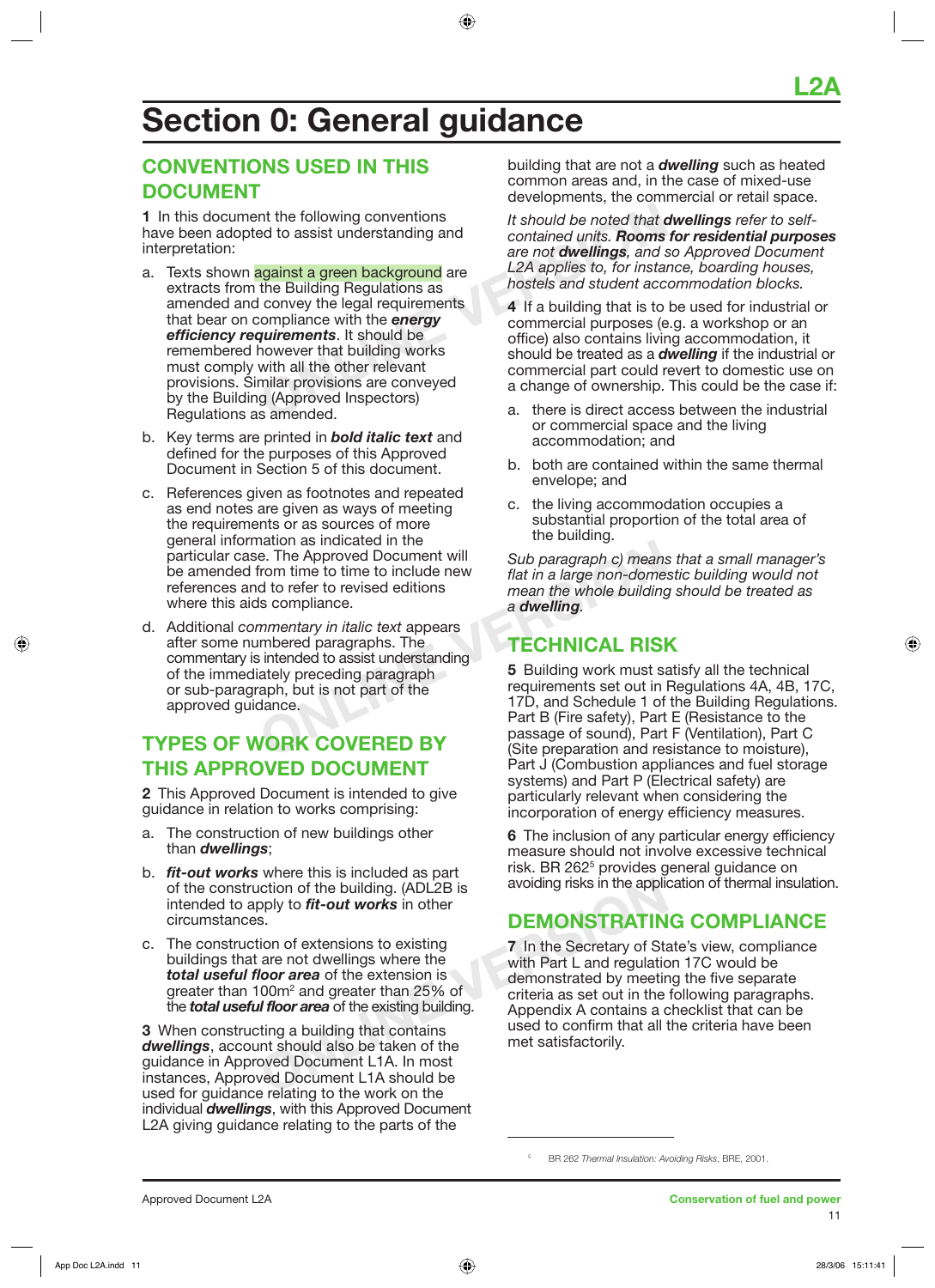*The checklist can benefit both developers and building control.*

**8** Criterion 1: the calculated CO<sub>2</sub> emission rate for the building as constructed (the building emission rate, *BER*) must not be greater than the target rate (the target emission rate, *TER*) which is determined by following the procedures set out in paragraphs 18 to 23; and

*This is required by Regulation 17C – see page 9.*

**9** Criterion 2: the performance of the building fabric and the heating, hot water and fixed lighting systems should be no worse than the design limits set out in paragraphs 33 to 62; and

**10** Criterion 3: Those parts of the building that are not provided with comfort cooling systems have appropriate passive control measures to limit solar gains. The guidance given in paragraphs 63 to 65 of this Approved Document provide a way of demonstrating that suitable provisions have been made; and

*The aim is to counter excessive internal temperature rise in summer in accommodation that does not need air conditioning and where it is not therefore provided. The impact on CO<sub>2</sub> emissions from mechanically cooled buildings is taken into account in the BER.*

*Paragraphs 9 and 10 address the requirements in Part L1(a) and L1(b).*

**11** Criterion 4: the performance of the building, as built, is consistent with the prediction made in the *BER*. The procedures described in Section 2 can be used to show this criterion has been met; and

**12** Criterion 5: The necessary provisions for enabling energy efficient operation of the building are put in place. The procedures described in Section 3 can be used to show this criterion has been met.

*Paragraph 12 addresses the requirement in Part L1(c).*

# **Modular buildings**

**13** Special considerations apply to modular and/ or portable buildings in those situations where the intended life of the building is more than two years.

*'Temporary buildings with a planned time of use of two years or less' are exempt from the energy efficiency requirements – see the copy of Regulation 9 on page 7.*

**14** Where more than 70% of the external envelope is to be created from sub-assemblies manufactured before 06 April 2006 Part L and regulation 17C apply reasonable provision would be to follow the guidance in *Energy Performance Standards for Modular and Portable Buildings*<sup>6</sup> .

*These sub-assemblies could be obtained from a centrally held stock or the disassembly of buildings on other premises.*

### **Buildings that are exempt from the requirements in Part L**

**15** The provisions for exempting buildings and building work from the Building Regulations requirements have changed. See the copy of Regulation 9 on page 7.

ission rate, **TER**) which<br>
the procedures set out<br>
and<br>
lation 17C – see page 9.<br>
mance of the building<br>
on twater and fixed<br>
be no worse than the<br>
aragraphs 33 to 62; and<br>
the building that<br>
to be used separately whose pu **16** Examples of buildings which are industrial sites and workshops with low energy demand include buildings or parts of buildings designed to be used separately whose purpose is to accommodate industrial activities in spaces where the air is not conditioned. Activities that would be covered include foundries, forging and other hot processes, chemical process, food and drinks packaging, heavy engineering, and storage and warehouses where, in each case, the air in the space is not fully heated or cooled. Whilst not fully heated or cooled these cases may have some local conditioning appliances such as plaque or air heaters or air conditioners to serve people at work stations or refuges dispersed amongst and not separated from the industrial activities.

Cally cooled buildings is<br>
dispersed amongst and not sep<br>
the industrial activities.<br>
In the sequirements in<br>
the industrial activities.<br>
The industrial activities.<br>
Examples of 'non-residential<br>
to we energy demands to th **17** Examples of 'non-residential agricultural buildings with low energy demand' include buildings or parts of buildings that, for instance, are heated for a few days each year to enable plants to germinate but are otherwise unheated;

*Energy Performance Standards for Modular and Portable Buildings*, Modular and Portable Buildings Association (MPBA), 2006. Available from www.mpba.biz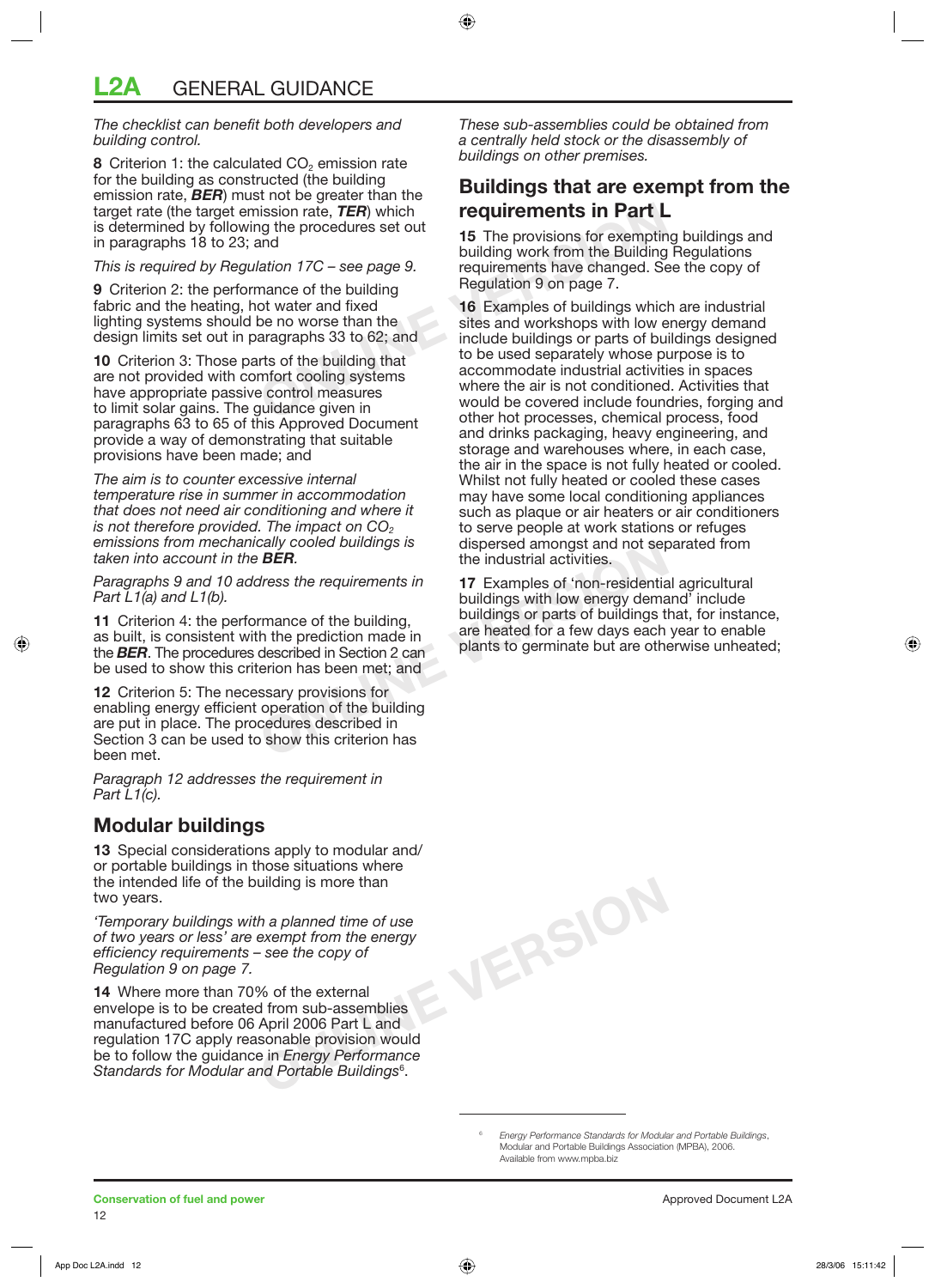# **Section 1: Design standards**

# **REGULATIONS**

**18** Regulations 17A, 17B, 17C and 17E implement Articles 3 and 4 of the Energy Performance of Buildings Directive and state that:

**17A.** The Secretary of State shall approve a methodology of calculation of the energy performance of buildings.

**17B.** The Secretary of State shall approve minimum energy performance requirements for new buildings, in the form of target  $CO<sub>2</sub>$ emission rates, which shall be based upon the methodology approved pursuant to regulation 17A.

**17C.** Where a building is erected, it shall not exceed the target  $CO<sub>2</sub>$  emission rate for the building that has been approved pursuant to regulation 17B.

**17E.** In this Part 'building' means the building as a whole or parts of it that have been designed or altered to be used separately.

# **Target carbon dioxide Emission Rate (***TER***)**

**19** The Target CO<sub>2</sub> Emission Rate (**TER**) is the minimum energy performance requirement specified in Regulation 17B. It is the mass of  $CO<sub>2</sub>$ , emitted per year per square metre of the **total useful floor area** of the building (kg/m<sup>2</sup>/year).

**PHI CHANCE ETHISSION**<br>
Classes of building s<br>
D<sub>2</sub> Emission Rate (TER) is the<br>
performance requirement<br>
lation 17B. It is the mass of<br>
year per square metre of the<br>
area of the building (kg/m<sup>2</sup>/year).<br>
t be calculated us **20** The *TER* must be calculated using one of the calculation tools included in the methodology for calculating the energy performance of buildings approved by the Secretary of State pursuant to regulation 17A. This approval is given in Annex I in ODPM Circular 03/2006. Those tools include:

- a. The Simplified Building Energy Model (SBEM)<sup>7</sup> for those buildings whose design features are capable of being adequately modelled by SBEM; or
- b. Other approved software tools. The procedures for approving such software are set out in Annex I of ODPM Circular 03/2006.

As part of the submission to a building control body (see paragraph 25), the applicant must show that the software tool used is appropriate to the application.

**21** The *TER* is calculated in two stages as described below.

- **ONLINE ONLY 1997**<br>
Dended in the applicant must<br>
and 25), the applicant must<br>
in assume mains gas a<br>
divided in two stages as<br>
alculated in two stages as<br>
approved calculation tool to<br>  $CO_2$  emission rate ( $C_{\text{notional}}$ ) fro a. Firstly, use an approved calculation tool to calculate the  $CO<sub>2</sub>$  emission rate ( $C<sub>notional</sub>$ ) from a notional building with specified properties as described in paragraph 22.
- b. Secondly, adjust the  $CO<sub>2</sub>$  emissions rate calculated in step a) according to the procedure outlined in paragraph 23.
- **22** The notional building must:
- a. be the same size and shape as the actual building; and
- Solution Solution Solution Solution Solution Solution Solution Solution Solution Solution Solution of the energy<br>
and the set out in the detaile<br>
any of State shall approve<br>
any of State shall approve<br>
ary of State shall a b. comply with the energy performance values set out in the detailed definition of the notional building as set out in the SBEM<sup>7</sup> in respect of both the building fabric and the *fixed building services*. Under the specific circumstances set out in paragraph 76, the *air permeability* used in the calculation of the *TER* may be varied from the value set out in the detailed definition of the notional building as set out in the SBEM. Other values must not be varied; and
	- c. have the same area of vehicle access doors and *display windows* as the actual building; and
	- d. exclude any service that is not a *fixed building service* (such as vertical transport systems); and
	- e. have the same activity areas and classes of building services as in the actual building. The activity areas with their associated classes of building services must be selected from the predefined standard activity areas specified in the SBEM<sup>7</sup>; and
	- be subject to the occupancy times and environmental conditions (temperatures, illuminance, ventilation rate etc) in each activity area as defined by the standard data associated with the reference schedules; and

*It is recognised that in some cases, designers may vary illumination levels in the actual building from that specified in the notional. However, in order to make the comparison on a like for like basis, the notional and actual buildings should deliver the same level of service provision. In this way, the compliance check tests energy efficiency (W/m2 .100 lux), not energy conservation (W/m2 ).*

- be subject to the climate defined by the CIBSE Test Reference Year for the site that is most appropriate to the location of the actual building; and
- h. assume mains gas as the heating fuel where it is to be used in the actual building, but otherwise assume oil.
- i. assume grid mains electricity will be used as the energy source for all other building services.
- j Use the  $CO<sub>2</sub>$  emission factors in Table 2.
- k. assume the most energy intensive fit-out specifications will be adopted throughout where a building is proposed for approval

7

Simplified Building Energy Model (SBEM) user manual and Calculation Tool, available at www.odpm.gov.uk.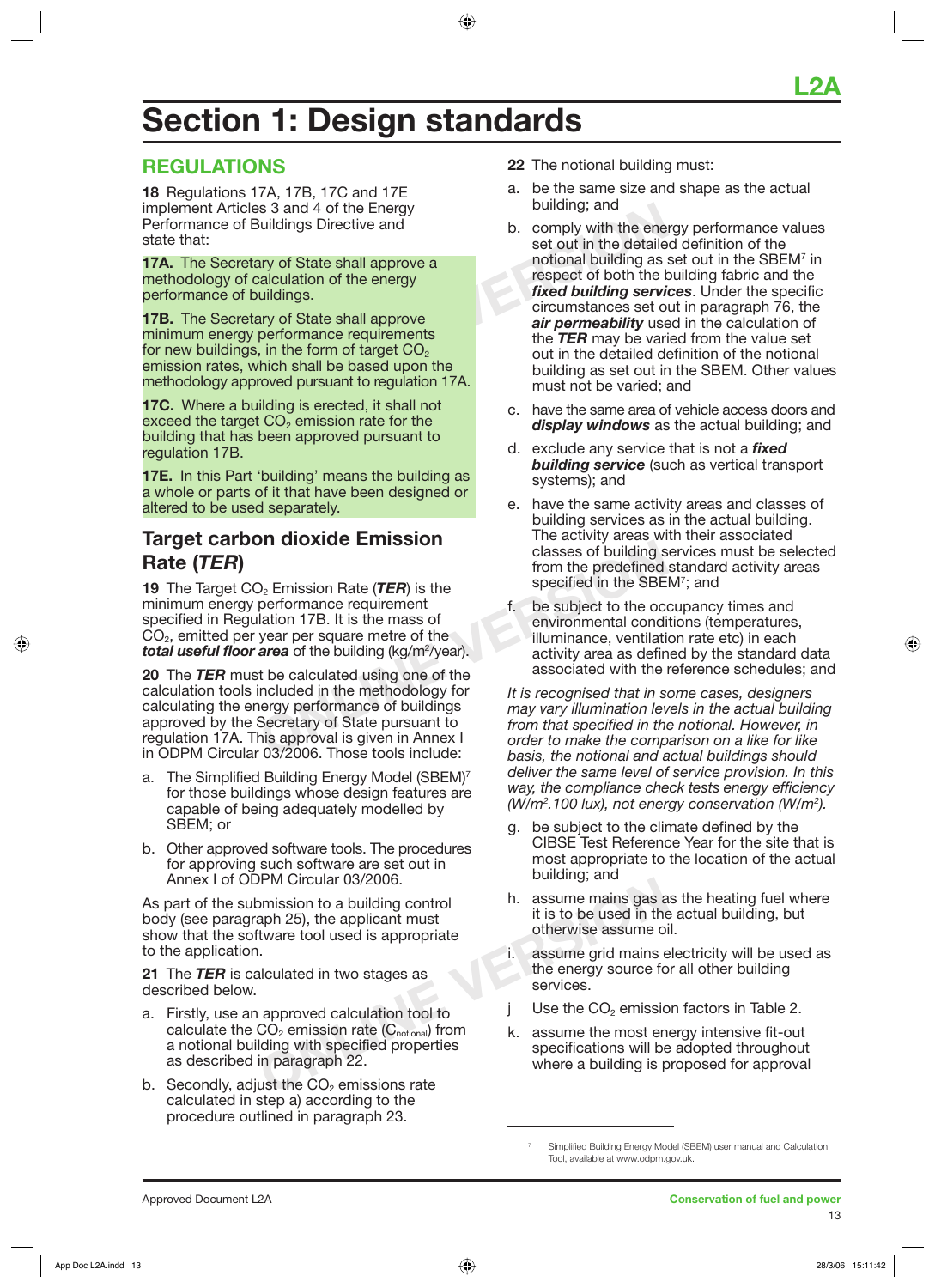# **L2A** DESIGN STANDARDS

 excluding *fit-out works* (for example "shell and core" building developments and business park units) and space is to be offered with a range of services options. In addition, any spaces that have the potential for fitting out without air-conditioning should also comply with criterion 3 as if they were not to be air-conditioned.

an-conditioning should<br>
erion 3 as if they were<br>
ned.<br> *ONLINER* must be no greater (worse<br>
trive shell and core office<br>
<br> *I* to be fitted out as<br>
tilated or air conditioned,<br>
ppletion of the shell and<br>
ind be based on<br>
o *For example, if a speculative shell and core office building has the potential to be fitted out as heated and naturally ventilated or air conditioned, the BER and TER at completion of the shell and core building works should be based on assuming that air-conditioning will be installed throughout. In addition to this the shell and core building should meet Criterion 3 (limiting solar gain) as if it is not to be air conditioned.*

*Guidance on ways of showing fit-out works comply is given in ADL2B.*

**23** The *TER* is obtained from the following formula:

 $$  $x$  (1 – LZC benchmark), where

- given in column (a) of<br>
o the classes of building<br>
building. If different<br>
ilding have different<br>
ilding have different<br>
regulation 17C applies the pers<br>
the work shall provide to the loc-<br>
ild be calculated by<br>
improveme a. 'improvement factor' is the improvement in energy efficiency as given in column (a) of Table 1 appropriate to the classes of building services in the actual building. If different areas of the actual building have different classes of building services, then the level of improvement should be calculated by applying the relevant improvement factor to each separate activity area individually.
- b. 'LZC benchmark' is the benchmark provision for low and zero carbon (LZC) energy sources as given in column (b) of Table 1 (see paragraph 32 for additional guidance).

*This implements the requirement in Article 5 of the Energy Performance of Buildings Directive to give consideration to the incorporation of low and zero carbon energy supply systems before construction starts. Designers can choose to include more renewable systems in their actual building than the LZC benchmark, although the extent to which this extra can be traded off against fabric measures is limited by paragraphs 34 to 39. A lesser renewable systems provision would have to be compensated by enhanced energy efficiency measures.*

## **CRITERION 1 – ACHIEVING AN ACEPTABLE BUILDING CO<sub>2</sub> EMISSION RATE (***BER***)**

**24** To demonstrate that the requirement in Regulation 17C has been met, the actual building's *BER* must be no greater (worse) than the *TER* calculated as set out in paragraphs 19 to 23.

## **Calculating the CO<sub>2</sub> emissions from the actual building – Regulation 20D**

**25** The *BER* must be calculated using the same calculation tool as used for establishing the *TER*.

- The final calculation produced in accordance with Regulation 20D must be based on the building as constructed, incorporating:
	- i. any changes to the performance specifications that have been made during construction.
	- ii. the measured *air permeability*, ductwork leakage and fan performances as commissioned.
- **26** Regulation 20D is as follows.

**20D.**–(1) Subject to paragraph (4), where regulation 17C applies the person carrying out the work shall provide to the local authority a notice which specifies:

- a. the target  $CO<sub>2</sub>$  emission rate for the building; and
- b. the calculated  $CO<sub>2</sub>$  emission rate for the building as constructed.

(2) The notice shall be given to the local authority not later than the date on which the notice required by regulation 20B is required to be given.

(3) A local authority is authorised to accept, as evidence that the requirements of regulation 17C would be satisfied if the building were constructed in accordance with an accompanying list of specifications, a certificate to that effect by a person who is registered by:

- a. FAERO Limited; or
- b. BRE Certification Limited,

### Table 1 **Improvement factors and LZC benchmarks for use in the TER equation<sup>1</sup>**

| agamot rabho moacarco io immtou by paragrapho<br>34 to 39. A lesser renewable systems provision<br>would have to be compensated by enhanced<br>energy efficiency measures. | ~~~~~~~~~~~~~~~~~~~~<br>rates of buildings. | b. BRE Certification Limited,<br>in respect of the calculation of $CO2$ emission |  |  |  |
|----------------------------------------------------------------------------------------------------------------------------------------------------------------------------|---------------------------------------------|----------------------------------------------------------------------------------|--|--|--|
| Table 1 Improvement factors and LZC benchmarks for use in the TER equation <sup>1</sup>                                                                                    |                                             |                                                                                  |  |  |  |
| Building services strategy for the actual building                                                                                                                         | (a) Improvement factor                      | (b) LZC benchmark                                                                |  |  |  |
| Heated and naturally ventilated                                                                                                                                            | 0.15                                        | 0.10                                                                             |  |  |  |
| Heated and mechanically ventilated <sup>2</sup>                                                                                                                            | 0.20                                        | 0.10                                                                             |  |  |  |
| Air conditioned                                                                                                                                                            | 0.20                                        | 0.10                                                                             |  |  |  |

#### **Notes:**

1. For example, the **TER** for an air conditioned space would be C<sub>notional</sub> x  $(1 - 0.20) \times (1 - 0.10) = 0.72 \times C_{\text{notional}}$ ; an improvement over the 2002 standard of 28%.

2. Mechanical ventilation means systems intended to run continuously during occupied hours. This excludes, for instance, intermittent toilet extract fans.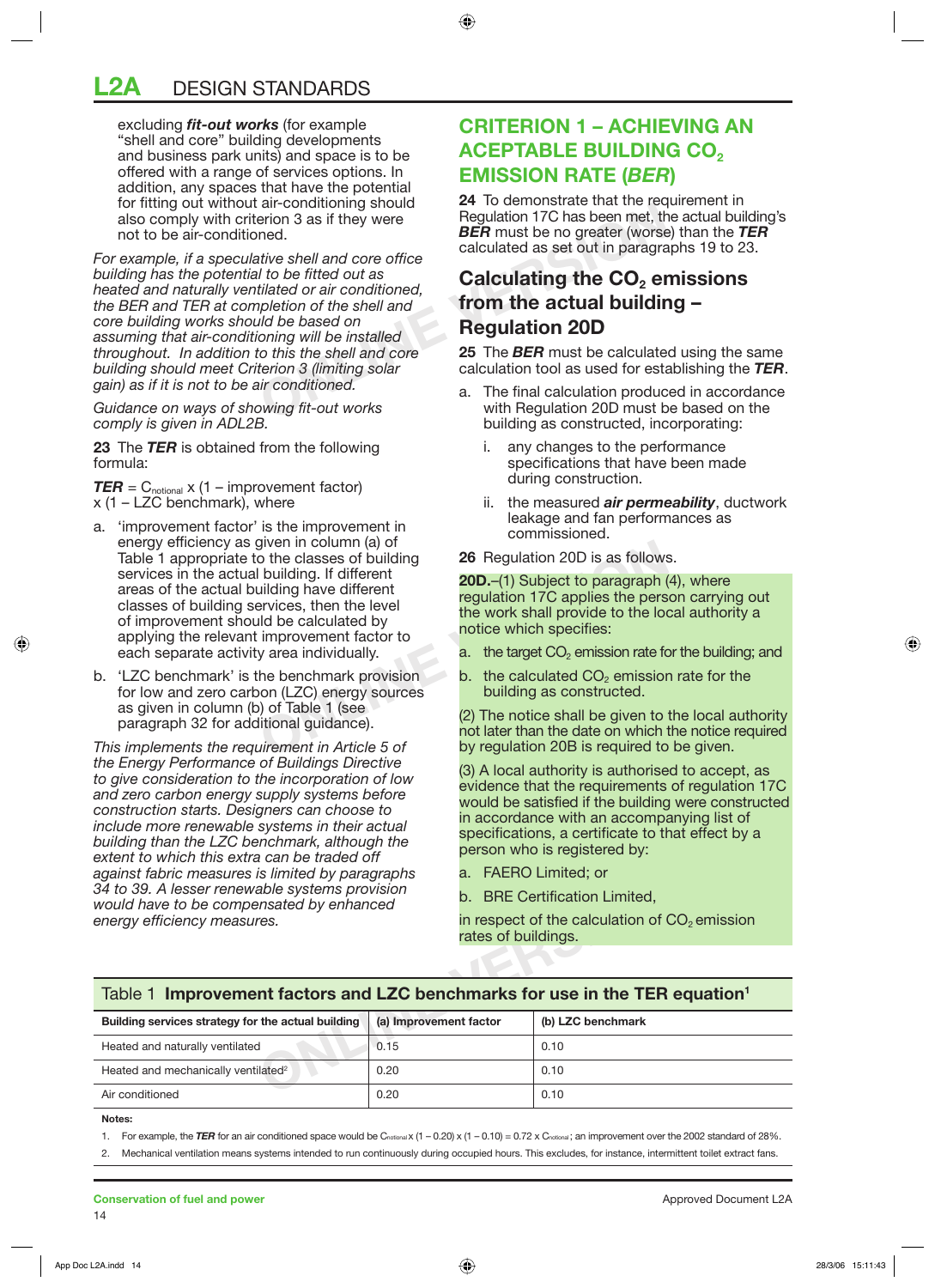(4) Where such a certificate is given to the local authority:

- a. paragraph (1) does not apply; and
- b. the person carrying out the work shall provide to the local authority not later than the date on which the notice required by regulation 20B is required to be given a notice which:
	- i. states whether the building has been constructed in accordance with the list of specifications which accompanied the certificate; and
	- ii. if it has not, lists any changes to the specifications to which the building has been constructed.

**27** In addition to this final calculation it would be useful to both builder and building control body if the builder carries out a preliminary calculation before construction starts based on plans and specifications and shares the results. The calculation tool will give a firm indication of whether a design is compliant and it produces a list of those features of the design that are critical to achieving compliance.

*BCBs may ask for this information as part of their preparations for checking compliance.*

*These figures are now given in terms of CO2, not carbon to be more in line with the Directive. The entries are therefore different by a factor of 44/12 compared to the ADL2(2002) data.*

**29** When systems are capable of being fired by more than one fuel, then:

DEVIDENTIFY NOT DURINT THE CONDITIONS INCREDIBN THE CONDITIONS OF THE POST OF THE PUBLICITY OF THE PUBLICITY OF THE PUBLICITY OF THE PUBLICITY OF THE PUBLICITY OF THE PUBLICITY OF THE PUBLICITY OF THE PUBLICITY OF THE PUBL a. For biomass-fired systems rated at greater than 100kW output but where there is an alternative appliance to provide standby, the CO<sub>2</sub> emission factor should be based on the fuel that is normally expected to provide the lead.

*This is to encourage biomass systems, but which are often backed up by fossil-fuelled standby plant.*

- b. For systems rated at less than 100kW output, where the same appliance is capable of burning both biofuel and fossil fuel, the  $CO<sub>2</sub>$ emission factor for dual fuel appliances should be used, except where the building is in a smoke control area, when the anthracite figure should be used.
- c. In all other cases, the fuel with the highest CO<sub>2</sub> emission factor should be used.

*This option is to cover dual fuel systems, where the choice of fuel actually used depends on prevailing market prices.*

| preparations for checking compliance.<br>28 In order to determine the <b>BER</b> , the CO <sub>2</sub><br>emission factors <sup>8</sup> in Table 2 should be used. | the choice of fuel actually used depends on<br>prevailing market prices.                                                                                                                                                                                                                                                                                                                                                                                                                    |  |  |
|--------------------------------------------------------------------------------------------------------------------------------------------------------------------|---------------------------------------------------------------------------------------------------------------------------------------------------------------------------------------------------------------------------------------------------------------------------------------------------------------------------------------------------------------------------------------------------------------------------------------------------------------------------------------------|--|--|
| Table 2 $CO2$ emission factors                                                                                                                                     |                                                                                                                                                                                                                                                                                                                                                                                                                                                                                             |  |  |
| Fuel                                                                                                                                                               | CO <sub>2</sub> emission factor kgCO <sub>2</sub> /kWh                                                                                                                                                                                                                                                                                                                                                                                                                                      |  |  |
| Natural gas                                                                                                                                                        | 0.194                                                                                                                                                                                                                                                                                                                                                                                                                                                                                       |  |  |
| <b>LPG</b>                                                                                                                                                         | 0.234                                                                                                                                                                                                                                                                                                                                                                                                                                                                                       |  |  |
| <b>Biogas</b>                                                                                                                                                      | 0.025                                                                                                                                                                                                                                                                                                                                                                                                                                                                                       |  |  |
| Oil                                                                                                                                                                | 0.265                                                                                                                                                                                                                                                                                                                                                                                                                                                                                       |  |  |
| Coal                                                                                                                                                               | 0.291                                                                                                                                                                                                                                                                                                                                                                                                                                                                                       |  |  |
| Anthracite                                                                                                                                                         | 0.317                                                                                                                                                                                                                                                                                                                                                                                                                                                                                       |  |  |
| Smokeless fuel (inc. coke)                                                                                                                                         | 0.392                                                                                                                                                                                                                                                                                                                                                                                                                                                                                       |  |  |
| Dual fuel appliances (mineral + wood)                                                                                                                              | 0.187                                                                                                                                                                                                                                                                                                                                                                                                                                                                                       |  |  |
| <b>Biomass</b>                                                                                                                                                     | 0.025                                                                                                                                                                                                                                                                                                                                                                                                                                                                                       |  |  |
| Grid supplied electricity                                                                                                                                          | 0.422                                                                                                                                                                                                                                                                                                                                                                                                                                                                                       |  |  |
| Grid displaced electricity <sup>1</sup>                                                                                                                            | 0.568                                                                                                                                                                                                                                                                                                                                                                                                                                                                                       |  |  |
| Waste heat <sup>2</sup>                                                                                                                                            | 0.018                                                                                                                                                                                                                                                                                                                                                                                                                                                                                       |  |  |
| Notes:                                                                                                                                                             |                                                                                                                                                                                                                                                                                                                                                                                                                                                                                             |  |  |
| 1.<br>building CO <sub>2</sub> emissions calculations.                                                                                                             | Grid displaced electricity comprises all electricity generated in or on the building premises by, for instance, PV panels, wind-powered generators,<br>combined heat and power (CHP) etc. The associated CO <sub>2</sub> emissions are deducted from the total CO <sub>2</sub> emissions for the building before determining<br>the BER. CO <sub>2</sub> emissions arising from fuels used by the building's power generation system (e.g. to power the CHP engine) must be included in the |  |  |
| 2.                                                                                                                                                                 | This includes waste heat from industrial processes and power stations rated at more than 10MWe and with a power efficiency >35%.                                                                                                                                                                                                                                                                                                                                                            |  |  |
|                                                                                                                                                                    |                                                                                                                                                                                                                                                                                                                                                                                                                                                                                             |  |  |

<sup>8</sup> *CO2 Emission Figures for Policy Analysis*, BRE, July 2005. Available at www.bre.co.uk/filelibrary/CO2EmissionFigures2001.pdf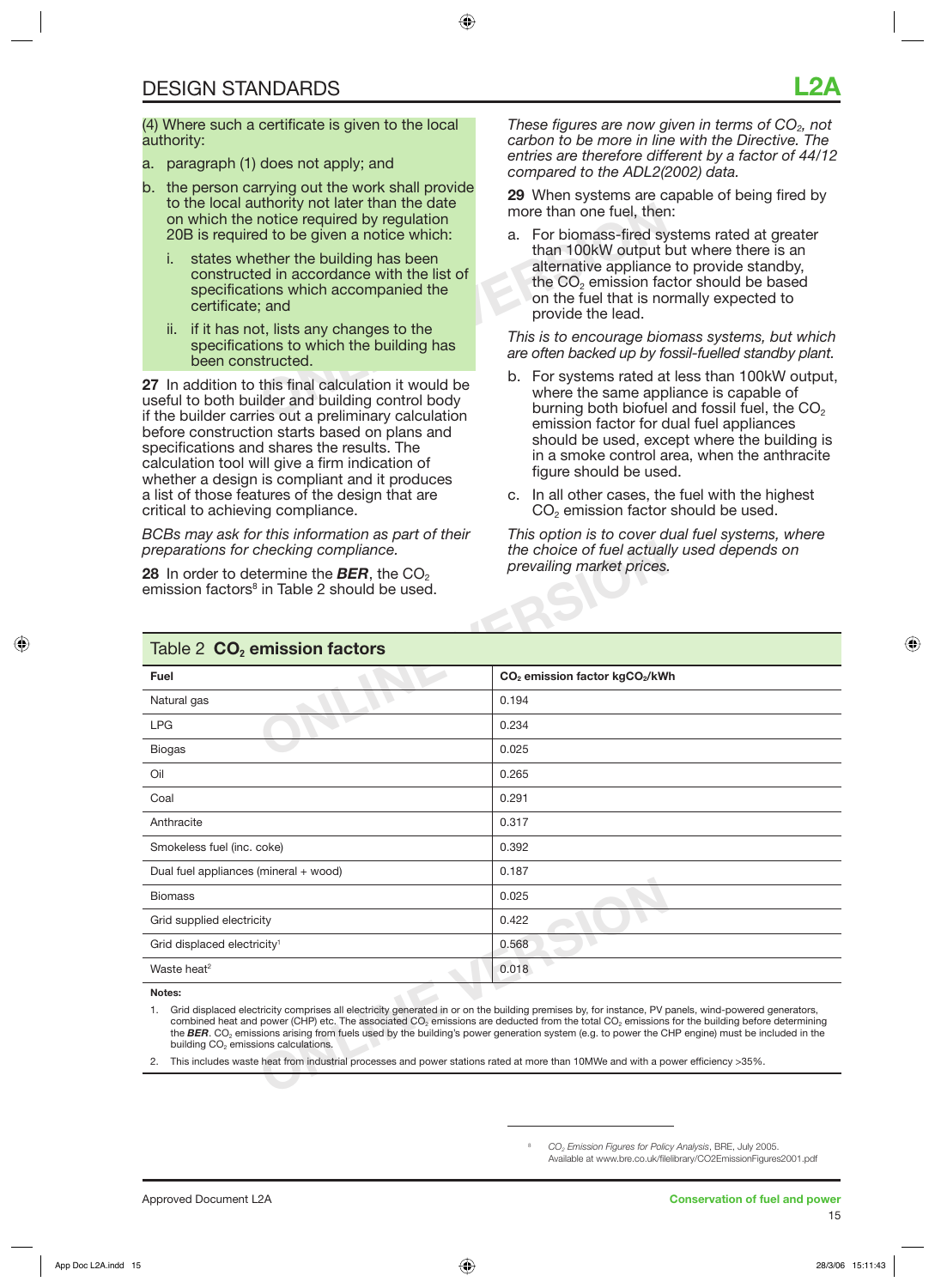# **L2A** DESIGN STANDARDS

**30** If thermal energy is supplied from a district or community heating or cooling system, emission factors should be determined by considering the particular details of the scheme. Calculations should take account of the annual average performance of the whole system (i.e. the distribution circuits, and all the heat generating plant, including any CHP, and any waste heat recovery or heat dumping). The *BER* submission should be accompanied by a report, signed by a suitably qualified person, detailing how the emission factors have been derived.

# **Achieving the** *TER*

**31** Certain management features offer improved energy efficiency in practice. Where these management features are provided in the actual building, the *BER* can be reduced by an amount equal to the product of the factor given in Table 3 and the  $CO<sub>2</sub>$  emissions for the system(s) to which the feature is applied.

*For example, if the CO<sub>2</sub> emissions due to electrical* energy consumption were 70kgCO<sub>2</sub>/m<sup>2</sup>.year) *without power factor correction, the provision of correction equipment to achieve a pf of 0.95 would enable the BER to be reduced by 70 x 0.025 = 1.75 kgCO2/(m2 .year).* 

V(m<sup>2</sup>.year).<br>
The CAB/CWCT publication<sup>11</sup> g<br>
stances, LZC energy<br>
solar hot water,<br>
fuels (e.g. wood fuels<br>
d heat and power (at the<br>
vels), and heat pumps<br>
d cost effective<br>
g TERs. The 'Low or<br>
a. Column (a) sets out l **32** In appropriate circumstances, LZC energy supply systems such as solar hot water, photovoltaic power, bio-fuels (e.g. wood fuels and oil blends), combined heat and power (at the building or community levels), and heat pumps can make substantial and cost effective contributions to achieving *TER*s. The 'Low or Zero Carbon Energy Sources – Strategic Guide'9 describes a range of possible systems and how their contribution to the *BER* can be assessed at the feasibility stage.

# **CRITERION 2: LIMITS ON DESIGN FLEXIBILITY**

Example and the heat generating<br>
and any waste heat<br>
(a), and that energy efficient<br>
(a). The **BER** submission<br>
by a report, signed by<br>
(b)). These requirements wou<br>
specifying performance standa<br>
worse than those given in **33** Whilst the approach to complying with Criterion 1 allows considerable design flexibility, Part L requires that reasonable provision should be made to limit heat gains and losses (Part L1(a), and that energy efficient *fixed building services* and effective controls be provided (L1(b)). These requirements would be met by specifying performance standards that are no worse than those given in paragraphs 34 to 62.

*Implementation of these standards alone will NOT achieve the TER; better performance will be required in some or all areas to meet the target.* 

### **Design limits for envelope standards**

**34** This section sets out the design limits for the building fabric to meet requirements L1(a)(i).

#### **U-values**

**35** U-values shall be determined in accordance with the methods and conventions as set out in BR 443: Conventions for U-value calculations<sup>10</sup>. The CAB/CWCT publication<sup>11</sup> gives guidance on calculating thermal performance factors for curtain walling.

**36** Table 4 sets out limits on design flexibility that are considered reasonable for the purposes of achieving the *energy efficiency requirements*:

a. Column (a) sets out limits for area-weighted average U-values for the elements of the stated type.

#### Table 3 **Enhanced management and control features**

| Feature                                                                                        | <b>Adjustment factor</b> |
|------------------------------------------------------------------------------------------------|--------------------------|
| Automatic monitoring and targeting with alarms for out of range values                         | 0.050                    |
| Power factor correction to achieve a whole-building power factor of at least 0.90 <sup>1</sup> | 0.010                    |
| Power factor correction to achieve a whole building power factor of at least 0.95 <sup>1</sup> | 0.025                    |

#### **Notes:**

an only be taken if the whole building power factor is corrected to the level stated. The s, not additive. The power factor adjustment can only be taken if the whole building power factor is corrected to the level stated. The two levels of power factor correction are alternative values, not additive.

<sup>9</sup> *Low or Zero Carbon Energy Sources: Strategic Guide*, NBS, 2006.

<sup>10</sup> BR 443 *Conventions for U-value Calculations*, BRE, 2006.

<sup>11</sup> *The thermal assessment of window assemblies, curtain walling and non-traditional building envelopes*, CWCT, 2006 (ISBN 1 87400 338 6).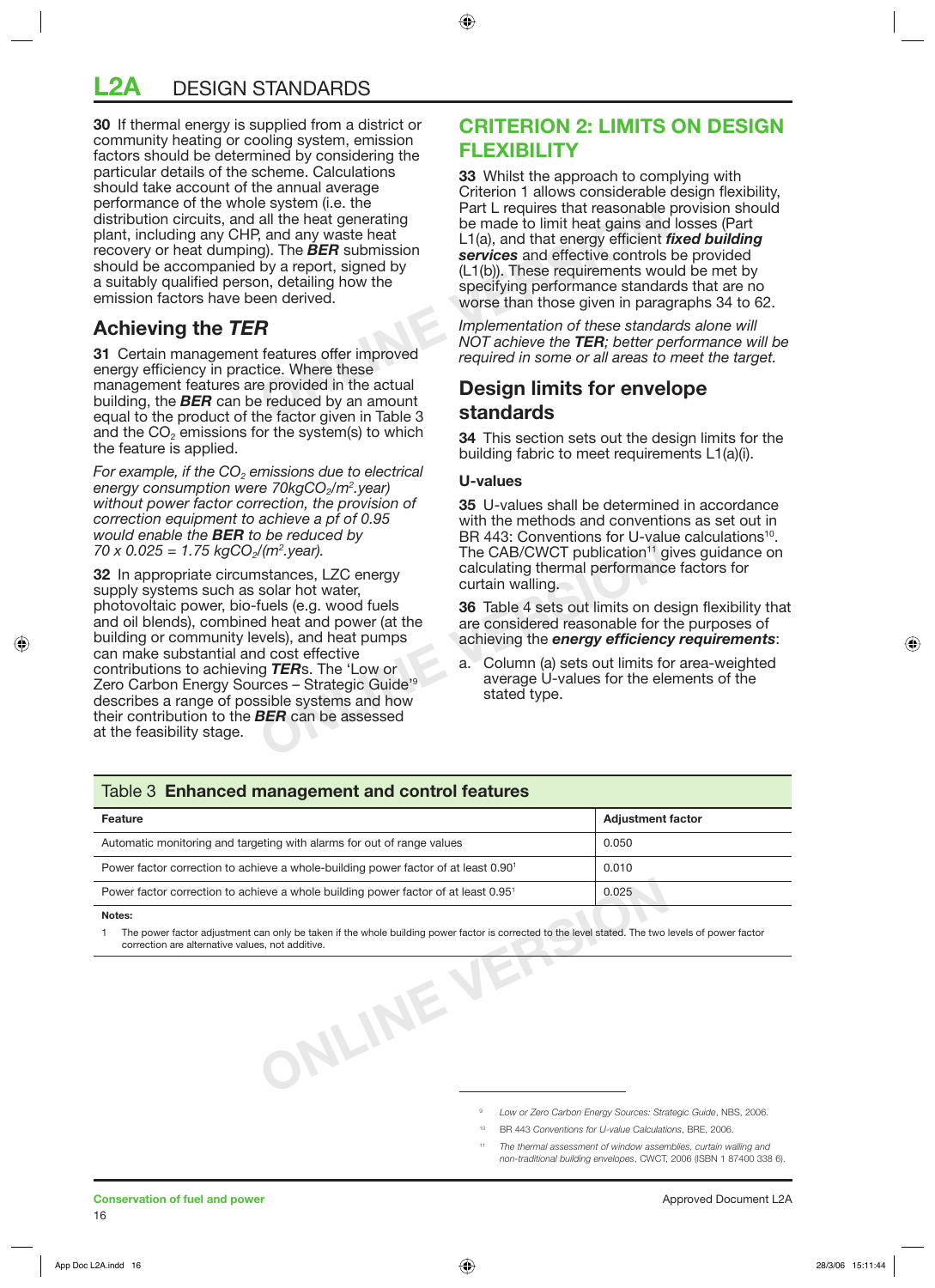# **DESIGN STANDARDS**

b. column (b) gives limits for U-values for individual elements of the stated type.

ments of the stated type. 443; or<br> **Vensation risk in localised parts** b. the particular size are<br>
An individual element is defined that<br>
the given element type that<br>
the given element type that<br>
sAP 2005<sup>12</sup> Table 6e giv<br> *To minimise condensation risk in localised parts of the envelope. An individual element is defined as those areas of the given element type that have the same construction details. In the case of windows, doors and rooflights, the assessment should be based on the whole unit (i.e. in the case of a window, the combined performance of the glazing and the frame).*

**37** When comparing against the values in Table 4, the U-value of a window, roof window or rooflight or personnel door can be taken as the value for either:

- a. the standard configuration set out in BRE 443; or
- b. the particular size and configuration of the actual unit.

SAP 2005<sup>12</sup> Table 6e gives values for different window configurations that can be used in the absence of test data or calculated values.

# Table 4 **Limiting U-value standards (W/m<sup>2</sup> ·K) Element (a) Area-weighted average (b) For any individual element** Wall 0.70 Floor 0.25 0.70

|                                                                                                                                                                                                                                                                                                                                                                                                                                        | Floor                                                                               | 0.25 | 0.70 |  |  |
|----------------------------------------------------------------------------------------------------------------------------------------------------------------------------------------------------------------------------------------------------------------------------------------------------------------------------------------------------------------------------------------------------------------------------------------|-------------------------------------------------------------------------------------|------|------|--|--|
| Roof                                                                                                                                                                                                                                                                                                                                                                                                                                   |                                                                                     | 0.25 | 0.35 |  |  |
|                                                                                                                                                                                                                                                                                                                                                                                                                                        | Windows <sup>1</sup> , roof windows, rooflights <sup>2</sup><br>and curtain walling | 2.2  | 3.3  |  |  |
|                                                                                                                                                                                                                                                                                                                                                                                                                                        | Pedestrian doors                                                                    | 2.2  | 3.0  |  |  |
|                                                                                                                                                                                                                                                                                                                                                                                                                                        | Vehicle access and similar large doors                                              | 1.5  | 4.0  |  |  |
| High usage entrance doors                                                                                                                                                                                                                                                                                                                                                                                                              | 6.0                                                                                 |      |      |  |  |
| Roof ventilators (inc. smoke vents)                                                                                                                                                                                                                                                                                                                                                                                                    |                                                                                     | 6.0  | 6.0  |  |  |
|                                                                                                                                                                                                                                                                                                                                                                                                                                        | Notes:                                                                              |      |      |  |  |
| Excluding display windows and similar glazing. There is no limit on design flexibility for these exclusions but their impact on CO <sub>2</sub> emissions must<br>be taken into account in calculations.                                                                                                                                                                                                                               |                                                                                     |      |      |  |  |
| The U-values for roof windows and rooflights in this table are based on the U-value having been assessed with the roof window or rooflight in the<br>2<br>vertical position. If a particular unit has been assessed in a plane other than the vertical, the standards given in this Approved Document should be<br>modified by making an adjustment that is dependent on the slope of the unit following the quidance given in BR 443. |                                                                                     |      |      |  |  |
|                                                                                                                                                                                                                                                                                                                                                                                                                                        |                                                                                     |      |      |  |  |

**ONLINE VERSION**

The Government's Standard Assessment Procedure for the energy rating of dwellings, SAP 2005, Defra, 2005.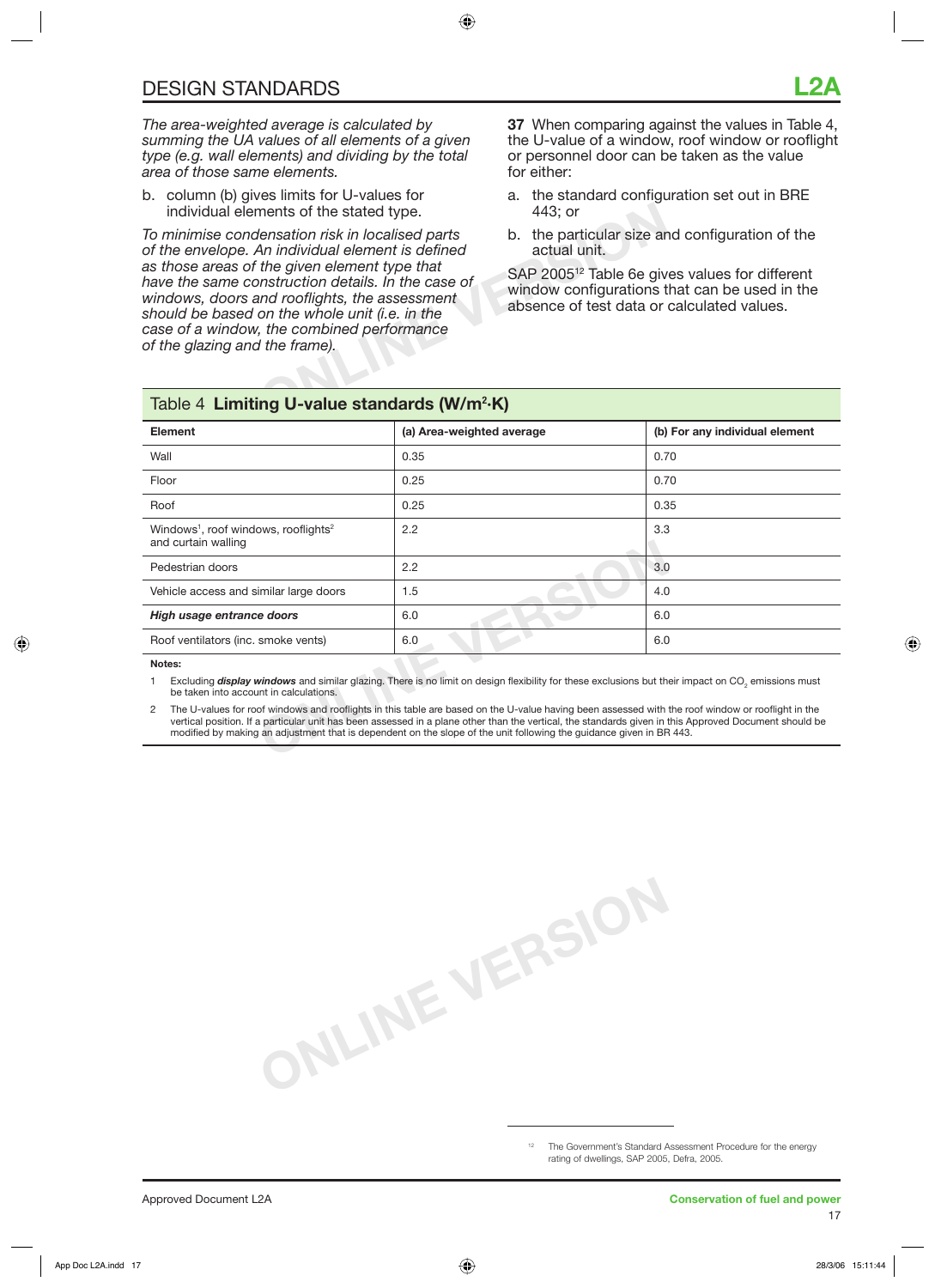# **L2A** DESIGN STANDARDS

The France of any LZC<br>
and a of Table 4. However<br>
se than 2.7W/m<sup>2</sup>·K.<br>
azing elements given<br>
be achieved is given in CIBSE<br>
be exceeded unless<br>
a. the performance of any LZC<br>
separately monitored; and<br>
b. in buildings wi **38** In buildings with high internal gains, a less demanding area weighted average U-value for the glazing may be an appropriate way of reducing overall  $CO<sub>2</sub>$  emissions and hence the **BER**. If this case can be made, then the average U-value for windows can be relaxed from the values given in column (a) of Table 4. However values should be no worse than 2.7W/m<sup>2.</sup>K. The limit for individual glazing elements given in column (b) should not be exceeded unless there are exceptional circumstances, such as constraints imposed by planning authorities.

#### **Air permeability**

**39** A reasonable limit for the *design air permeability* is 10m3 /(h.m2 ) @ 50 Pa. Guidance on some ways of achieving this is given in the TSO publication on robust construction details<sup>13</sup>.

*Better standards of air permeability are technically desirable in buildings with mechanical ventilation and air conditioning.* 

# **Design limits for building services**

**40** This section sets out the design limits for *fixed* **building services** to meet requirement L1(b).

#### **Controls**

**41** Systems should be provided with appropriate controls to enable the achievement of reasonable standards of energy efficiency in use. In normal circumstances, the following features would be appropriate for heating, ventilation and air conditioning system controls:

- a. The systems should be sub-divided into separate control zones to correspond to each area of the building that has a significantly different solar exposure, or pattern, or type of use; and
- b. Each separate control zone should be capable of independent timing, and temperature control, and, where appropriate ventilation and air recirculation rate; and
- c. The provision of the service should respond to the requirements of the space it serves. If both heating and cooling are provided, they should be controlled so as not to operate simultaneously; and
- d. Central plant should only operate as and when the zone systems require it. The default condition should be off.

**42** In addition to these general control provisions, the systems should meet specific control and efficiency standards as set out in the paragraphs below.

#### **Energy meters**

**43** Reasonable provision for energy meters would be install energy metering systems that enable: at least 90% of the estimated annual energy consumption of each fuel to be assigned to the various end-use categories (heating, lighting etc.). Detailed guidance on how this can be achieved is given in CIBSE TM 39<sup>14</sup>; and

- a. the performance of any LZC system to be separately monitored; and
- b. in buildings with a *total useful floor area* greater than 1000m<sup>2</sup>, automatic meter reading and data collection facilities.

#### **Heating and hot water service system(s)**

**44** Reasonable provision for the performance of heating and hot water service systems would be to follow the guidance in the Non-domestic Heating, Cooling and Ventilation Compliance Guide<sup>15</sup>, in providing:

- a. suitably efficient heating plant; and
- b. effective control systems.

*The checklists included in the Non-domestic Heating, Cooling and Ventilation Compliance Guide can help in demonstrating that reasonable provision has been made.*

#### **Cooling plant**

Freaming, cooling and ventilation<br>
rovided with appropriate<br>
iency in use. In normal<br>
iency in use. In normal<br>
ving features would be<br> **Cooling plant**<br>
The carbon emissions associate<br>
ventilation and air<br>
versitians are ve *The carbon emissions associated with the operation of cooling systems are comparatively severe. Reducing solar and internal heat gains and arranging plant and control systems to match the demand effectively over the cooling season can therefore significantly reduce the BER.*

**45** Reasonable provision for the performance of cooling systems would be to follow the guidance in the Non-domestic Heating, Cooling and Ventilation Compliance Guide in providing:

- a. suitably efficient cooling plant; and
- b. effective control systems.

*The checklists included in the Non-domestic Heating, Cooling and Ventilation Compliance Guide can help in demonstrating that reasonable provision has been made.* 

#### **Air handling plant**

so as not to operate<br>
provision has been made.<br>
only operate as and<br>
ms require it. The default<br>
of air handling plant<br>
of air handling plant<br>
of air handling plant<br>
would be the section<br>
of air handling plant<br>
would be th **46** Reasonable provision for the performance of air handling plant would be to follow the guidance in the Non-domestic Heating, Cooling and Ventilation Compliance Guide in providing:

- a. suitably efficient air handling plant; and
- b. effective control systems.

14 TM 39 *Building Energy Metering*, CIBSE, 2006.

<sup>13</sup> *Limiting Thermal Bridging and Air Leakage: Robust construction details for dwellings and similar buildings*, Amendment 1, TSO, 2002. See www.est.org.uk.

<sup>15</sup> *Non-domestic Heating, Cooling and Ventilation Compliance Guide*, NBS, 2006.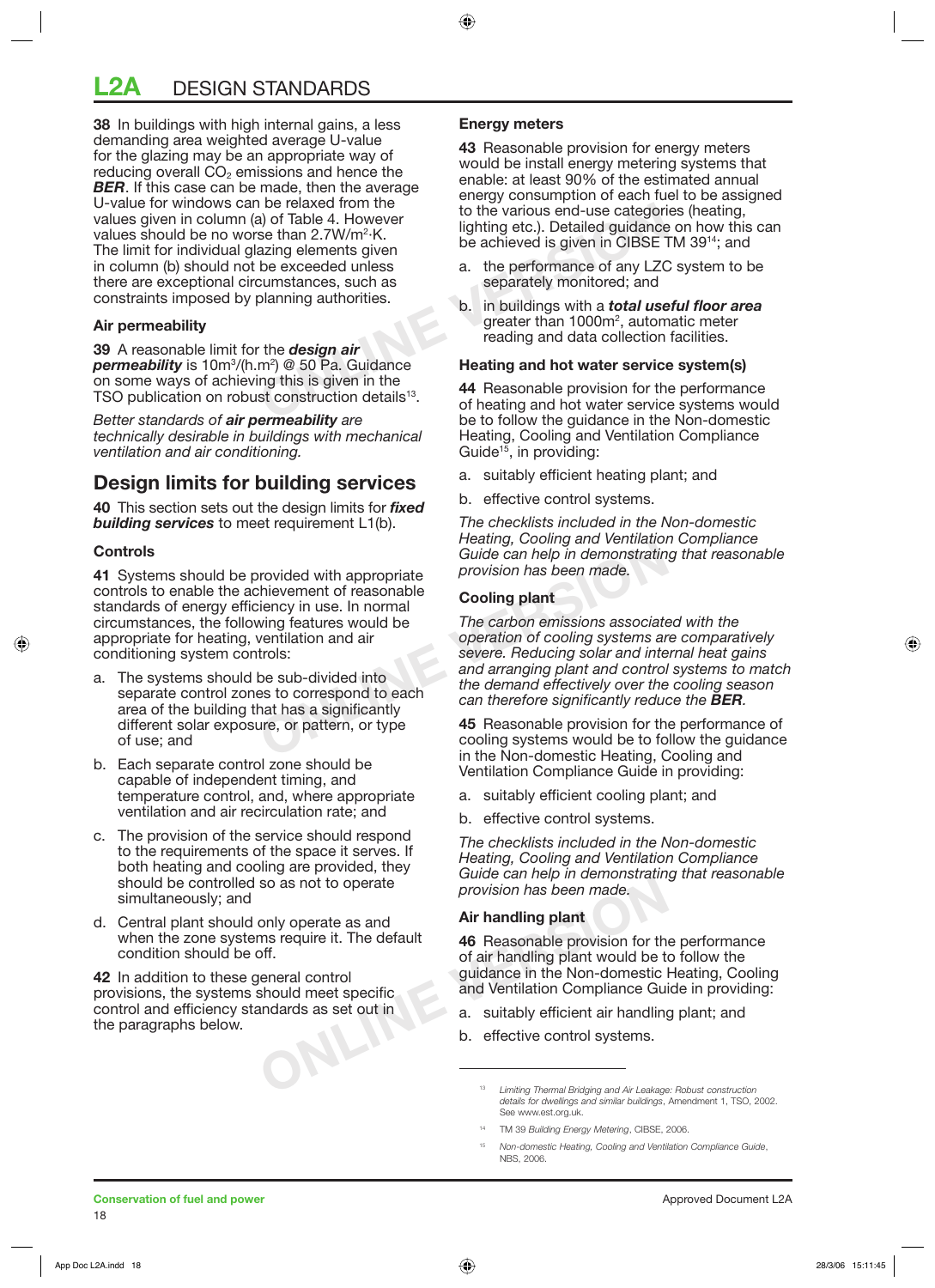**47** In addition, the system should be capable of achieving a *specific fan power* at 25% of design flow rate no greater than that achieved at 100% design flow rate. Reasonable provision for ventilation system fans rated at more than 1,100 Watts would be to equip them with variable speed drives.

*Following this guidance would facilitate commissioning and provide flexibility for future changes of use. The guidance is not applicable to smoke control fans and similar ventilation systems only used in abnormal circumstances.*

Computer of the state of the state of the state of the state of the state of the state of the state of the state of the state of the state of the state of the state of the state of the state of the state of the state of th **48** In order to limit air leakage, ventilation ductwork should be made and assembled so as to be reasonably airtight. One way of achieving this would be to comply with the specifications given in HVCA DW/14416.

#### **Insulation of pipes, ducts and vessels**

**49** Reasonable provision for compliance with Part L1(a)(ii) would be demonstrated by insulating pipes, ducts and vessels to standards not less than those set out in the Non-domestic Heating, Cooling and Ventilation Compliance Guide.

*The TIMSA Guide explains the derivation of the performance standards and how they can be interpreted in practice.*

#### **General lighting efficacy in office, industrial and storage areas in all building types**

dards and how they can be<br>
operated by the deliberat<br>
ctice.<br> **CONLINE CONCY INTERENT CONCERN SET MANUAL SWITCHS AND SAMULAT CONTAST AND THE SET OF THE PHONE AND SET ON SK-based tasks, including<br>
telephone handsets.<br>
SE Fo 50** For the purposes of this Approved Document, office areas include those spaces that involve predominantly desk-based tasks, including classrooms, seminar rooms and conference rooms, including those in schools.

**51** Reasonable provision would be to provide lighting with an average initial efficacy of not less than 45 luminaire-lumens/circuit-Watt as averaged over the whole area of these types of space in the building.

*This allows design flexibility to vary the light output ratio of the luminaire and the luminous efficacy of the lamp.*

**52** The average luminaire-lumens/circuit-Watt is calculated by:

(Lamp lumens x LOR) summed for all luminaires in the relevant areas of the building, divided by the total circuit Watts for all the luminaires where:

Lamp lumens  $=$  the sum of the average initial (100 hour) lumen output of all the lamp(s) in the luminaire and

COR) summed for all luminaires<br>
a. switch the lighting of<br>
latts for all the luminaires where:<br>
The sum of the average initial<br>
output of all the lamp(s) in the<br>
there is sufficient da<br>
appropriate location:<br>
can make a us  $LOR =$  the light output ratio of the luminaire, i.e. the ratio of the total light output under stated practical conditions to that of the lamp or lamps contained in the luminaire under reference conditions.

*Note that in Approved Document L2B, this equation is modified to include the impact of lighting controls. This is not appropriate in Approved Document L2A, where the calculation tool used to determine the BER accounts for the impact of controls.*

#### **General lighting efficacy in all other types of space**

**53** For lighting systems serving other types of space, it may be appropriate to provide luminaires for which photometric data is not available and/or are lower powered and use less efficient lamps. For such spaces, the requirement would be met if the installed lighting has an average initial (100 hour) lamp plus ballast efficacy of not less than 50 lamp lumens per circuit-Watt.

#### **Controls for general lighting in all types of spaces**

**54** Lighting controls should be provided so as to avoid unnecessary lighting during the times when daylight levels are adequate or when spaces are unoccupied.

*For safety reasons automatically switched lighting systems should be subjected to risk assessment which may indicate safety should take precedence over energy efficiency.*

**55** Reasonable provision would be local switches in easily accessible positions within each working area, or at boundaries between working areas and general circulation routes, that are manually operated by the deliberate action of the occupants.

*Manual switches include rocker switches, push buttons and pull cords and remote switching devices such as wireless transmitters and telephone handsets.*

**56** For the purposes of this Approved Document, switches include dimmer switches and switching includes dimming. It would usually be reasonable for dimming to be effected by reducing rather than diverting the energy supply.

**57** The distance on plan from any local switch to any luminaire it controls should generally be not more than six metres or twice the height of the luminaire above the floor if this is greater. Where a space is a *daylit space* served by side windows, it would be reasonable for the perimeter row of luminaires to be separately switched.

**58** Occupant control of local switching can be supplemented by other controls such as automatic systems which:

- a. switch the lighting off when they sense the absence of occupants; or
- b. either dim or switch off the lighting when there is sufficient daylight. When installed in appropriate locations, such control systems can make a useful contribution towards reducing the *BER*.

**59** A way of meeting the requirement would be to follow the recommendations in BRE Digest 498<sup>18</sup>.

DW/144 Specification for Sheet Metal Ductwork, HVCA, 1998.

<sup>17</sup> *HVAC Guidance for Achieving Compliance with Part L of the Building Regulations*, TIMSA, 2006.

<sup>18</sup> BRE Digest 498 *Selecting Lighting Controls*, BRE, 2006.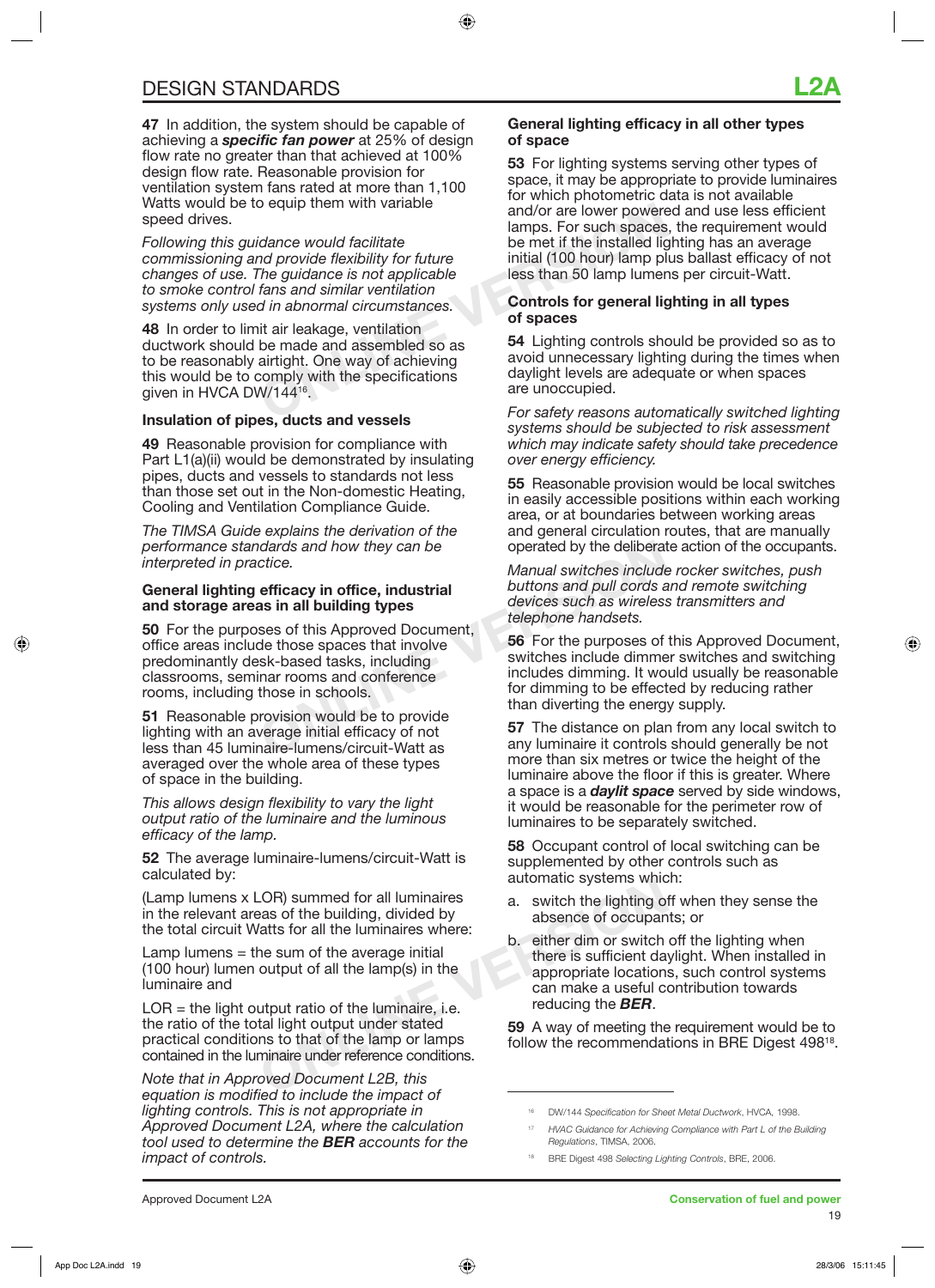#### **Display lighting in all types of space**

**60** Reasonable provision for *display lighting* would be to demonstrate that the installed *display lighting* has an average initial (100 hour) efficacy of not less than 15 lamp-lumens per circuit-watt. In calculating this efficacy, the power consumed by any transformers or ballasts should be taken into account

**61** Spaces where *display lighting* is present would normally be expected to also have general lighting used for circulation and for purposes of cleaning and restocking outside public access hours. Paragraphs 50 to 59 apply to this general lighting, depending on the type of space.

#### **Controls for display lighting in all types of space**

**62** A way of meeting the requirement would be to connect *display lighting* in dedicated circuits that can be switched off at times when people will not be inspecting exhibits or merchandise or attending entertainment events. In a retail store, for example, this could include timers that switch the *display lighting* off outside store opening hours, except for displays designed to be viewed from outside the building through *display windows*.

## **CRITERION 3: LIMITING THE EFFECTS OF SOLAR GAINS IN SUMMER**

## **Spaces not served by air conditioning systems**

*For the purposes of this Approved Document, an air conditioning system refers to any system where refrigeration is used to provide cooling for the comfort of occupants.*

**63** For occupied spaces excluding spaces such as stacks, unoccupied atria intended to drive natural ventilation via buoyancy and spaces adjacent to *display glazing* that are not served by air conditioning systems, provisions should be made to limit solar gains so as to reduce internal temperature rise in summer. This can be done by an appropriate combination of window sizing and orientation, solar protection through shading and other solar control measures, and by using thermal capacity coupled with night ventilation. BR 364<sup>19</sup> and CIBSE AM10<sup>20</sup> offer guidance on strategies to limit solar gain.

*The Building Regulations do not specify minimum daylight requirements although window area has an impact on the BER, because energy consumed by electric lighting will increase as window area decreases. On the other hand, conduction heat loss and solar gains in winter would also be reduced. Therefore, when considering the proportions of glazing in the building, the designer should give consideration to the provision of adequate levels of daylight – for guidance on daylighting see BS8206 Part 2*<sup>21</sup> *and NARM technical guidance22. Specifying efficient lighting*

*with effective controls will reduce internal gains that will also help to reduce internal temperature rise in summer when daylight availability is at a maximum.*

g this efficacy, the power<br>
ormers or ballasts should<br> **ONLINE TO A LINE CONCIL CONCIL CONCIL CONCIL CONCIL CONCIL CONCIL CONCILED<br>
<b>V** lighting is present<br>
on and for purposes of<br>
outside public access<br>
on and for purpose *Designers and their clients may wish to go beyond the requirements in the Building Regulations to take more account of the impacts of future global warming on the risks of higher internal temperatures occurring more often. CIBSE TM 3623 gives guidance on this issue.*

**64** Reasonable provision would be to show for every occupied space which is not air conditioned that:

a. when the building is subject to the solar irradiances for July as given in the table of design irradiancies in CIBSE Design Guide A24, the combined solar and internal casual gains (people, lighting and equipment) per unit floor area averaged over the period 0630 to 1630 Solar Time (GMT) is not greater than 35W/m<sup>2</sup>. TM 37<sup>25</sup> gives guidance and supporting data to enable this check to be made and includes an adjustment factor to allow the basic limiting gain of 35W/m<sup>2</sup> to be adjusted, dependent upon the location of the building; or

**VALUATING THE**<br> *This is Table 2.30 in the 2006 equide.* Note that the take<br> **AR GAINS**<br> **ONE SOLATER ANCE SOME SOLAR SOLAT EXERCUTE SOME MANUS SOLAT time i.e. GMT. When calculate the gains<br>
within 6m from the window wall** *This is Table 2.30 in the 2006 edition of the CIBSE Design Guide. Note that the table is expressed in solar time i.e. GMT. When calculating the gains for a perimeter area with side windows, it would be normal to calculate the gains over the area within 6m from the window wall. This simplified guidance would enable compliance with the Building Regulations requirements but designers may wish to satisfy themselves that the proposed design also meets clients' expectations.*

b. the operative temperature (the temperature index for thermal comfort as used in CIBSE Guide A) in the conditioned space does not exceed a threshold for more than a reasonable number of occupied hours per year when the building is tested against the CIBSE Design Summer Year appropriate to the building location; or



- 19 BR 364 *Solar Shading of Buildings*, BRE, 1999 (reprinted 2001).
- 20 AM10 *Natural ventilation in non-domestic buildings*, CIBSE, 2005.
- BS 8206:1992 Lighting for Buildings, Code of Practice for Daylighting.
- Use of rooflights to satisfy the 2002 Building Regulations for the *Conservation of Fuel and Power*, NARM.
- 23 TM 36 *Climate change and the indoor environment: impacts and adaptation*, CIBSE, 2006.
- 24 CIBSE Guide A: *Environmental Design*, CIBSE, 2006.
- 25 TM 37 *Design for Improved Solar Shading Control*, CIBSE, 2006.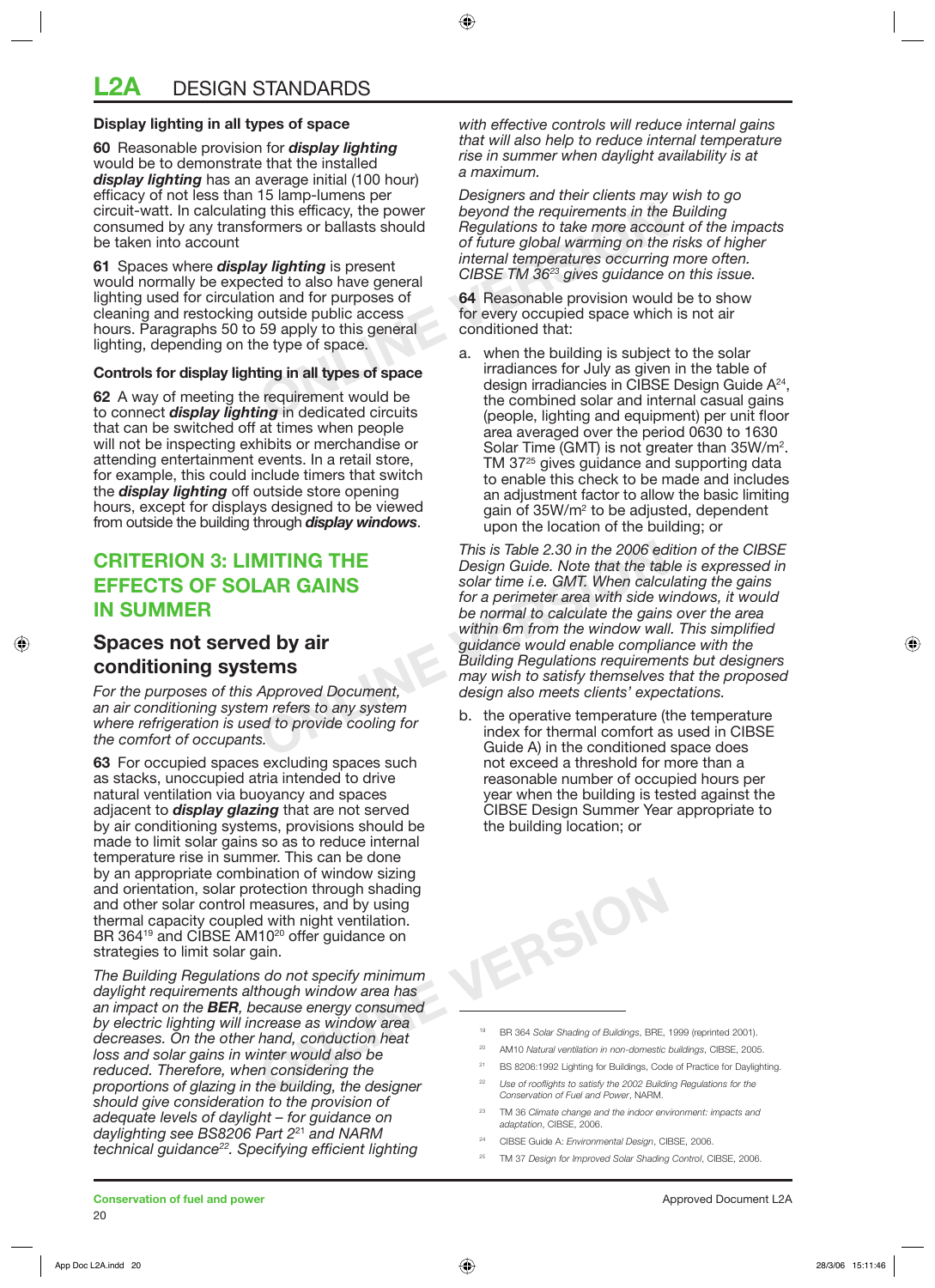*The threshold temperature and the reasonable number of hours will depend on the activities within the space. In order to meet Workplace Regulations, clients, designers and health and safety inspectors should agree appropriate values that would be considered tolerable by occupiers. For example, CIBSE suggest that for office-type spaces, the number of occupied hours with dry resultant temperatures over 28ºC should not exceed 1% of the annual occupied period.*

c. For school buildings, Building Bulletin 10126 specifies overheating criteria and provides guidance on methods to demonstrate that reasonable provision has been made to control excessive solar gains.

### **Spaces served by air conditioning systems**

**65** For spaces served by air conditioning systems, reasonable provision for the control of excessive solar gains is demonstrated by meeting the *TER*. However, if solar gains are controlled to the limits as determined by paragraph 63a), cooling energy demand will be moderate, and it will be easier to achieve the *TER*.

**ONLINE VERSION** *The TER is based on a notional building with modest amounts of glazing. Building designers that prefer more glazing that allows greater solar gain will have to compensate through enhanced energy efficiency measures in other aspects of the design.*

**ONLINE VERSION**

<sup>26</sup> *Ventilation of School Buildings*, Building Bulletin 101, School Building and Design Unit, Department for Education and Skills, 2006. www.teachernet.gov.uk/iaq.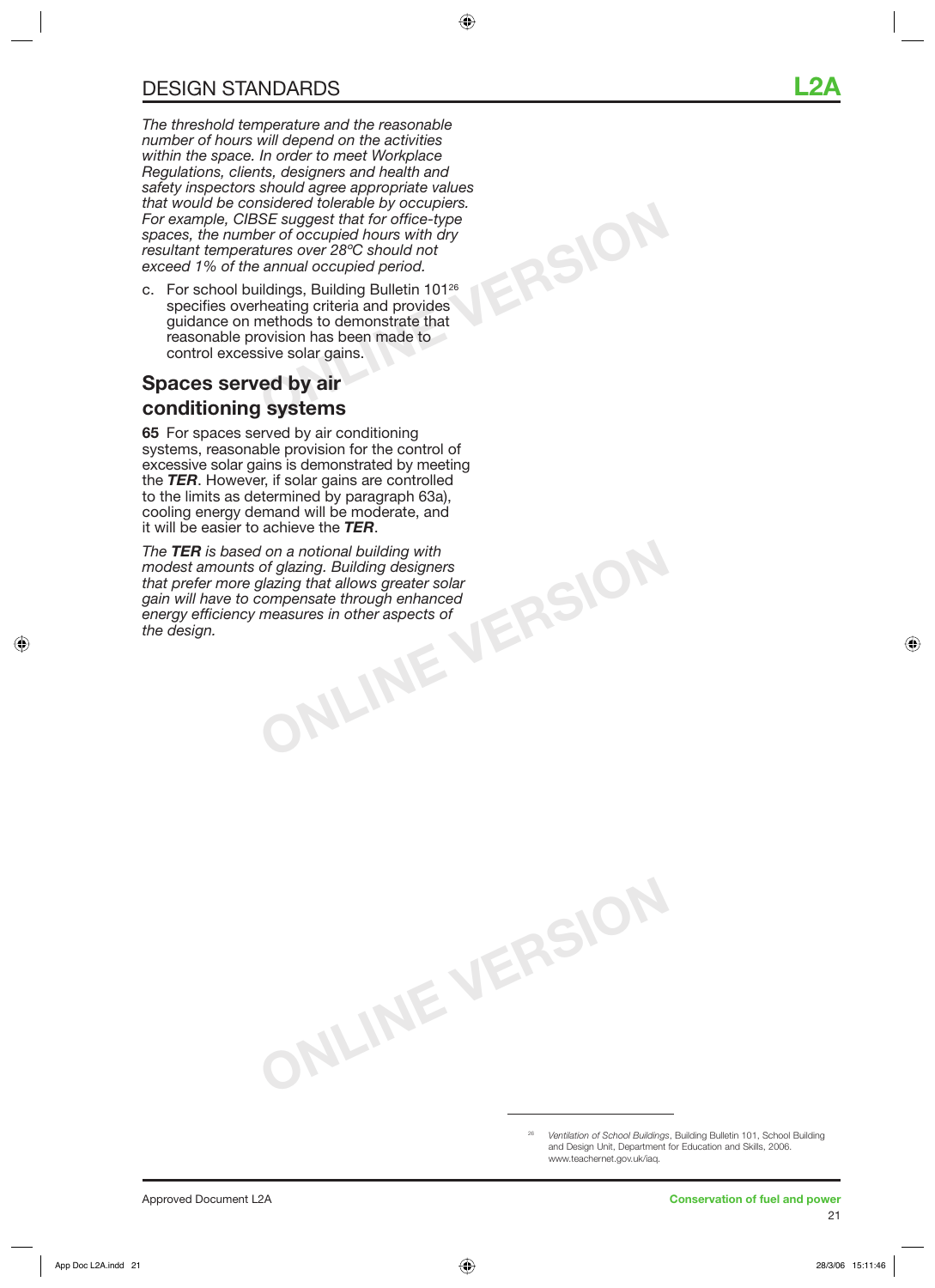# **L2A <u>Ection 2: Quality of construction</u>**

# **CRITERION 4 – QUALITY OF CONSTRUCTION AND COMMISSIONING**

**66** Buildings should be constructed and equipped so that performance is consistent with the predicted *BER*. As indicated in paragraph 26a), a final calculation of the *BER* is required to reflect:

- a. any changes in performance between design and construction; and
- b. the achieved *air permeability*, ductwork leakage and commissioned fan performance.

*The report referred to in paragraph 27. would assist BCBs in checking the key features of the design are included as specified during the construction process.* 

# **Building fabric**

**67** The building fabric should be constructed to a reasonable quality so that:

- a. The insulation is reasonably continuous over the whole building envelope; and
- b. the *air permeability* is within reasonable limits.

#### **Continuity of insulation**

**68** The building fabric should be constructed so that there are no reasonably avoidable thermal bridges in the insulation layers caused by gaps within the various elements, at the joints between elements and at the edges of elements such as those around window and door openings.

**69** Reasonable provision would be to:

- a. Adopt design details such as
	- i. For construction styles similar to *dwellings*, details from *Limiting thermal bridging and air leakage*; or

*These might apply to small-scale buildings such as shops and community centres etc.*

- ii. For cladding systems, to adopt the guidance given in the MCRMA Technical Note<sup>27</sup>; or
- b. to demonstrate that the specified details deliver an equivalent level of performance using the guidance in BRE IP 1/06<sup>28</sup>.

**70** In addition, the builder should have an appropriate system of site inspection in place to give confidence that the construction procedures achieve the required standards of consistency. For those using the accredited details approach (paragraph 69a)) a way of achieving this would be to produce a report demonstrating that the construction checklists such as those included in the accredited design details publication have been completed and show satisfactory results.

*It would help builders and BCBs if such reports are signed by a suitably qualified person.* 

#### **Air permeability and pressure testing**

**71** Regulation 20B states that:

**20B.**–(1) This regulation applies to the erection of a building in relation to which paragraph L1(a)(i) of Schedule 1 imposes a requirement.

**Example 15 Air permeability and pressure<br>
2018. The sultation 2018 states that:<br>
Internation 2018 states that:<br>
Internation 2018 states that:<br>
Internation applies<br>
Internation to which p<br>
of Schedule 1 imposes a require<br>** (2) Where this regulation applies, the person carrying out the work shall, for the purpose of ensuring compliance with regulation 17C and paragraph L1(a)(i) of Schedule 1:

- a. ensure that:
	- i. pressure testing is carried out in such circumstances as are approved by the Secretary of State; and
	- ii. the testing is carried out in accordance with a procedure approved by the Secretary of State; and
- b. subject to paragraph (5), give notice of the results of the testing to the local authority.
- (3) The notice referred to in paragraph (2)(b) shall:
- a. record the results and the data upon which they are based in a manner approved by the Secretary of State; and
- b. be given to the local authority not later than seven days after the final test is carried out.

**ONLINE VERSION** (4) A local authority is authorised to accept, as evidence that the requirements of paragraph (2)(a)(ii) have been satisfied, a certificate to that effect by a person who is registered by the British Institute of Non-destructive Testing in respect of pressure testing for the air tightness of buildings.

> (5) Where such a certificate contains the information required by paragraph (3)(a), paragraph (2)(b) does not apply.

**72** The approved circumstances under which the Secretary of State requires pressure testing to be carried out are set out in paragraph 74.

**EXERCISE AND SERVIDE SERVIDE SERVIDE SERVIDE SERVIDE SERVIDE SERVIDE SERVIDE SERVIDE SPECIFIED A DESCRIPTION OF SERVIDE SPECIFIED A DESCRIPTION OF SPECIFIED 1/06<sup>28</sup>.<br>
The specified details<br>
I BRE IP 1/06<sup>28</sup>.<br>
The specif 73** The approved procedure for pressure testing is given in the ATTMA publication 'Measuring Air Permeability of Building Envelopes<sup>'29</sup>. The manner approved for recording the results and the data on which they are based is given in section 4 of that document.

28 IP 1/06 *Assessing the Effects of Thermal Bridging at Junctions and Around Openings in the external elements of buildings*, BRE, 2006.

<sup>&</sup>lt;sup>27</sup> Guidance for design of metal cladding and roofing to comply with *Approved Document L2*, MCRMA. www.mcrma.co.uk.

<sup>29</sup> *Measuring Air Permeability of Building Envelopes*, Air Tightness Testing and Measurement Association (ATTMA), 2006.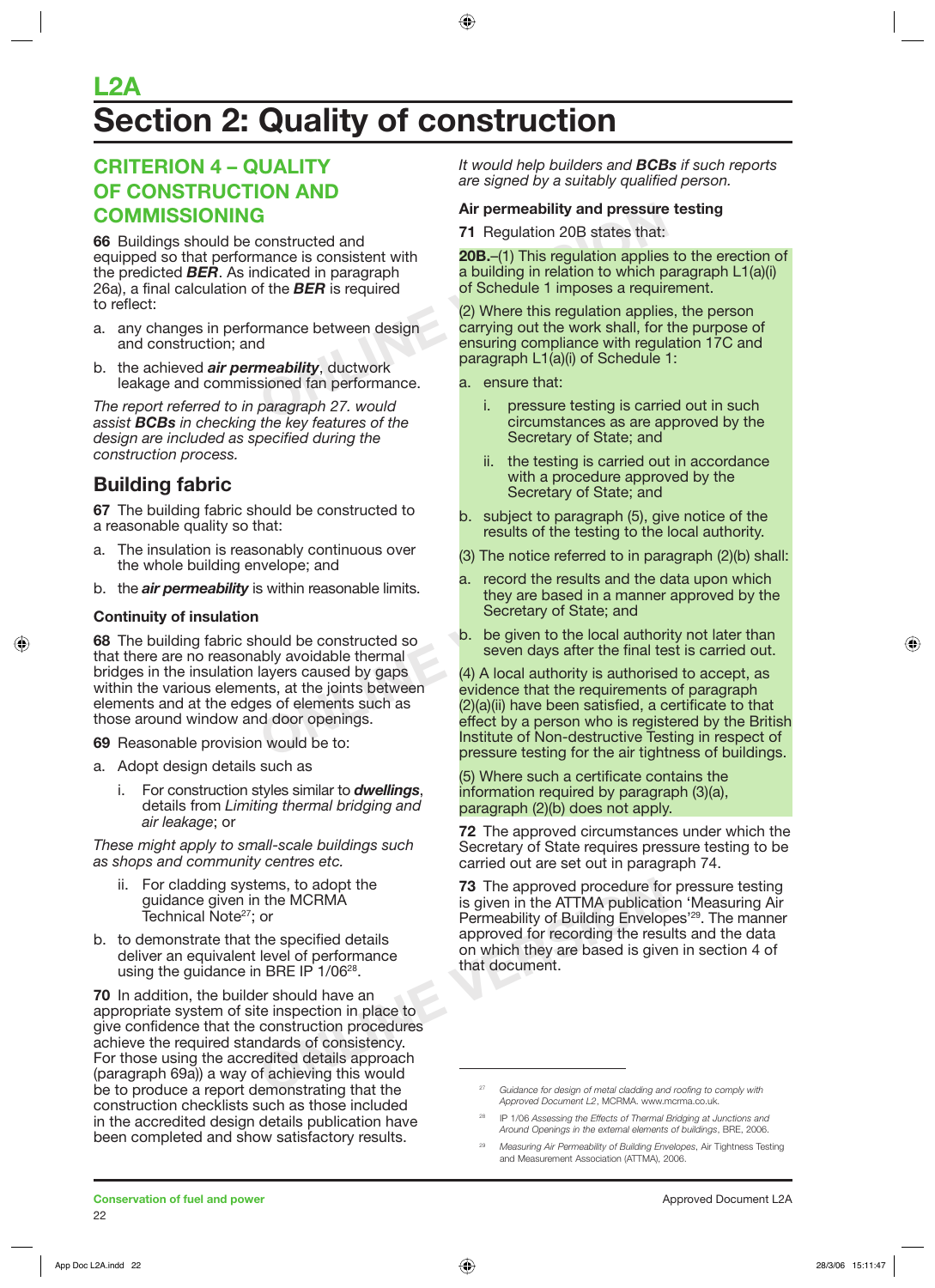**74** All buildings that are not *dwellings* (including extensions which are being treated as new buildings for the purposes of complying with Part L) must be subject to pressure testing, with the following exceptions:

than 500m<sup>2</sup> **total useful floor**<br>
ase the developer may choose<br>
eed for a pressure test provided<br>
that the expected state<br>
meability used in the calculation<br>
taken as 15m<sup>3</sup>/hour.m<sup>2</sup>) at 50Pa. One example of a suitab<br>
pr a. buildings less than 500m2 *total useful floor area*; in this case the developer may choose to avoid the need for a pressure test provided that the *air permeability* used in the calculation of the *BER* is taken as 15m<sup>3</sup>/hour.m<sup>2</sup>) at 50Pa.

#### *Compensating improvements in other elements of the building fabric and building services will be needed to keep the BER no worse than the TER.*

b. factory-made modular buildings where no site assembly work is needed; provided that the particular module type has been subjected to an in-situ test programme and certified by an approved pressure testing firm as having satisfactory *design air permeability* and that this is routinely achieved on site.

#### *Site based testing is necessary to demonstrate the building is sufficiently robust to resist flexure during lifting and transportation.*

- gradie pressure tests<br>
oroved Document L2B refers)<br>
of the extension from the<br>
ng is impractical. The ATTMA<br>
wes guidance both on how<br>
the state ceilings are up.<br>
ne tested and situations<br>
re tests are inappropriate.<br>
reed c. Large extensions (whose compliance with Part L is being assessed as if they were new buildings, Approved Document L2B refers) where sealing off the extension from the existing building is impractical. The ATTMA publication gives guidance both on how extensions can be tested and situations where pressure tests are inappropriate. Where it is agreed with the *BCB* that testing is impractical, the extension should be treated as a large, complex building, with the guidance in paragraph 74d) then applying.
- his should be endorsed by a<br>
ied person such as a Competent<br>
of the **design air**<br>
of the **design air**<br>
of showing compliance would<br>
a suitably qualified person to<br>
letailed programme of design<br>
component testing and site<br> d. Large complex buildings, where due to building size or complexity, it may be impractical to carry out pressure testing of the whole building. The ATTMA publication indicates those situations where such considerations might apply. Before adopting this approach developers must produce in advance of construction work in accordance with the approved procedure a detailed justification of why pressure testing is impractical. This should be endorsed by a suitably qualified person such as a Competent Person approved for pressure testing. In such cases, a way of showing compliance would be to appoint a suitably qualified person to undertake a detailed programme of design development, component testing and site supervision to give confidence that a continuous air barrier will be achieved. In such cases it would not be reasonable to claim air **permeability** better than 5.0m<sup>3</sup>/hour.m<sup>2</sup> at 50Pa has been achieved.
- e. Compartmentalised buildings; where buildings are compartmentalised into self-contained units with no internal connections it may be impractical to carry out whole building pressure tests. In such cases reasonable

provision would be to carry out a pressure test on a representative area of the building as detailed in the ATTMA guidance. In the event of a test failure, the provisions of paragraphs 75 and 76 would apply, but it would be reasonable to carry out a further test on another representative area to confirm that the expected standard is achieved in all parts of the building.

*One example of a suitably qualified person would be an ATTMA member. The 5.0m3 /hour.m2 at 50Pa limit has been set because at higher standards, the actual level of performance becomes too vulnerable to single point defects in the air barrier.*

**75** Compliance with the requirement in Part L1(a)(i) would be demonstrated if:

- a. the measured *air permeability* is not worse than the limit value set out in paragraph 39; and
- b. the *BER* calculated using the measured *air permeability* is not worse than the *TER*.

*If it proves impractical to meet the design air permeability, any shortfall must be compensated through improvements to subsequent fit-out activities. Builders may therefore wish to schedule pressure tests early enough to facilitate remedial work on the building fabric, e.g. before false ceilings are up.*

# **Consequences of failing a pressure test**

**76** If satisfactory performance is not achieved, then remedial measures should be carried out on the building and new tests carried out until the building achieves the criteria set out in paragraph 75. For buildings with a *total total useful floor*  area of less than 1000m<sup>2</sup> and in the period up to 31 October 2007, if the initial test result is unsatisfactory, reasonable provision would be to:

- a. carry out remedial measures such that on retest, a result was achieved that showed:
	- i. an improvement of 75% of the difference between the initial test result and the *design air permeability*; or
	- ii. if less demanding, a test result within 15% of the *design air permeability*; and

*This period of easement is given in recognition that it will take time for builders to master the techniques for more airtight consruction. As an example, if an initial test result was 18.0, and the air permeability standard was 8.0, the modified pass level in the period to October 2007 for subsequent tests following remedial action would be [18.0 – 0.75 x (18.0 – 8.0)] = 10.5m3 /hour/m2 at 50 Pa. However, if the initial test result was 9.5, the modified pass level in the period to October 2007 for subsequent tests following remedial action would be 8.0 x 1.15 = 9.2.*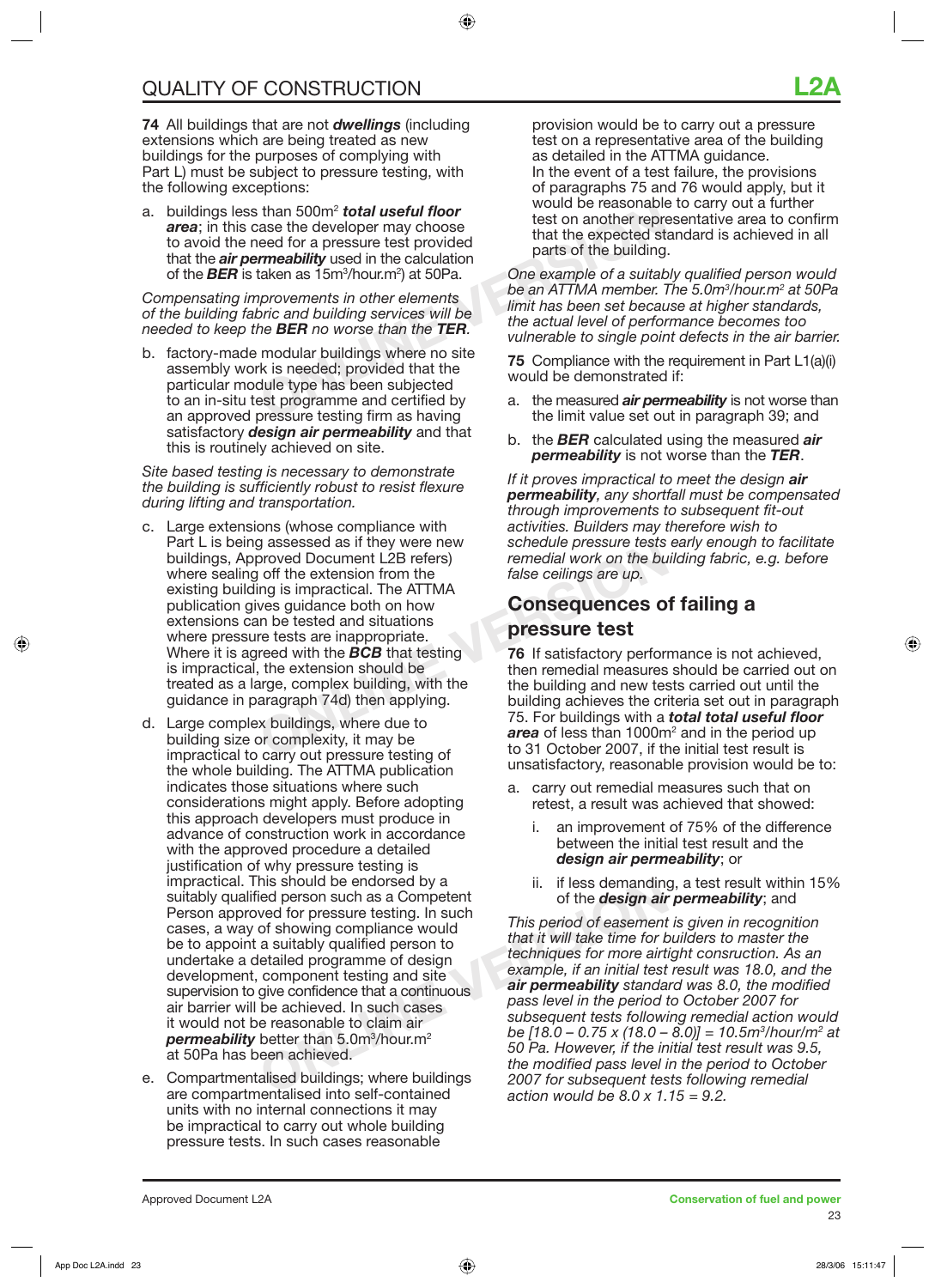# **L2A** QUALITY OF CONSTRUCTION

b. revise the *TER* by substituting the measured *air permeability* from paragraph 76a) for the value given in the detailed definition of the notional building as set out in the SBEM and demonstrate that the *BER* is no worse than the revised *TER*.

## **COMMISSIONING OF THE BUILDING SERVICES SYSTEMS**

**77** The building services systems should be commissioned so that at completion, the system(s) and their controls are left in working order and can operate efficiently for the purposes of the conservation of fuel and power. Regulation 20C states that:

**20C.**–(1) This regulation applies to building work in relation to which paragraph L1(b) of Schedule 1 imposes a requirement, but does not apply where the work consists only of work described in Schedule 2B.

(2) Where this regulation applies the person carrying out the work shall, for the purpose of ensuring compliance with paragraph L1(b) of Schedule 1, give to the local authority a notice confirming that the fixed building services have been commissioned in accordance with a procedure approved by the Secretary of State.

(3) The notice shall be given to the local authority:

- a. not later than the date on which the notice required by regulation 15(4) is required to be given; or
- b. where that regulation does not apply, not more than 30 days after completion of the work.

**78** The procedure approved by the Secretary of State is that set out in:

a. CIBSE Commissioning Code M on Commissioning Management<sup>30</sup>; and

*This provides guidance on the overall process and includes a schedule of all the relevant guidance documents relating to the commissioning of specific building services systems.*

b. The procedures for leakage testing of ductwork are given in paragraph 80.

**79** The notice should include a declaration confirming that:

- a. a commissioning plan has been followed so that every system has been inspected and commissioned in an appropriate sequence and to a reasonable standard; and
- b. the results of tests confirm that the performance is reasonably in accordance with the actual building designs, including written commentaries where excursions are proposed to be accepted.

*It would be helpful to BCBs if such declarations were to be signed by someone suitably qualified by relevant training and experience. A way of achieving this would be to employ a member of the Commissioning Specialists Association or the Commissioning Group of the HVCA in respect of HVAC systems or a member of the Lighting Industry Commissioning Scheme in repect of fixed internal or external lighting.* 

### **Air leakage testing of ductwork**

COMMISSIONING COMMISSIONING COMPRESSION COMMISSIONING OF THE<br> **CES SYSTEMS**<br>
Systems should be<br>
Systems should be<br>
Systems should be<br>
Systems should be<br>
Systems should be<br> **Air leakage testing of**<br>
Systems should be<br>
The p **80** Ductwork leakage testing should be carried out in accordance with the procedures set out in HVCA DW/143<sup>31</sup> on systems served by fans with a design flow rate greater than  $1m<sup>3</sup>/s$  and for those sections of ductwork where:

- a. the pressure class is such that DW/143 recommends testing; and
- b. the *BER* calculation assumes a leakage rate for a given section of ductwork that is lower than the standard defined in DW/144 for its particular pressure class. In such cases, any low pressure ductwork should be tested using the DW/143 testing provisions for medium pressure ductwork.

*Membership of the HVCA specialist ductwork group or the Association of Ductwork Contractors and Allied Services could be a way of demonstrating suitable qualifications for this testing work.*

building services have<br>
ccordance with a<br>
the Secretary of State.<br>
wen to the local authority:<br>
wen to the local authority:<br>
e on which the notice<br>
on 15(4) is required to be<br> **Solution** to be<br> **Solution** the notice<br> **Solu 81** If a ductwork system fails to meet the leakage standard, remedial work should be carried out as necessary to achieve satisfactory performance in re-tests and further ductwork sections should be tested as set out in DW/143.

<sup>30</sup> CIBSE Code M: *Commissioning Management*, CIBSE, 2003, ISBN 1 90328 733 2.

<sup>31</sup> DW/143 *A Practical Guide to Ductwork Leakage Testing*, HVCA, 2000.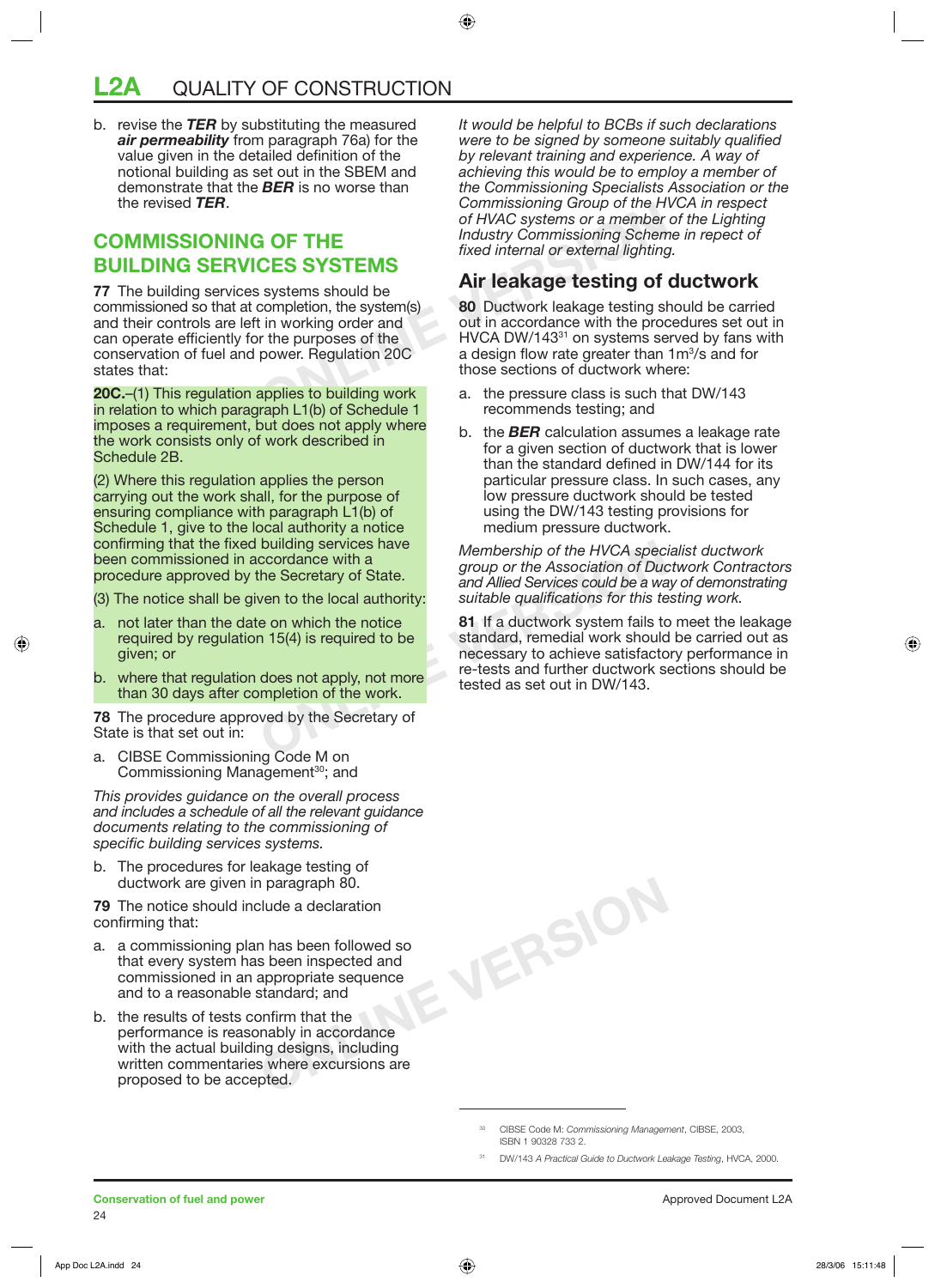# **Section 3: Operating and Maintenance Instructions**

# **CRITERION 5 – PROVIDING INFORMATION**

**82** In accordance with Requirement L1(c), the owner of the building should be provided with sufficient information about the building, the *fixed building services* and their maintenance requirements so that the building can be operated in such a manner as to use no more fuel and power than is reasonable in the circumstances.

# **Building log-book**

**83** A way of showing compliance would be to produce information following the guidance in CIBSE TM 31 Building Log Book Toolkit<sup>32</sup>. The information should be presented in templates as or similar to those in the TM. The information could draw on or refer to information available as part of other documentation, such as the Operation and Maintenance Manuals and the Health and Safety file required by the CDM Regulations.

**84** The data used to calculate the *TER* and the **BER** should be included in the log-book.

**ONLINE** SURVEY WAS SIDE TO THE ENERGY CALCULATION OF THE ENERGY CALCULATION OF THE SURVEY WHEN altering or improving *It would also be sensible to retain an electronic copy of the input file for the energy calculation to facilitate any future analysis that may be required by the owner when altering or improving the building.*

**ONLINE VERSION**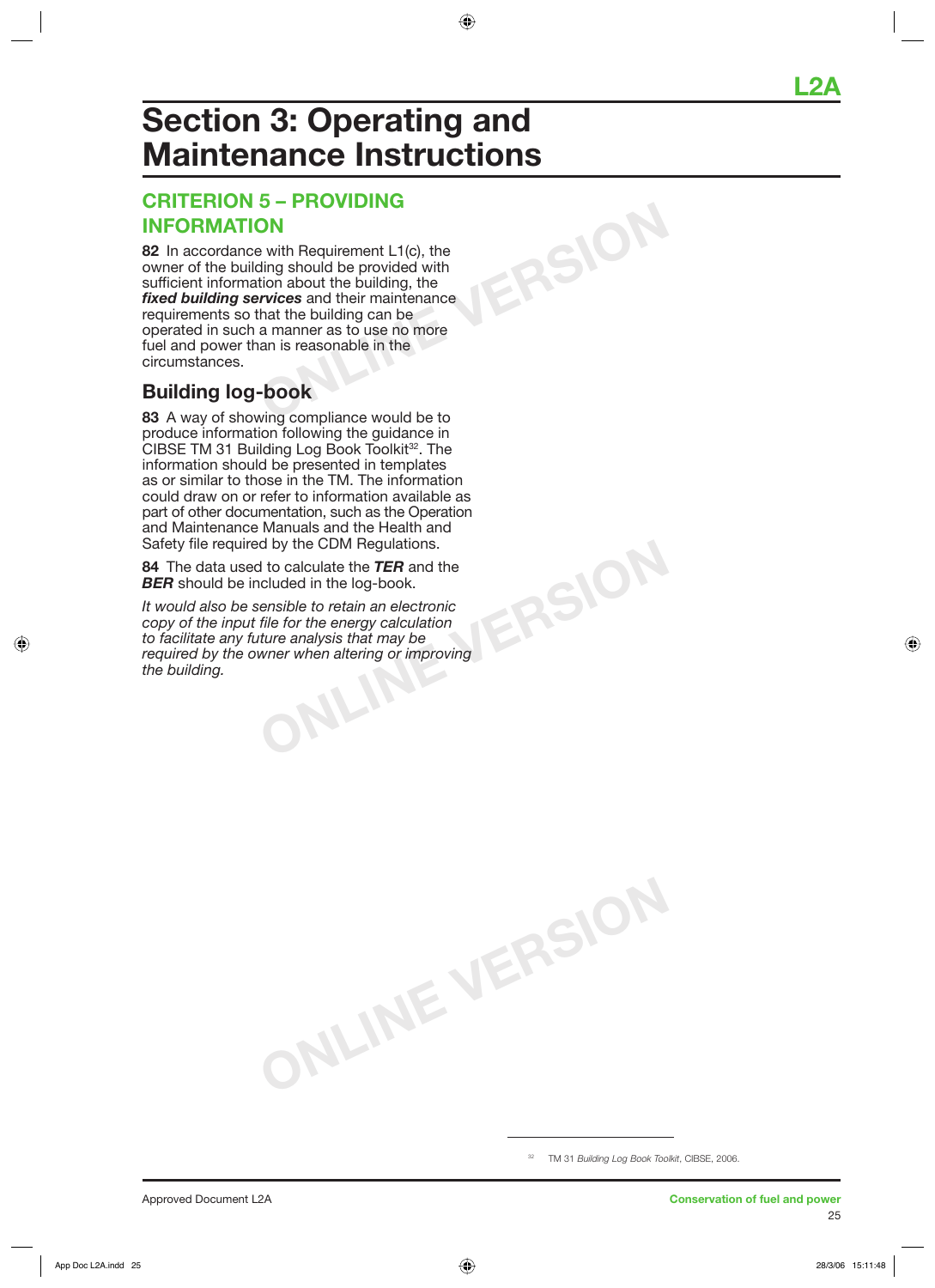# **L2A Section 4: Model designs**

**ONLINE VERSION**

**ONLINE VERSION**

**ONLINE VERSION**

**85** Some builders may prefer to adopt model design packages rather than to engage in design for themselves. Such model packages of fabric U-values, boiler seasonal efficiencies, window opening allowances etc would achieve compliant overall performance within certain constraints. The construction industry may develop model designs for this purpose and make them available on the Internet at www.modeldesigns.info

**86** It will still be necessary to demonstrate compliance in the particular case by going through the procedures described in paragraphs 7 to 12.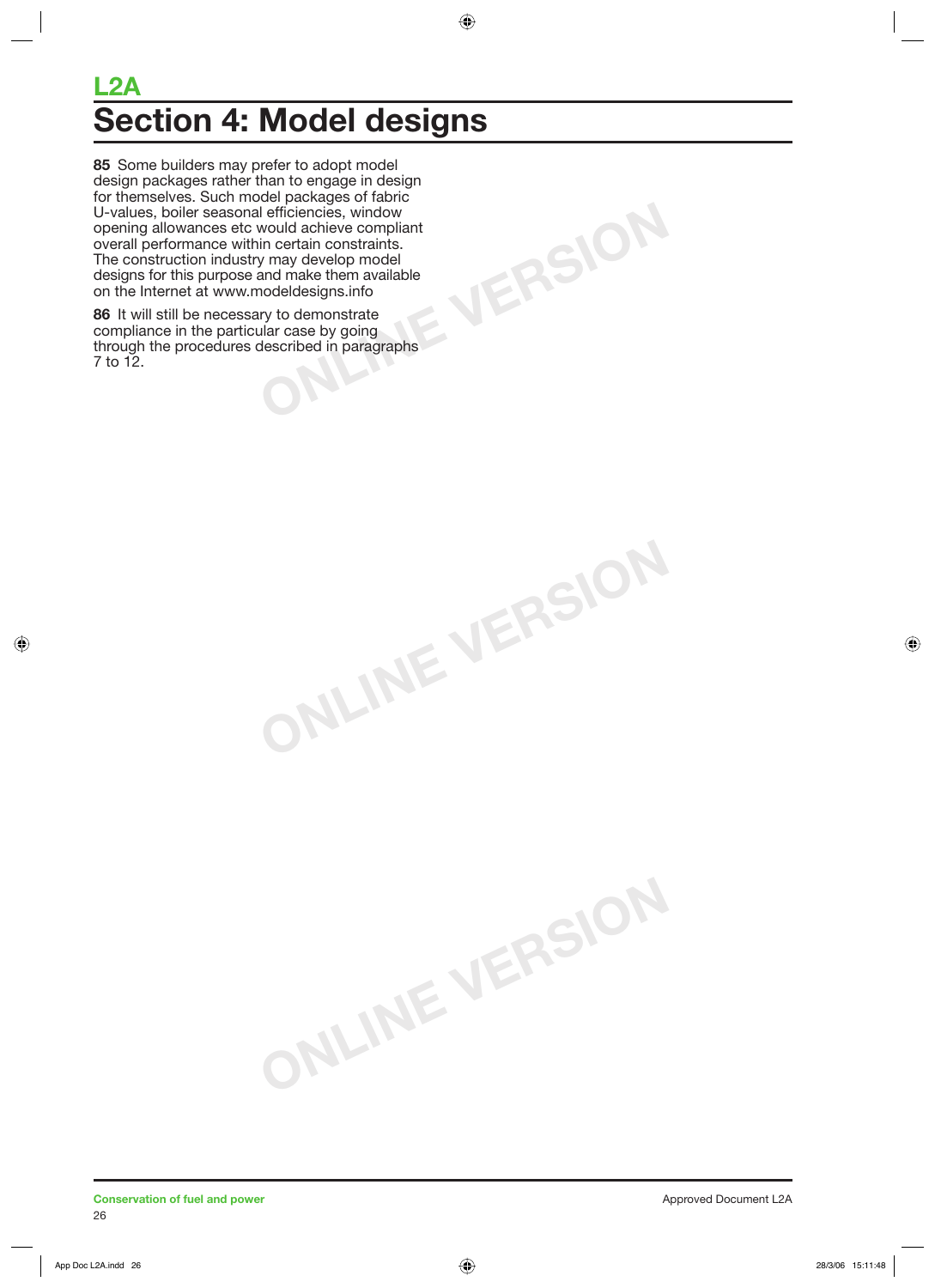# **Section 5: Definitions**

**87** For the purposes of this Approved Document, the following definitions apply.

**Solution** the building fabric. It is<br>
the building fabric. It is<br>
the building fabric. It is<br>  $\bullet$  of 50 Pascal (50N/m<sup>2</sup>. The<br>
the building, or measured part<br>
the total area of all floors, walls<br>
ering the internal volum **88** *Air permeability* is the physical property used to measure airtightness of the building fabric. It is defined as air leakage rate per envelope area at the test reference pressure differential across the building envelope of 50 Pascal (50N/m<sup>2</sup>. The envelope area of the building, or measured part of the building, is the total area of all floors, walls and ceilings bordering the internal volume subject to the test. This includes walls and floors below external ground level. Overall internal dimensions are used to calculate this area and no subtractions are made for the area of the junctions of internal walls, floors and ceilings with exterior walls, floors and ceilings.

**89** *BCB* means Building Control Body: a local authority or an approved inspector.

- **90** *BER* is the Building CO<sub>2</sub> Emission Rate.
- **91** *Daylit space* means any space:
- a. within 6m of a window wall, provided that the glazing area is at least 20% of the internal area of the window wall; or
- Friedrich Controlling and Similar provided that<br> **ONLINE A SIMUST A SIMUST A SIMUST A SIMUST A SIMUST A SIMUST A SIMUST A SIMUST A SIMUST A SIMUST A SIMUST A SIMUST A SIMUST A SIMUST A SIMUST A SIMUST A SIMUST A SIMUST A S** b. below rooflights and similar provided that the glazing area is at least 10% of the floor area. The normal light transmittance of the glazing should be at least 70%, or, if the light transmittance is reduced below 70%, the glazing area could be increased proportionately.

**92** *Design air permeability* is the value of *air permeability* selected by the building designer for use in the calculation of the *BER*.

**93** *Display window* means an area of glazing, including glazed doors, intended for the display of products or services on offer within the building, positioned:

- a. at the external perimeter of the building;
- b. at an access level and immediately adjacent to a pedestrian thoroughfare.

There should be no permanent workspace within one glazing height of the perimeter. Glazing more than 3m above such an access level should not be considered part of a *display window* except:

- a. Where the products on display require a greater height of glazing;
- b. In existing buildings, when replacing *display windows* that already extend to a greater height;
- c. In cases of building work involving changes to the façade and glazing requiring planning consent, where planners should have discretion to require a greater height of glazing, e.g. to fit in with surrounding buildings or to match the character of the existing façade.

It is expected that *display windows* will be found in buildings in use classes A1, A2, A3 and D2 as detailed in Table 6.

| <b>Class</b>   | <b>Use</b>                                                                                                                                        |
|----------------|---------------------------------------------------------------------------------------------------------------------------------------------------|
| A <sub>1</sub> | Shops including retail-warehouse, undertakers, showrooms, post offices, hairdressers, shops for sale of cold food for<br>consumption off premises |
| A <sub>2</sub> | Financial and professional services, banks, building societies, estate and employment agencies, betting offices                                   |
| A <sub>3</sub> | Food and drink restaurants, pubs, wine bars, shops for sale of hot food for consumption off premises                                              |
| D <sub>2</sub> | Assembly and leisure cinemas, concert halls, bingo halls, casinos, sports and leisure uses                                                        |
|                |                                                                                                                                                   |

### Table 6 **Building classes**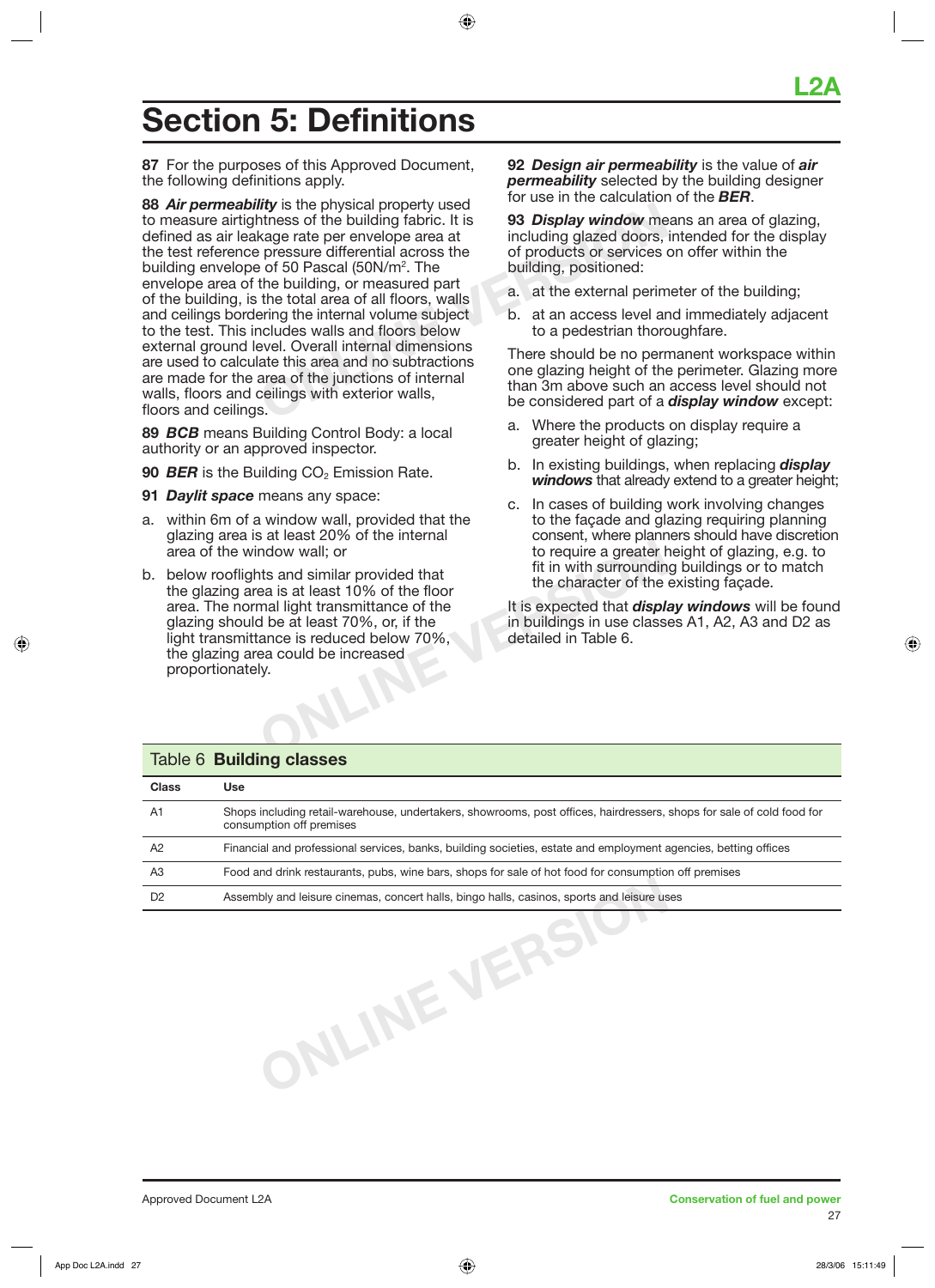# **L2A** DEFINITIONS

**94** *Display lighting* means lighting intended to highlight displays of exhibits or merchandise, or lighting used in spaces for public leisure and entertainment such as dance halls, auditoria, conference halls, restaurants and cinemas.

**95** *Dwelling* means a self-contained unit designed to accommodate a single household.

*Rooms for residential purposes are not dwellings so Approved Document L2A is applicable to their construction.*

**96** *Emergency escape lighting* means that part of emergency lighting that provides illumination for the safety of people leaving an area or attempting to terminate a dangerous process before leaving an area.

**97** *Energy efficiency requirements* means the requirements of Regulations 4A, 17C and 17D and Part L of Schedule 1.

**98** *Fit-out work* means that work needed to complete the partitioning and building services within the external fabric of the building (the shell) to meet the specific needs of incoming occupiers. *Fit-out work* can be carried out in whole or in parts:

a. In the same project and time frame as the construction of the building shell; OR

b. At some time after the shell has been completed.

**99** *Fixed building services* means any part of, or any controls associated with,

- Fing shell; OR<br>
The shell has been<br>
the shell has been<br>
the shell has been<br>
the shell has been<br>
the shell has been<br>
the shell has been<br>
covered ways and balconies<br>
covered ways and balconies<br>
covered ways and balconies<br>
co a. fixed internal or external lighting systems but does not include emergency escape lighting or specialist process lighting; or
- b. fixed systems for heating, hot water service, air conditioning or mechanical ventilation.

**100** *High usage entrance door* means a door to an entrance primarily for the use of people that is expected to experience large traffic volumes, and where robustness and/or powered operation is the primary performance requirement. To qualify as a *high usage entrance door*, the door should be equipped with automatic closers, and except where operational requirements preclude, be protected by a lobby.

#### **101** *Room for residential purposes* is defined in Regulation 2 (1) as follows:

Room for residential purposes means a room, or a suite of rooms, which is not a dwelling-house or a flat and which is used by one or more persons to live and sleep and includes a room in a hostel, an hotel, a boarding house, a hall of residence or a residential home, whether or not the room is separated from or arranged in a cluster group with other rooms, but does not include a room in a hospital, or other similar establishment, used for patient accommodation and, for the purposes of this definition, a 'cluster' is a group of rooms for residential purposes which is:

- a. separated from the rest of the building in which it is situated by a door which is designed to be locked; and
- b. not designed to be occupied by a single household.

Provides are not **dwellings**<br> **CALC ALC ALC ANCE AND** intended to illuminate specialist<br> **CALC A** is applicable to their<br> **CALC A** is applicable to their<br> **CALC A** is applicable to their<br> **CALC A** is applicable to their<br> **102** *Specialist process lighting* means lighting intended to illuminate specialist tasks within a space, rather than the space itself. It could include theatre spotlights, projection equipment, lighting in TV and photographic studios, medical lighting in operating theatres and doctors' and dentists' surgeries, illuminated signs, coloured or stroboscopic lighting, and art objects with integral lighting such as sculptures, decorative fountains and chandeliers.

**103** *TER* is the Target CO<sub>2</sub> Emission Rate.

**104** *Total useful floor area* is the total area of all enclosed spaces measured to the internal face of the external walls, that is to say it is the gross floor area as measured in accordance with the guidance issued to surveyors by the RICS. In this convention:

- a. the area of sloping surfaces such as staircases, galleries, raked auditoria, and tiered terraces should be taken as their area on plan; and
- b. areas that are not enclosed such as open floors, covered ways and balconies are excluded.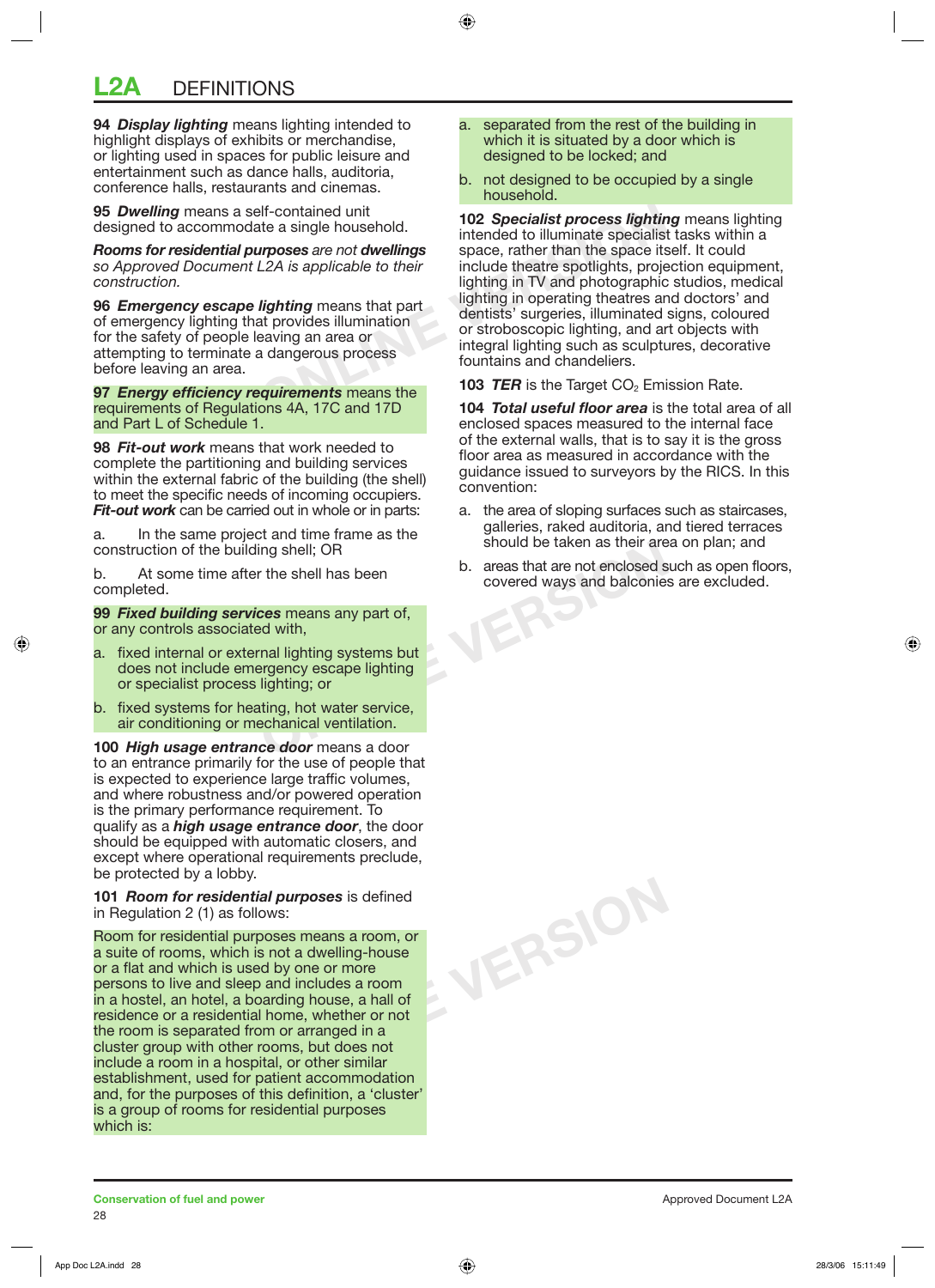# **Appendix A: Compliance checklist**

**ONLINE VERSION**

**ONLINE VERSION**

**ONLINE VERSION**

**1** The following table provides a checklist of the evidence that could be compiled to facilitate for developers and BCBs the processes of demonstrating compliance with Part L. The checklist prompts for the evidence that needs to be provided to allow the check to be made and who could produce the evidence.

**2** For most steps, the evidence could be provided by an approved Competent Person or a suitably qualified person acting for the developer and may be accepted at face value at the discretion of the BCB dependent upon the credentials of the person making the declaration. In the checklist, the 'Produced by' column indicates the expected source of the evidence, and the header and footer blocks of the checklist allow opportunity for the credentials of those submitting the evidence to be declared. If the evidence is not produced by an approved Competent Person, BCBs have the discretion to accept evidence from other groups of appropriately qualified and/or experienced individuals.

**3** The final two columns enable recording the results of the checks.

**4** As an aid to monitoring during construction and compliance checking two versions of the checklist could be produced, one for the building as designed, the other for the building as constructed (see paragraph 26). The parts of the checklist that are not relevant are shown on the checklist as N/A.

**5** Editable versions of the checklist can be downloaded from the ODPM website.

**6** Other than the  $CO<sub>2</sub>$  target that is mandatory, the other checks represent reasonable provision in normal circumstances. In unusual circumstances, alternative limits may represent reasonable provision, but this would have to be demonstrated in the particular case.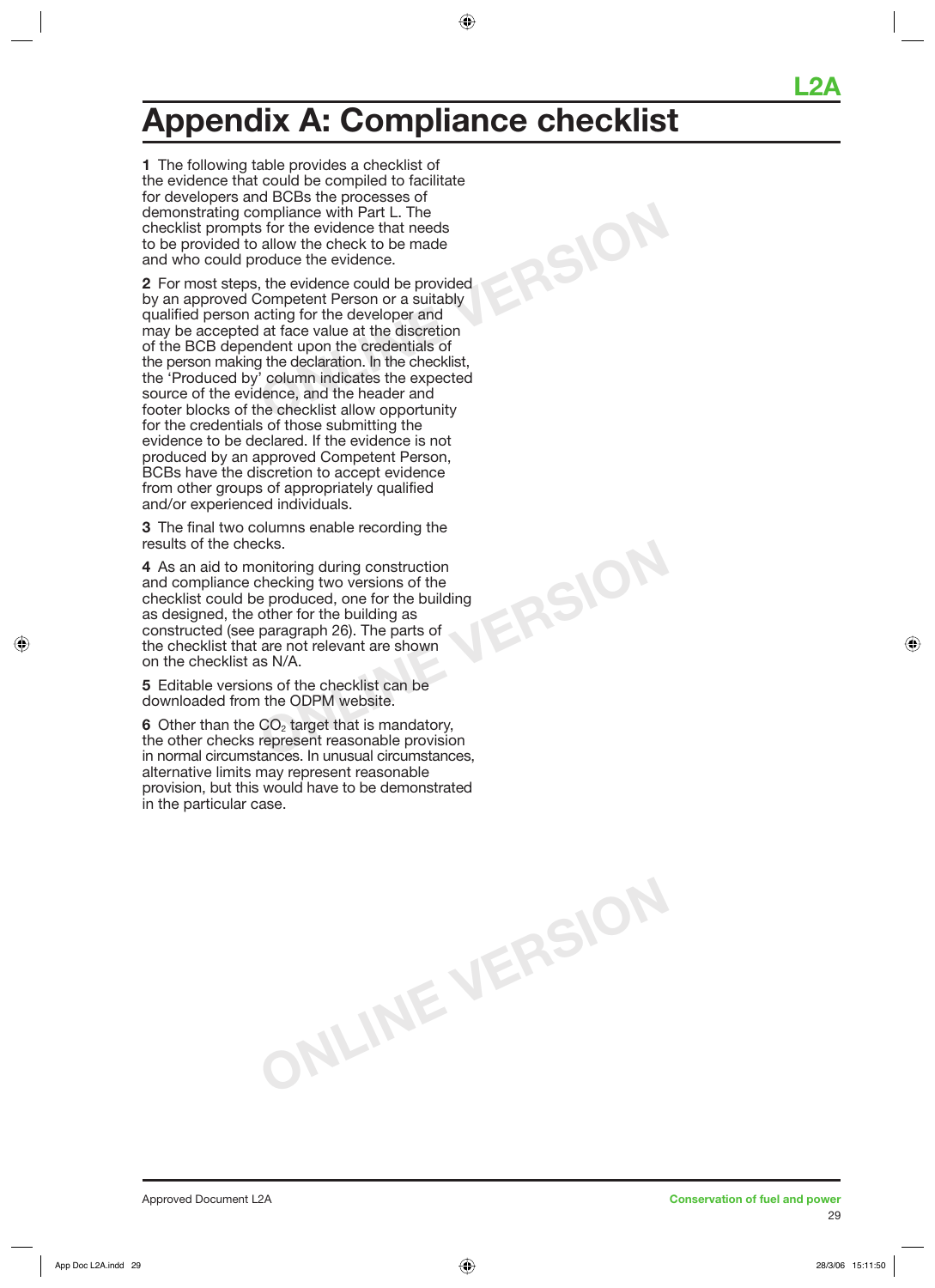# **Checklist for a new building that is not a dwelling**

| Site reference                                                                    |                                                                                                  |                 | Plot reference                   |                                                  |              |              |              |
|-----------------------------------------------------------------------------------|--------------------------------------------------------------------------------------------------|-----------------|----------------------------------|--------------------------------------------------|--------------|--------------|--------------|
| Developer                                                                         |                                                                                                  |                 | Contact                          |                                                  |              | $\mathbf{r}$ |              |
|                                                                                   | <b>Building Control Body</b>                                                                     |                 | Contact                          |                                                  |              | $\mathbf{r}$ |              |
| Calculation outputs<br>produced by:                                               |                                                                                                  | Contact         |                                  |                                                  | $\mathbf{r}$ |              |              |
| Evidence of competency<br>(e.g. Part L competent Person, Authorised SAP Assessor) |                                                                                                  |                 |                                  |                                                  |              |              |              |
|                                                                                   |                                                                                                  |                 |                                  |                                                  |              |              |              |
|                                                                                   |                                                                                                  |                 |                                  |                                                  |              |              |              |
| No.                                                                               | <b>Check</b>                                                                                     | <b>Evidence</b> |                                  | <b>Produced by</b>                               |              | Design OK?   | As built OK? |
|                                                                                   | Criterion 1: predicted carbon dioxide emission from proposed dwelling does not exceed the target |                 |                                  |                                                  |              |              |              |
| 1.1                                                                               | Calculated CO <sub>2</sub><br>emission                                                           |                 | Standard output<br>from approved | Approved<br><b>Competent Person</b><br>$-1$ $-1$ |              | N/A          | N/A          |

| No.            | <b>Check</b>                                                                                                         | <b>Evidence</b>                                                                                   | <b>Produced by</b>                                                                                 | Design OK? | As built OK? |  |  |
|----------------|----------------------------------------------------------------------------------------------------------------------|---------------------------------------------------------------------------------------------------|----------------------------------------------------------------------------------------------------|------------|--------------|--|--|
| 1.             | Criterion 1: predicted carbon dioxide emission from proposed dwelling does not exceed the target                     |                                                                                                   |                                                                                                    |            |              |  |  |
| 1.1            | Calculated CO <sub>2</sub><br>emission<br>rate from notional<br>building<br>kgCO <sub>2</sub> /m <sup>2</sup> .annum | Standard output<br>from approved<br>software                                                      | Approved<br><b>Competent Person</b><br>or Developer*                                               | N/A        | N/A          |  |  |
| 1.2            | Improvement factor                                                                                                   | From Table 1                                                                                      | Developer*                                                                                         |            |              |  |  |
| 1.3            | <b>LZC</b> benchmark                                                                                                 | From Table 1                                                                                      | Developer*                                                                                         |            |              |  |  |
| 1.4            | <b>TER</b> (kgCO <sub>2</sub> /m <sup>2</sup> .a)                                                                    | Standard output<br>from approved<br>software                                                      | Developer*                                                                                         |            |              |  |  |
| 1.5            | $BER$ (kgCO <sub>2</sub> /m <sup>2</sup> .a)                                                                         | Standard output<br>from approved<br>software                                                      | Approved<br><b>Competent Person</b><br>or Developer*                                               |            |              |  |  |
| 1.6            | Are emissions from<br>building<br>less than or equal to<br>the target?                                               | Compare TER and<br><b>BER</b>                                                                     | Approved<br><b>Competent Person</b><br>or Developer*                                               |            |              |  |  |
| 1.7            | Are as built details<br>the same as used in<br><b>BER</b> calculations?                                              | Declaration                                                                                       | Developer*                                                                                         | N/A        |              |  |  |
| $\overline{2}$ |                                                                                                                      | worse than the limits on design flexibility                                                       | Criterion 2: the performance of the building fabric and the building services systems should be no |            |              |  |  |
| 2a             | <b>Building fabric</b>                                                                                               |                                                                                                   |                                                                                                    |            |              |  |  |
| 2.1            | Are U-values better<br>than the limits on<br>design flexibility?                                                     | Schedule of U-<br>values produced<br>as standard output<br>from accredited<br>software            | Approved<br>Competent Person<br>or Developer*                                                      |            |              |  |  |
| 2.2            | Is air permeability<br>no greater than the<br>worst acceptable<br>standard?                                          | Standard output<br>from approved<br>software                                                      | Approved<br><b>Competent Person</b><br>or Developer*                                               |            |              |  |  |
| 2b             | <b>Fixed building services</b>                                                                                       |                                                                                                   |                                                                                                    |            |              |  |  |
| 2.3            | Are all building<br>services standards<br>acceptable?                                                                | Schedule of<br>system efficiencies<br>produced as<br>standard output<br>from Approved<br>software | Approved<br>Competent Person<br>or Developer*                                                      |            |              |  |  |
| 2.4            | Does fixed internal<br>lighting comply<br>with paragraphs to                                                         | Schedule of<br>installed fixed<br>internal lighting                                               | Developer*                                                                                         |            |              |  |  |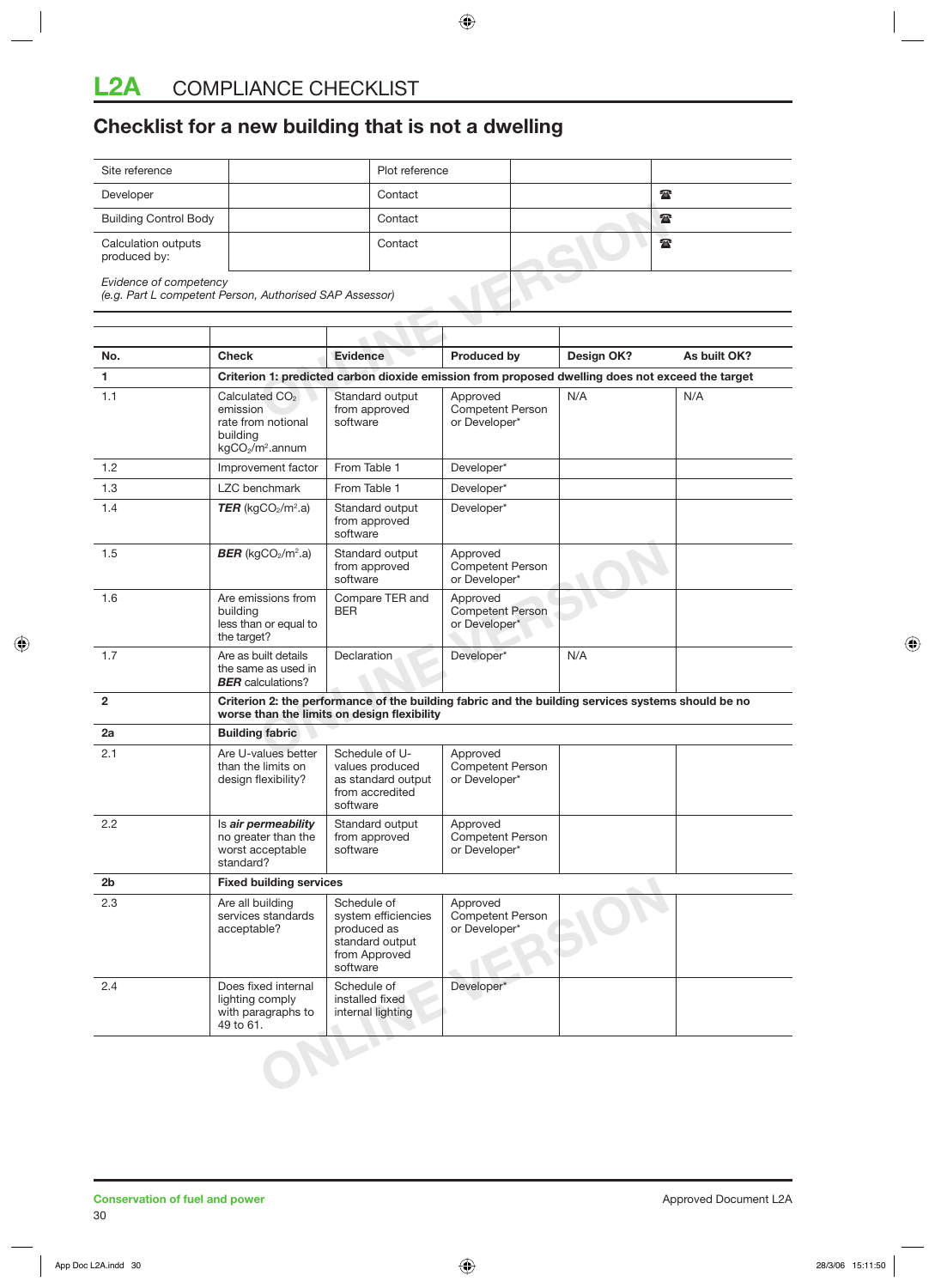# COMPLIANCE CHECKLIST **L2A**

| 2.5 | Energy meters<br>installed in<br>accordance with<br>GIL 65?                                                                                                                              | Metering strategy<br>document                                                                                                                                                                            | Developer*                                                                                          |     |     |
|-----|------------------------------------------------------------------------------------------------------------------------------------------------------------------------------------------|----------------------------------------------------------------------------------------------------------------------------------------------------------------------------------------------------------|-----------------------------------------------------------------------------------------------------|-----|-----|
| 3   | effects of solar gain.                                                                                                                                                                   |                                                                                                                                                                                                          | Criterion 3: spaces without air conditioning have appropriate passive control measures to limit the |     |     |
| 3.1 | Method of showing<br>compliance:<br>para64a,<br>$G \leq 35W/m^2$ , or<br>para 64b, operative<br>temperature<br>$t > 28^{\circ}$ C for $\leq X$<br>hours per year, or<br>para 64c, BB101? | Schedule for each<br>zone                                                                                                                                                                                | Developer*                                                                                          |     |     |
| 4   |                                                                                                                                                                                          |                                                                                                                                                                                                          | Criterion 4: the performance of the building, as built, is consistent with the BER                  |     |     |
| 4a  | <b>Building fabric</b>                                                                                                                                                                   |                                                                                                                                                                                                          |                                                                                                     |     |     |
| 4.1 | Have the key<br>features of the<br>design been<br>included (or<br>bettered) in<br>practice?                                                                                              | List of key features<br>produced by<br>approved software<br>to facilitate sample<br>checking by BCB                                                                                                      | Building control<br>body                                                                            | N/A |     |
| 4.2 | Is the level of<br>thermal<br>bridging<br>acceptable?                                                                                                                                    | Schedule of<br>accredited details<br>used and their<br>reference codes; or<br>Evidence that<br>details adopted<br>deliver equivalent<br>performance                                                      | Developer*                                                                                          |     |     |
| 4.3 | Has satisfactory<br>documentary<br>evidence of site<br>inspection checks<br>been produced?                                                                                               | Completed<br>proformas showing<br>checklists have<br>been completed                                                                                                                                      | Developer*                                                                                          |     |     |
| 4.4 | Design air<br>permeability<br>$(m^3/(h.m^2))$<br>at 50Pa)                                                                                                                                | Standard output<br>from approved<br>software                                                                                                                                                             | Approved<br><b>Competent Person</b><br>or Developer                                                 |     | N/A |
| 4.4 | Design air<br>permeability<br>$(m^3/(h.m^2))$<br>at 50Pa)                                                                                                                                | Standard output<br>from approved<br>software                                                                                                                                                             | Approved<br>Competent Person<br>or Developer                                                        |     | N/A |
| 4b  |                                                                                                                                                                                          | Commissioning of the fixed building services                                                                                                                                                             |                                                                                                     |     |     |
| 4.5 | Has evidence<br>been provided<br>that demonstrates<br>that the design<br>air permeability<br>has been achieved<br>satisfactorily?                                                        | Pressure test<br>results in<br>comparison to<br>design svalue; or<br>Report on agreed<br>programme<br>of design<br>development and<br>component testing;<br>or<br>Modular buildings<br>type test results | Developer*                                                                                          | N/A |     |
| 4.6 | Has commissioning<br>been completed<br>satisfactorily?                                                                                                                                   | Commissioning<br>report submitted<br>in accordance with<br>CIBSE Code M?                                                                                                                                 | Developer*                                                                                          | N/A |     |
|     |                                                                                                                                                                                          |                                                                                                                                                                                                          |                                                                                                     |     |     |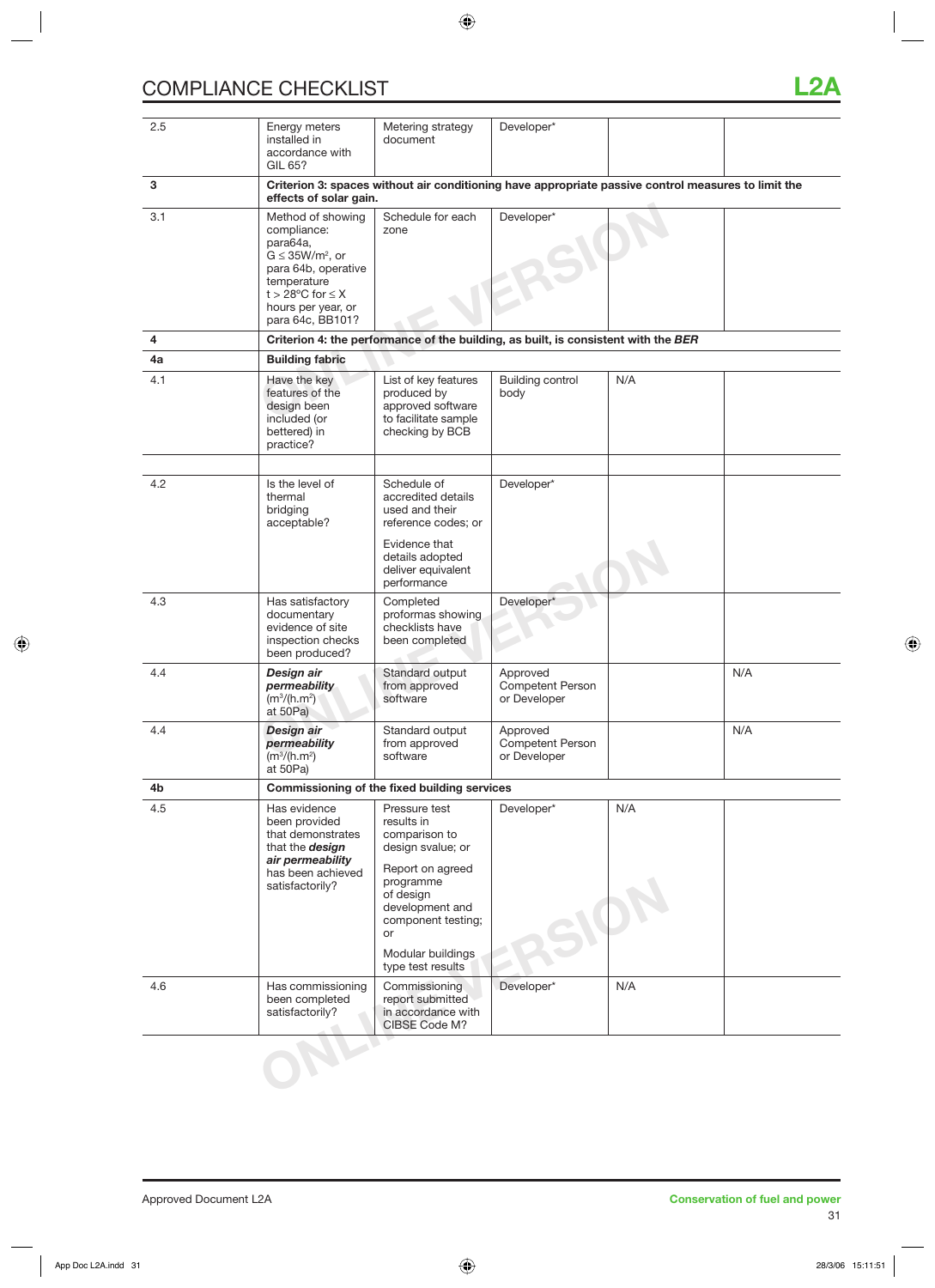# **L2A** COMPLIANCE CHECKLIST

| 4.6                                 | Has commissioning<br>been completed<br>satisfactorily?                                                  | Commissioning<br>report submitted<br>in accordance with<br>CIBSE Code M?                                          | Developer* | N/A                    |  |  |  |
|-------------------------------------|---------------------------------------------------------------------------------------------------------|-------------------------------------------------------------------------------------------------------------------|------------|------------------------|--|--|--|
| 4.7                                 | Has evidence<br>been provided that<br>demonstrates that<br>the<br>ductwork is<br>sufficiently airtight? | Report confirming<br>that the results<br>of the leakage<br>tests are in line<br>with the leakage<br>specification | Developer* | N/A                    |  |  |  |
| 5                                   | Criterion 5: providing information                                                                      |                                                                                                                   |            |                        |  |  |  |
| 5.1                                 | Has a suitable<br>building<br>log-book been<br>prepared?                                                | Completed CIBSE<br>TM 31 template (or<br>equivalent)                                                              | Developer* | N/A                    |  |  |  |
| Schedule of supporting competencies |                                                                                                         |                                                                                                                   |            |                        |  |  |  |
| No.                                 | * Organisation<br>producing<br>evidence                                                                 | $\mathbf{r}$                                                                                                      |            | Evidence of competency |  |  |  |
| 2.4                                 |                                                                                                         |                                                                                                                   |            |                        |  |  |  |
| 4.5                                 |                                                                                                         |                                                                                                                   |            |                        |  |  |  |
| 4.6                                 |                                                                                                         |                                                                                                                   |            |                        |  |  |  |
| 4.7                                 |                                                                                                         |                                                                                                                   |            |                        |  |  |  |

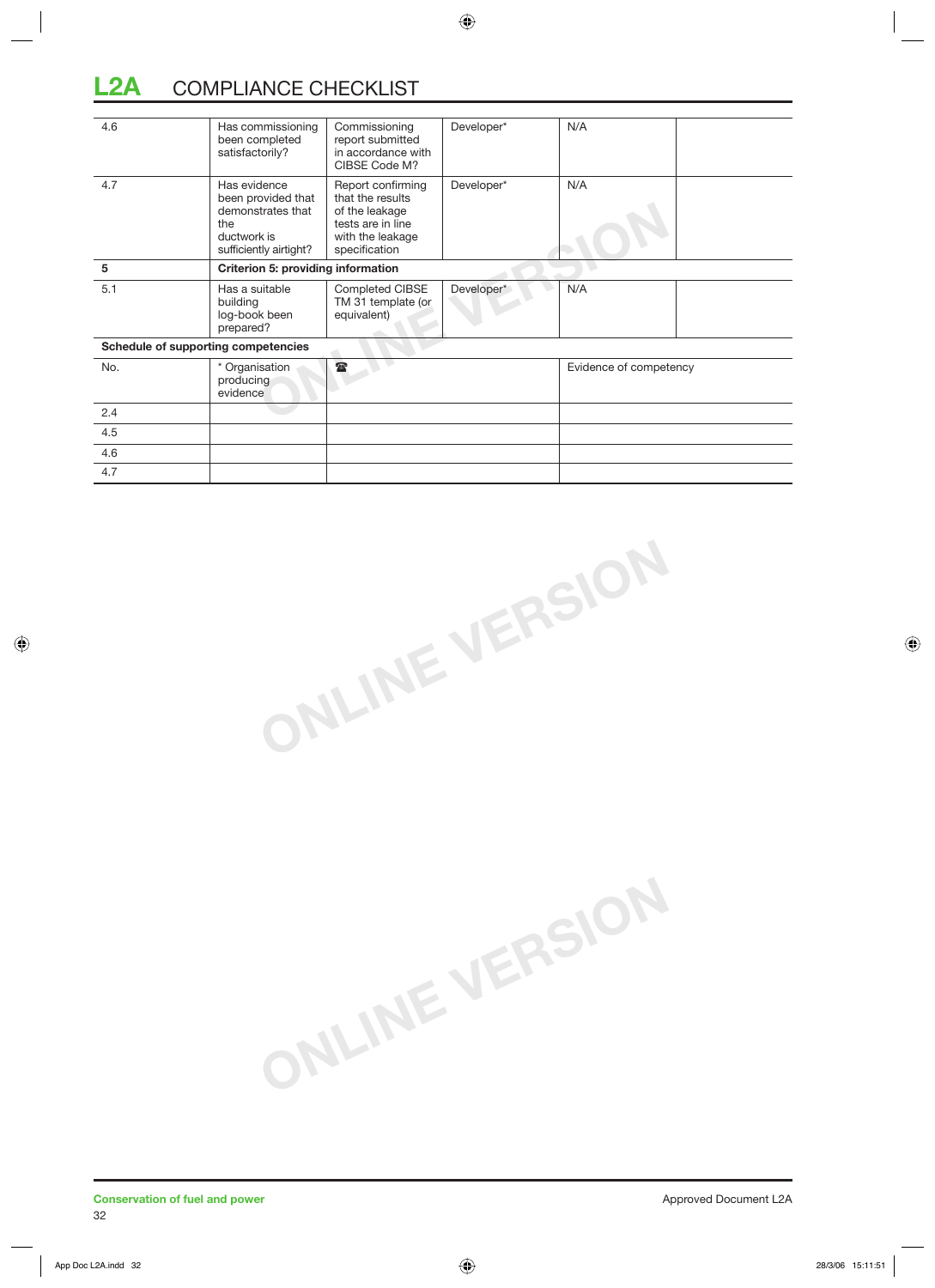# **Documents referred to**

#### **Air Tightness Testing and Measurement Association (ATTMA) www.attma.org**

*Measuring air permeability of building envelopes*, 2006.

#### **BRE www.bre.co.uk**

BR 262 *Thermal insulation: avoiding risks*, 2001. ISBN 1 86081 515 4

BR 364 *Solar shading of buildings*, 1999 (reprinted 2001).

BR 443 *Conventions for U-value calculations*, 2006. (Downloadable from www.bre.co.uk/uvalues.)

BRE Digest 498 *Selecting lighting controls*, 2006. ISBN 1 86081 905 2

Information Paper IP1/06 *Assessing the effects of thermal bridging at junctions and around openings in the external elements of buildings*, 2006. ISBN 1 86081 904 4

*Delivered energy emission factors for 2003*. (Available at www.bre.co.uk/filelibrary/ 2003emissionfactorupdate.pdf.)

*CO2 emission figures for policy analysis*, July 2005. (Available at www.bre.co.uk/filelibrary/ co2emissionfigures2001.pdf.)

*Simplified Building Energy Model (SBEM) user manual and Calculation Tool*. (Available at www.odpm.gov.uk.)

#### **Centre for Window and Cladding Technology www.cwct.co.uk**

*Thermal assessment of window assemblies, curtain walling and non-traditional building envelopes*, 2006. ISBN 1 87400 338 6

# **CIBSE**

**www.cibse.org**

CIBSE Commissioning Code M *Commissioning Management*, 2003. ISBN 1 90328 733 2

CIBSE Guide A *Environmental Design*, 2006. ISBN 1 90328 766 8

AM 10 *Natural ventilation in non-domestic buildings*, 2005. ISBN 1 90328 756 1

TM 31 *Building Log Book Toolkit*, CIBSE, 2006. ISBN 1 90328 771 5

nvironmental Design, 2006.<br>
6 8<br> **CONLINERT ASSociation (MPBA)**<br>
Muslima and Portable<br>
SBN 1 90328 756 1<br>
SBN 1 90328 756 1<br>
SBN 1 90328 756 1<br>
SBN 1 90328 756 1<br>
Fergy performance stand<br>
portable buildings, 2006<br>
portable TM 36 *Climate change and the indoor environment: impacts and adaptation*, 2005. ISBN 1 90328 750 2

TM 37 *Design for improved solar shading control*, 2006. ISBN 1 90328 757 X

TM 39 *Building energy metering*, 2006. ISBN 1 90328 707 7

#### **Department of the Environment, Food and Rural Affairs (Defra) www.defra.gov.uk**

The Government's Standard Assessment Procedure for energy rating of dwellings, SAP 2005. (Download from www.bre.co.uk/sap2005.)

#### **Department of Transport, Local Government and the Regions (DTLR)**

meability of building<br>
for energy rating of dwe<br>
(Download from www.br<br>
mealation: avoiding risks, 2001.<br> **OPENTMENT OF Transportant of Transportant of Transportant of Transportant of Transportant of Transportant of Transp** *Limiting thermal bridging and air leakage: Robust construction details for dwellings and similar buildings*, Amendment 1. Published by TSO, 2002. ISBN 0 11753 631 8 (Download from Energy Saving Trust (EST) website on http://portal.est.org.uk/ housingbuildings/calculators/robustdetails/.)

#### **Department for Education and Skills (DfES)**

Building Bulletin 101 *Ventilation of School Buildings*, School Building and Design Unit, 2005. (Download from www.teachernet.gov.uk/iaq.)

#### **Health and Safety Executive (HSE) www.hse.gov.uk**

V.bre.co.uk/filelibrary/<br>
torupdate.pdf.)<br>
torupdate.pdf.)<br>
The Health, Safety<br>
CREAD 1992, Approved Code of<br>
the Health and Safety C<br>
1992, Approved Code of<br>
The Health and Safety C<br>
se2001.pdf.)<br>
g Energy Model (SBEM) us L24 *Workplace Health, Safety and Welfare: Workplace (Health, Safety and Welfare) Regulations 1992, Approved Code of Practice and Guidance, The Health and Safety Commission*, 1992. ISBN 0 71760 413 6

#### **Heating and Ventilating Contractors Association**

DW/143 *A practical guide to ductwork leakage testing*, 2000. ISBN 0 90378 330 4

DW/144 *Specification for sheet metal ductwork*, 1998. ISBN 0 90378 327 4

#### **Metal Cladding and Roofing Manufacturers Association www.mcrma.co.uk**

*Guidance for design of metal cladding and roofing to comply with Approved Document L2*.

#### **Modular and Portable Buildings Association (MPBA) www.mpba.biz**

*Energy performance standards for modular and portable buildings*, 2006.

#### **National Association of Rooflight Manufacturers www.narm.org.uk**

*Use of rooflights to satisfy the 2002 Building Regulations for the Conservation of Fuel and Power.*

#### **NBS (on behalf of ODPM) www.thebuildingregs.com**

*Non-domestic Heating, Cooling and Ventilation Compliance Guide*, 2006. ISBN 1 85946 226 X

*Low or Zero Carbon Energy Sources: Strategic Guide*, 2006. ISBN 1 85946 224 3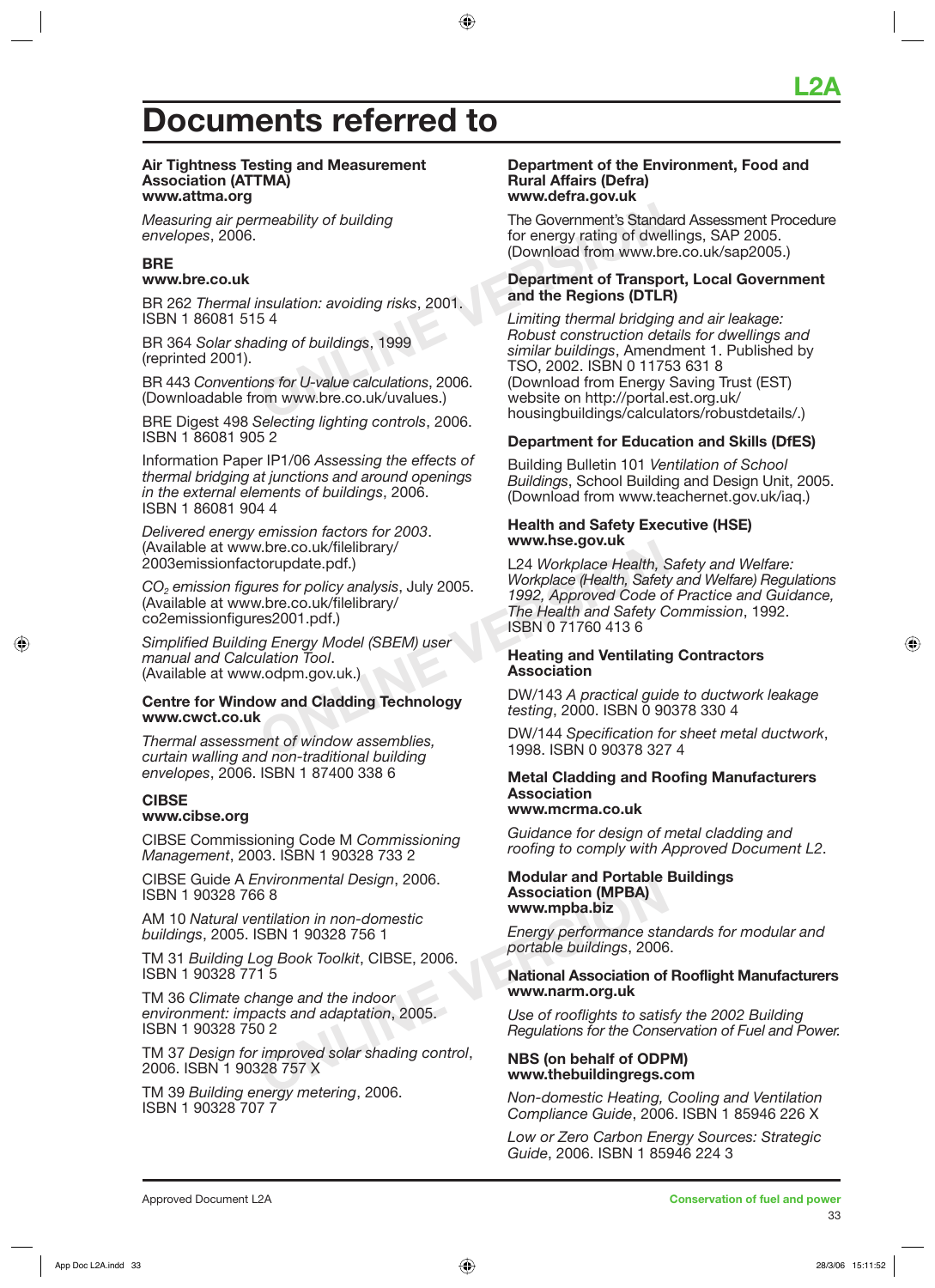# **L2A** DOCUMENTS REFERRED TO

#### **Thermal Insulation Manufacturers and Suppliers Association (TIMSA) www.timsa.org.uk**

**ONLINE VERSION** *HVAC Guidance for Achieving Compliance with Part L of the Building Regulations*, 2006.

#### **Legislation**

SI 1991/1620 Construction Products Regulations 1991.

SI 1992/2372 Electromagnetic Compatibility Regulations 1992.

SI 1994/3051 Construction Products (Amendment) Regulations 1994.

SI 1994/3080 Electromagnetic Compatibility (Amendment) Regulations 1994.

SI 1994/3260 Electrical Equipment (Safety) Regulations 1994.

SI 2001/3335 Building (Amendment) Regulations 2001.

**ONLINE VERSION** SI 2006/652 Building And Approved Inspectors (Amendment) Regulations 2006.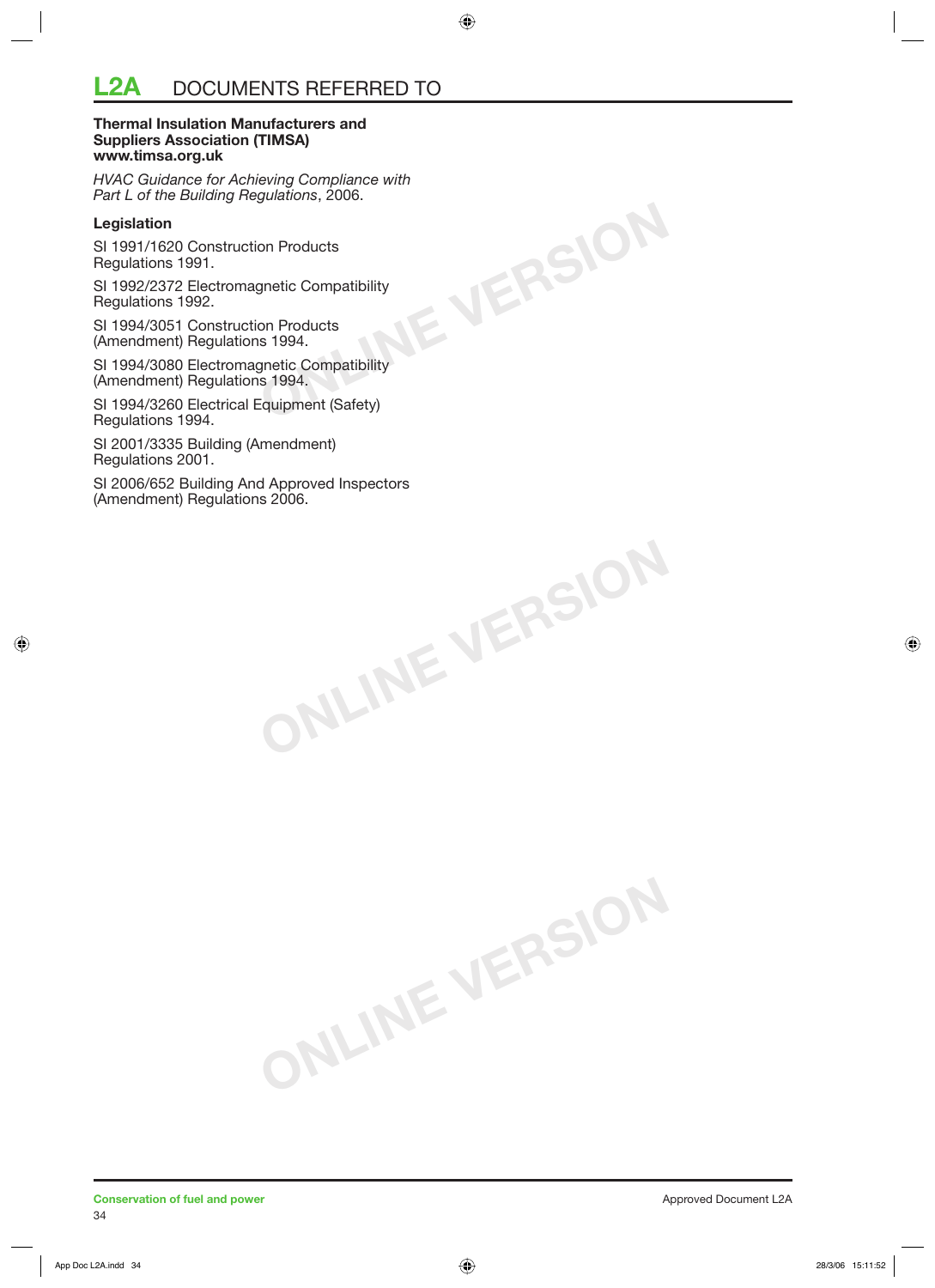# **Standards referred to**

BS 8206-2:1992 Lighting for buildings. Code of practice for daylighting.

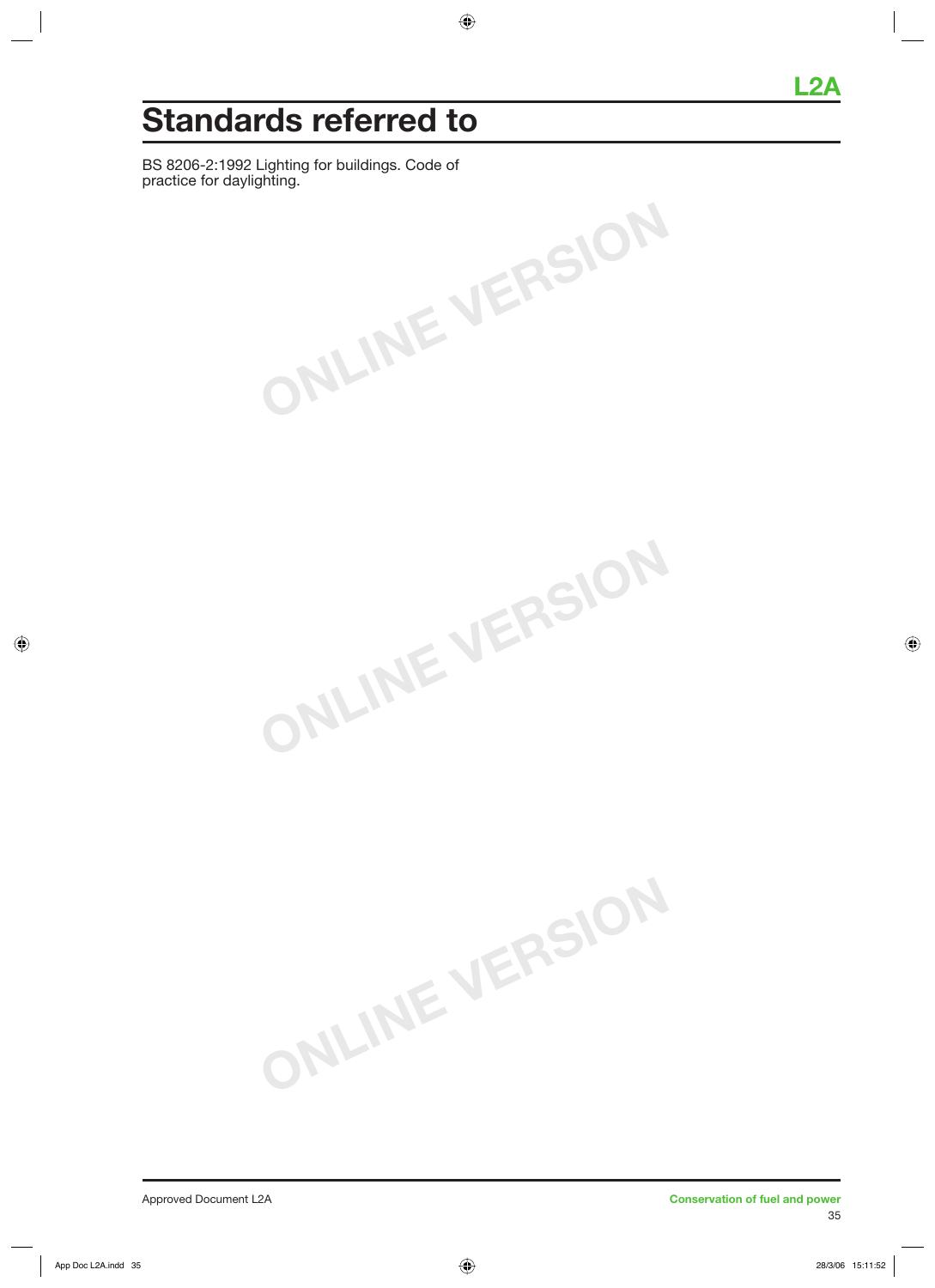# **APPROVED DOCUMENTS**

The following documents have been approved and issued by the First Secretary of State for the purpose of providing practical guidance with respect to the requirements of the Building Regulations 2000 (as amended).

**Approved Document A: Structure** 2004 edition incorporating 2004 amendments

**Approved Document B: Fire safety** 2000 edition incorporating 2000 and 2002 amendments

**Approved Document C: Site preparation and resistance to contaminants and moisture** 2004 edition

**Approved Document D: Toxic substances** 1992 edition incorporating 2002 amendments

**Approved Document E: Resistance to the passage of sound**

2003 edition incorporating 2004 amendments

**Approved Document F: Ventilation** 2006 edition

**Approved Document G: Hygiene** 1992 edition incorporating 1992 and 2000 amendments

**Approved Document H: Drainage and waste disposal** 2002 edition

**Approved Document J: Combustion appliances and fuel storage systems** 2002 edition

Fracting 1992 and 2008<br>
2006 edition<br>
ment H: Drainage and<br> **ONLINE SEARCE 2006** edition<br>
ment J: Combustion<br>
fuel storage systems<br>
fuel storage systems<br>
1998 edition to impact, ope<br>
1998 edition incorporation<br>
ment J: 200 **Approved Document J: 2002 Edition: Guidance and Supplementary Information on the UK Implementation of European Standards for Chimneys and Flues** 2002 edition

**ONLINE VERSION**

**Approved Document K: Protection from falling collision and impact** 1998 edition incorporating 2000 amendments

Fracting 2004 and the state of the state of the state of the state of the state of the state of the state of the state of the state of the state of the state of the state of the state of the state of the state of the state **Approved Document L1A: Conservation of fuel and power** New dwellings 2006 edition

**Approved Document L1B: Conservation of fuel and power** Existing dwellings 2006 edition

**Approved Document L2A: Conservation of fuel and power** New buildings other than dwellings 2006 edition

**Approved Document L2B: Conservation of fuel and power** Existing buildings other than dwellings 2006 edition

**Approved Document M: Access to and use of buildings** 2004 edition

**Approved Document N: Glazing – safety in relation to impact, opening and cleaning** 1998 edition incorporating 2000 amendments

**Approved Document P: Electrical safety – Dwellings** 2006 edition

**Approved Document to support regulation 7: Materials and workmanship** 1992 edition incorporating 2000 amendments